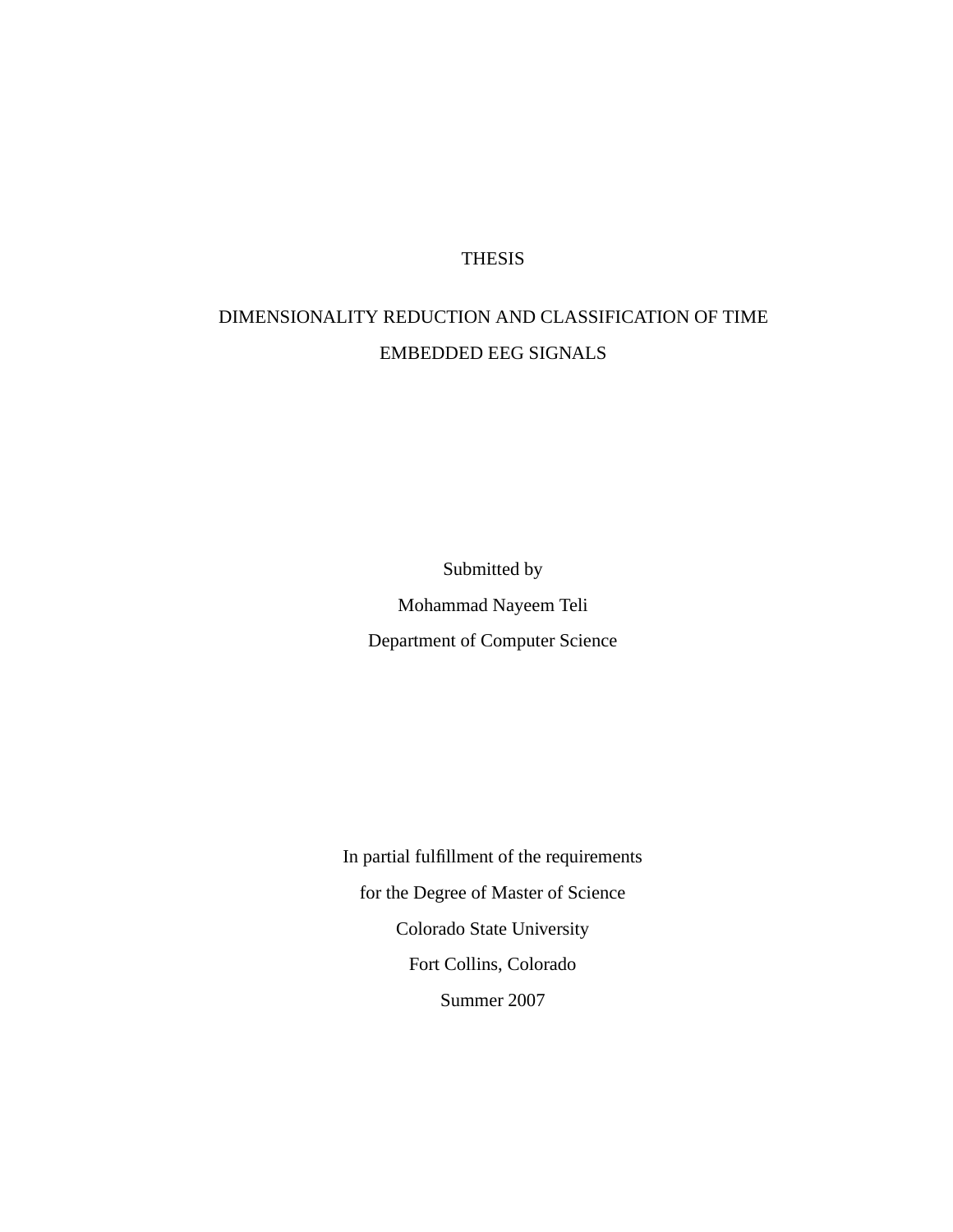#### COLORADO STATE UNIVERSITY

July 05, 2007

WE HEREBY RECOMMEND THAT THE THESIS PREPARED UNDER OUR SUPERVISION BY MOHAMMAD NAYEEM TELI ENTITLED DIMENSIONAL-ITY REDUCTION AND CLASSIFICATION OF TIME EMBEDDED EEG SIGNALS BE ACCEPTED AS FULFILLING IN PART REQUIREMENTS FOR THE DEGREE OF MASTER OF SCIENCE.

Committee on Graduate Work

Committee Member

Committee Member

Adviser

Co-Adviser

Department Head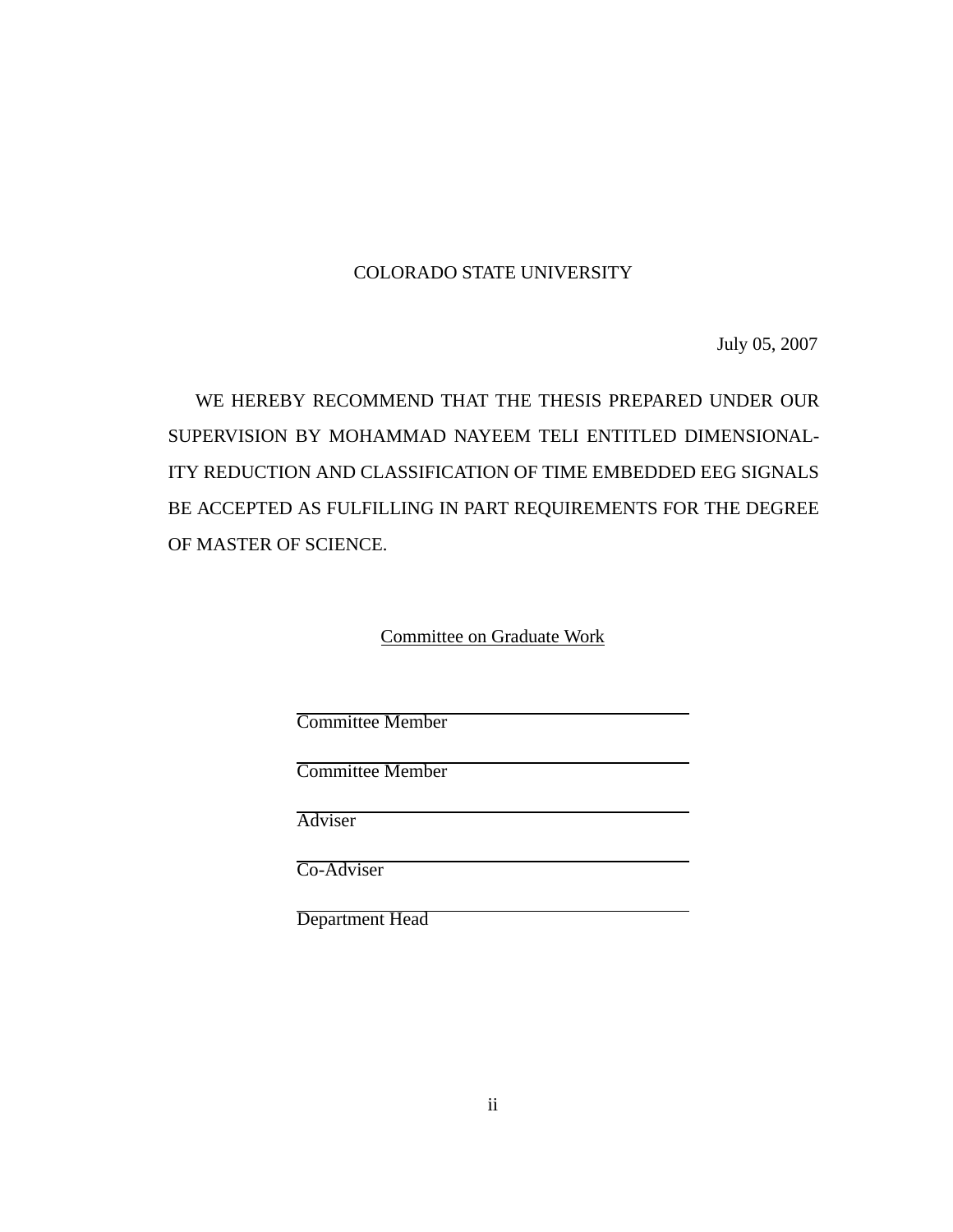#### ABSTRACT OF THESIS

## DIMENSIONALITY REDUCTION AND CLASSIFICATION OF TIME EMBEDDED EEG SIGNALS

Electroencephalogram (EEG) is the measurement of the electrical activity of the brain measured by placing electrodes on the scalp. These EEG signals give the micro-voltage difference between different parts of the brain in a non-invasive manner. The brain activity measured in this way is being currently analyzed for a possible diagnosis of physiological and psychiatric diseases. These signals have also found a way into cognitive research. At Colorado State University we are trying to investigate the use of EEG as computer input.

In this particular research our goal is to classify two mental tasks. A subject is asked to think about a mental task and the EEG signals are measured using six electrodes on his scalp. In order to differentiate between two different tasks, the EEG signals produced by each task need to be classified. We hypothesize that a bottleneck neural network would help us to classify EEG data much better than classification techniques like Linear Discriminant Analysis(LDA), Quadratic Discriminant Analysis (QDA), and Support Vector Machines.

A five layer bottleneck neural network is trained using a fast convergence algorithm (variation of Levenberg-Marquardt algorithm) and Scaled Conjugate Gradient (SCG). Classification is compared between a neural network, LDA, QDA and SVM for both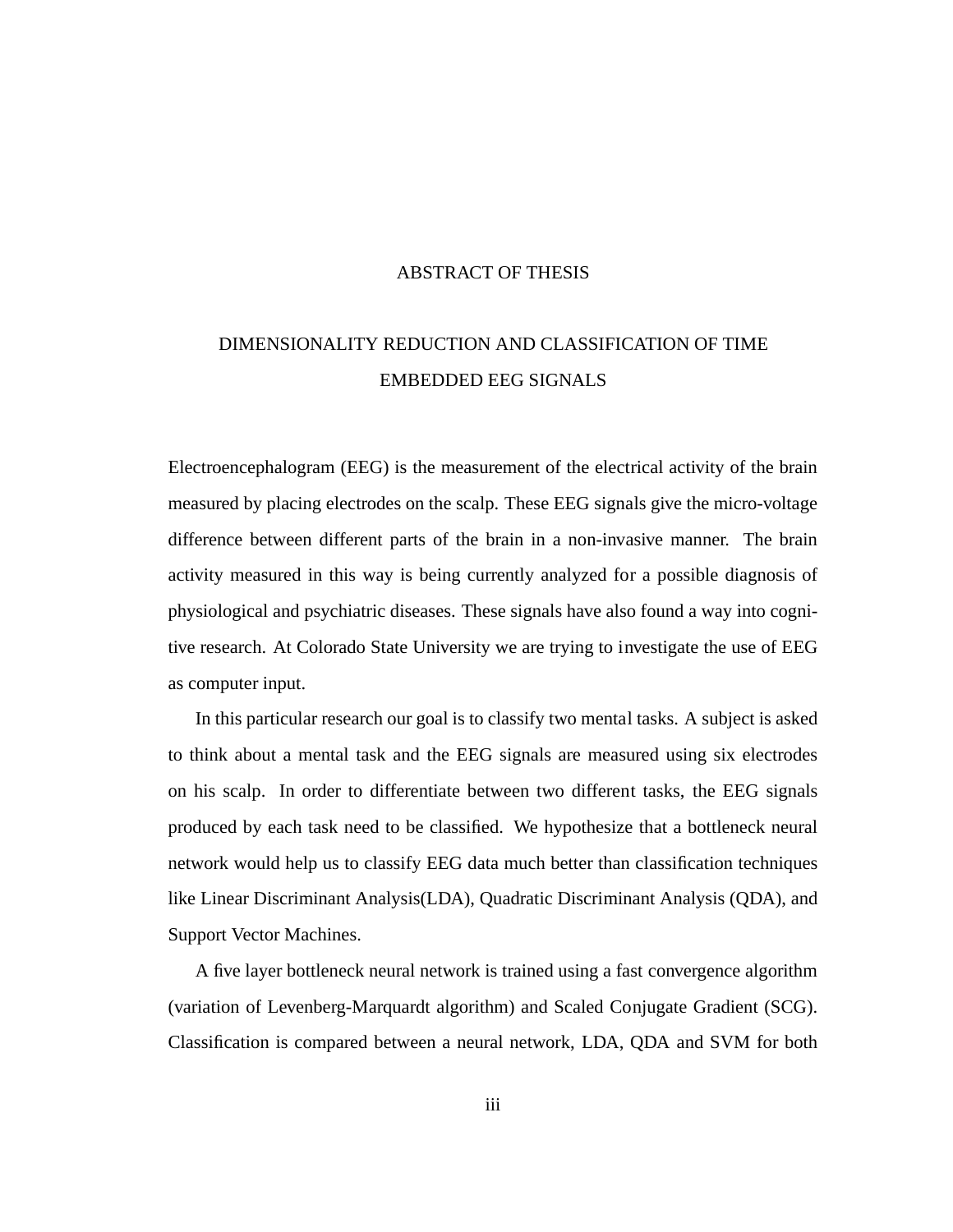raw EEG data as well as bottleneck layer output. Results indicate that QDA and SVM do better classification of raw EEG data without a bottleneck network. QDA and SVM always achieved higher classification accuracy than the neural network with a bottleneck layer in all our experiments. Neural network was able to achieve its best classification accuracy of 92% of test samples correctly classified, whereas QDA achieved 100% accuracy in classifying the test data.

> Mohammad Nayeem Teli Department of Computer Science Colorado State University Fort Collins, CO 80523 Summer 2007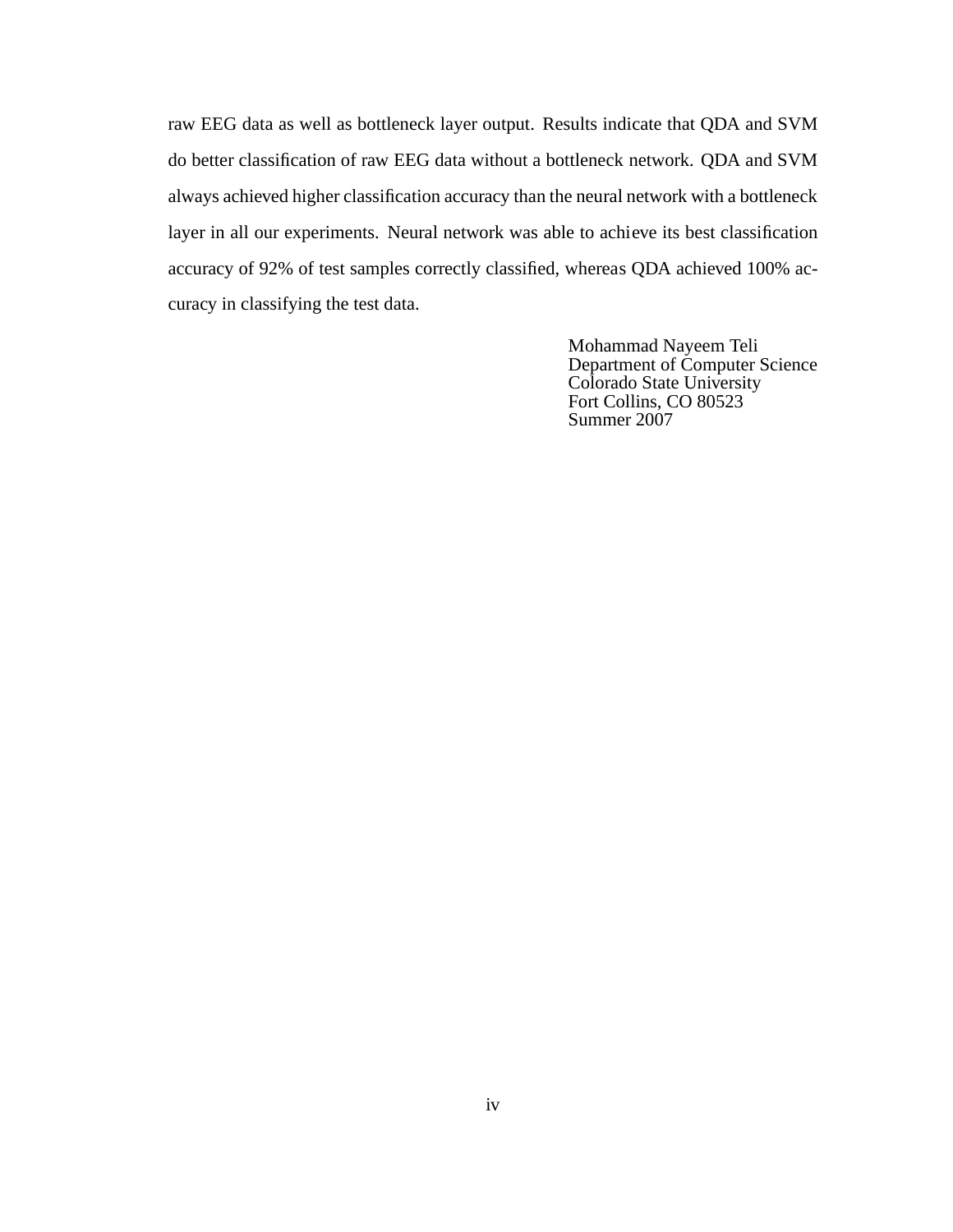#### ACKNOWLEDGEMENTS

To begin with I want to thank ALLAH, my creator. After that, I would like to thank my adviser Dr. Charles Anderson for his directions, suggestions and feedback without which the completion of this thesis would not have been possible. I would also like to thank Dr. Michael Kirby for various insights during our regular EEG group meetings. Additional thanks to Dr. Ross McConnell for accepting a position on my committee.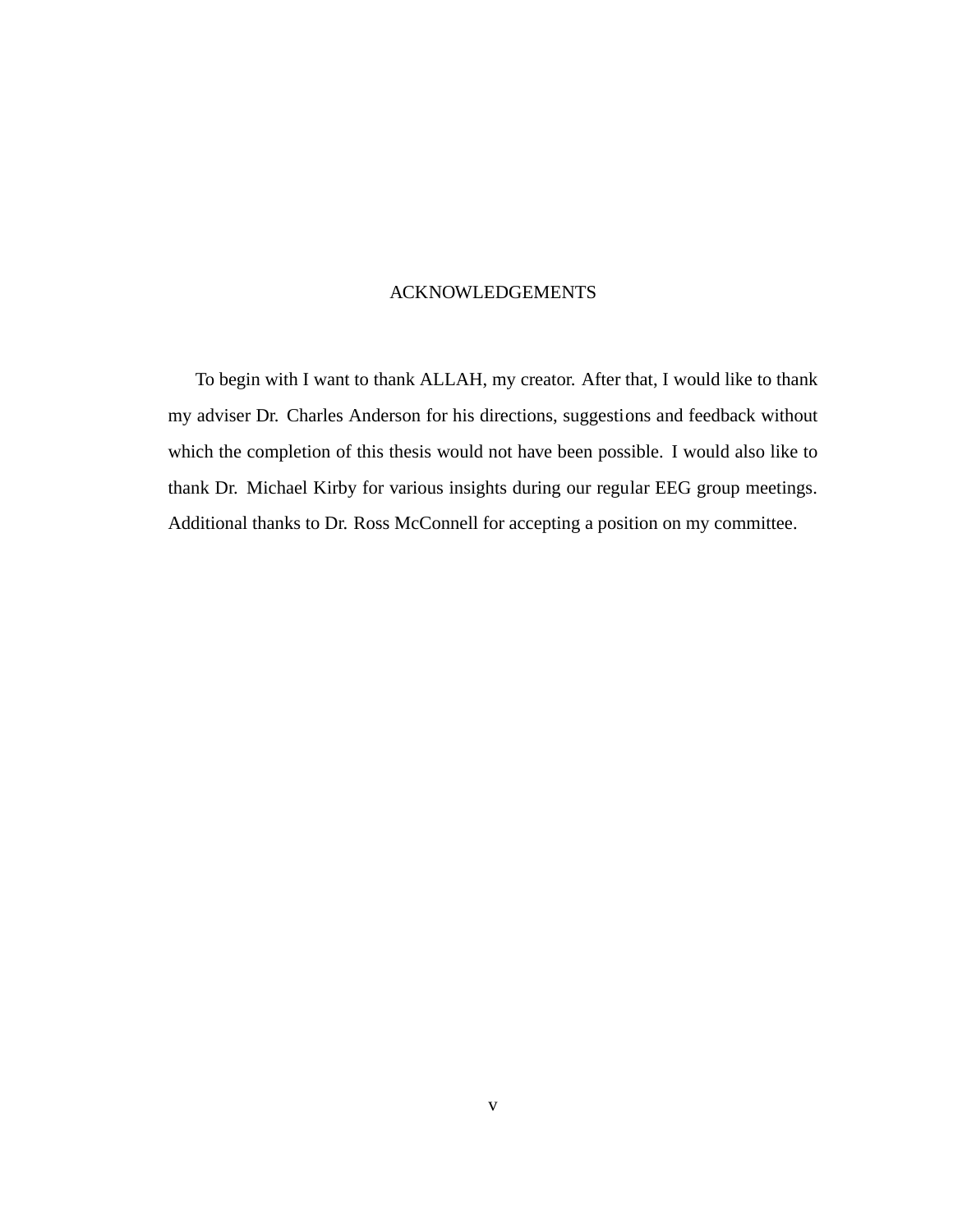#### DEDICATION

This thesis is dedicated to my family, friends and all those who helped me complete it.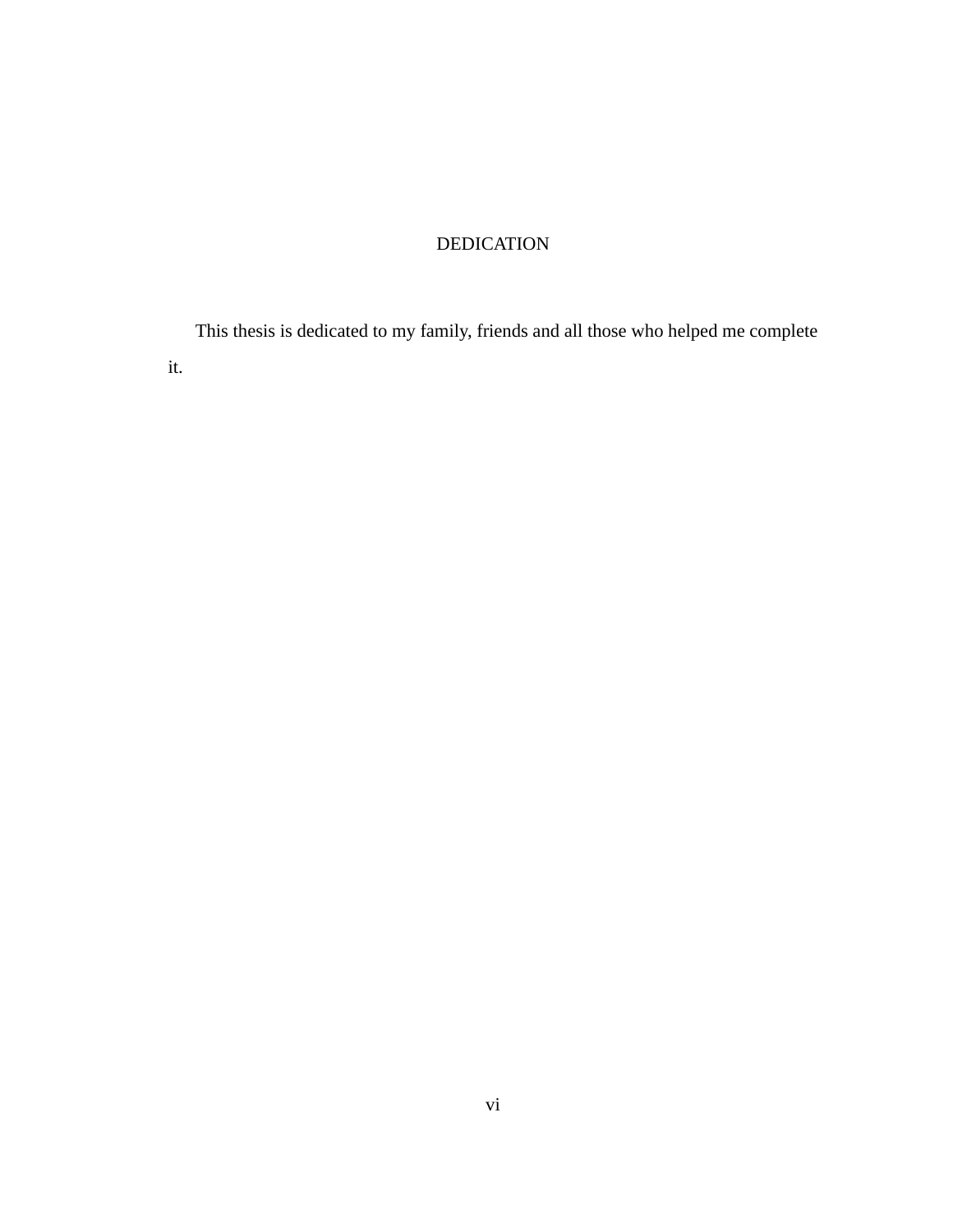#### TABLE OF CONTENTS

| $\mathbf{1}$   | <b>Introduction</b>                                             | $\mathbf{1}$   |
|----------------|-----------------------------------------------------------------|----------------|
| 1.1            |                                                                 | $\overline{2}$ |
| 1.2            |                                                                 | 5              |
| 1.3            | Dimensionality Reduction and Classification of EEG Data         | 6              |
| 1.4            | Prior Results with Bottleneck Network on EEG Classification     | $\overline{7}$ |
| 1.5            |                                                                 | 8              |
| $\overline{2}$ | <b>Mathematical Background</b>                                  | 10             |
| 2.1            |                                                                 | 12             |
| 2.2            |                                                                 | 13             |
| 2.2.1          | Wilamowski et al. Modification of Levenberg-Marquardt Algorithm | 16             |
| 2.3            |                                                                 | 18             |
| 2.4            |                                                                 | 19             |
| 2.5            |                                                                 | 20             |
| 2.6            |                                                                 | 20             |
| 3              | <b>Methods</b>                                                  | 24             |
| 3.1            |                                                                 | 24             |
| 3.1.1          |                                                                 | 25             |
| 3.1.2          |                                                                 | 25             |
| 3.2            |                                                                 | 27             |
| 3.3            |                                                                 | 27             |
| 3.4            |                                                                 | 28             |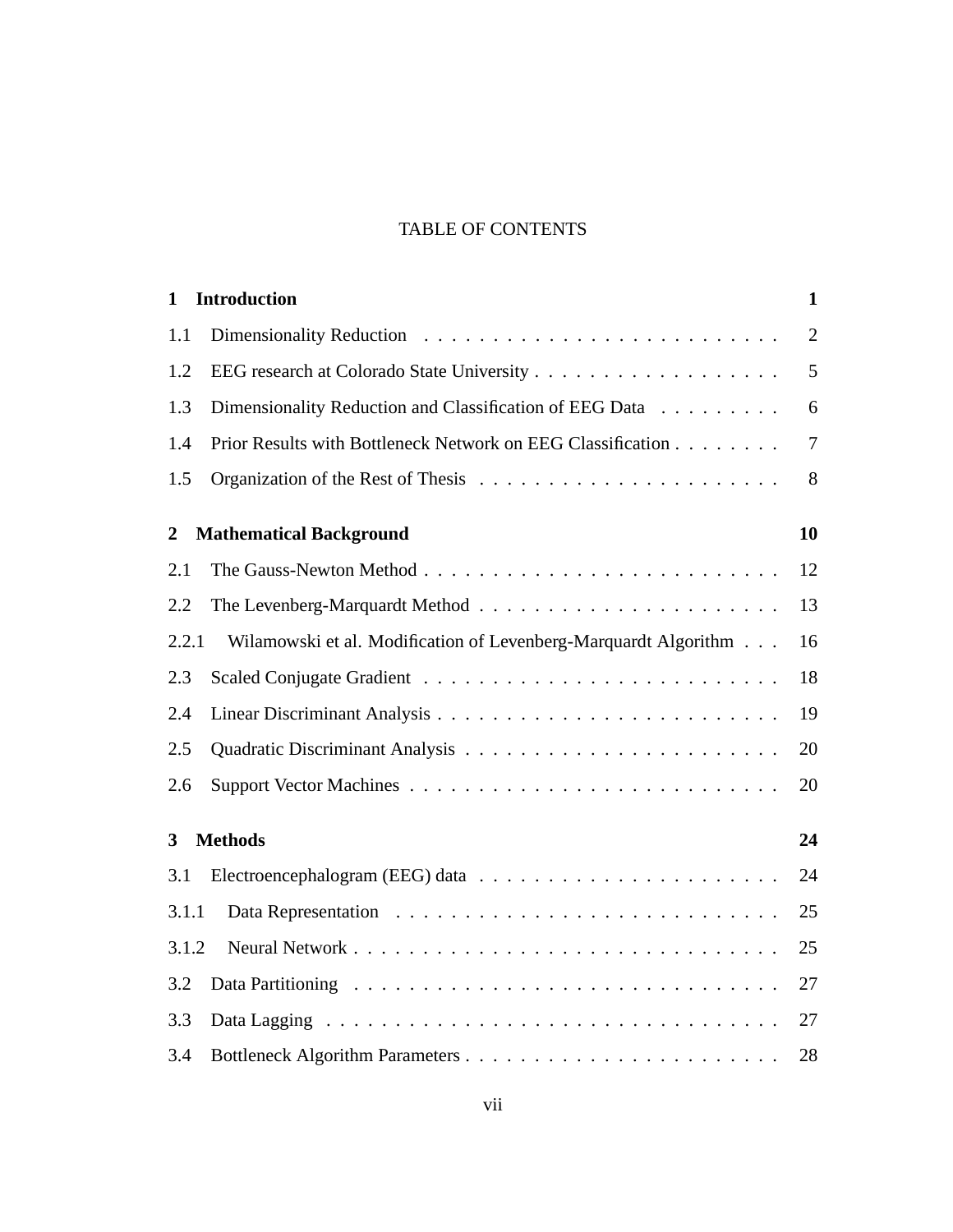| <b>Conclusions</b>                                    | 45 |
|-------------------------------------------------------|----|
|                                                       |    |
|                                                       |    |
| <b>Results</b>                                        | 31 |
| 3.5 Training and Testing Classification Algorithms 29 |    |
|                                                       |    |

#### **References 49**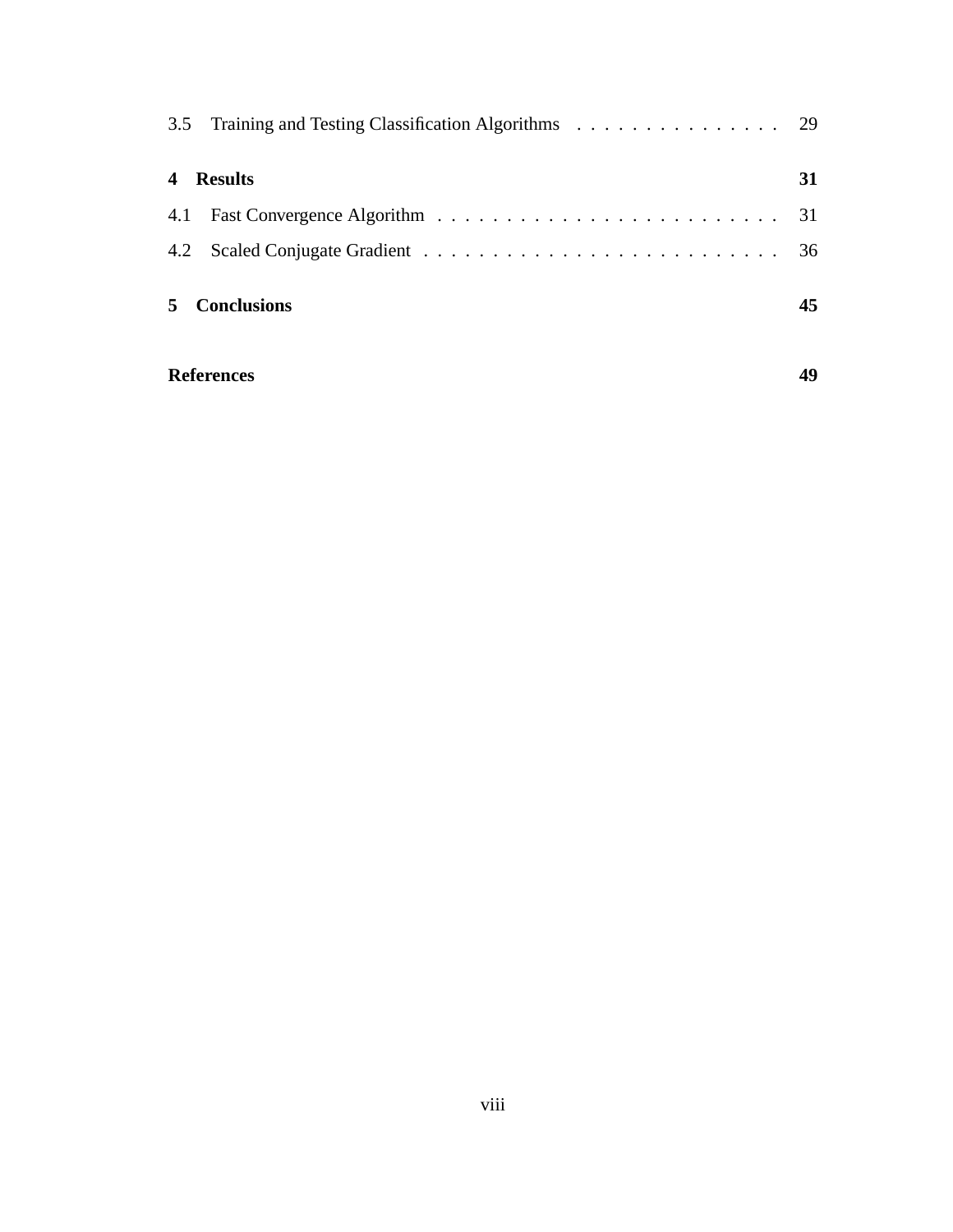#### LIST OF FIGURES

| 1.1 | Bottleneck Neural network                                                         | $\overline{4}$ |
|-----|-----------------------------------------------------------------------------------|----------------|
| 3.1 | 10-20 system of electrode positions for EEG [KA90].                               | 24             |
| 3.2 | The figure on the left represents letter composition task and the one on the      |                |
|     | right is the mental arithmetic task. Each figure shows the six electrode          |                |
|     | outputs and EOG. These output values vary between -50 to +50 micro                |                |
|     |                                                                                   | 26             |
| 3.3 |                                                                                   | 26             |
| 4.1 | RMSE of reconstructed test data vs. the number of bottleneck units for            |                |
|     |                                                                                   | 32             |
| 4.2 | Classification results of different algorithms for the test dataset. NN repre-    |                |
|     | sents the neural network classification of the actual test data and algo-         |                |
|     | rithms with a prefix R means the classification of the bottleneck output          |                |
|     | of the neural network. Neural network was trained using fast conver-              |                |
|     |                                                                                   | 35             |
| 4.3 | Classification results of the test data output at the bottleneck layer. Classifi- |                |
|     | cation was done using Neural Network. The neural network was trained              |                |
|     | using fast convergence algorithm (modified LM).                                   | 35             |
| 4.4 | RMSE of reconstructed test data vs. the number of bottleneck units for            |                |
|     | different data lags                                                               | 36             |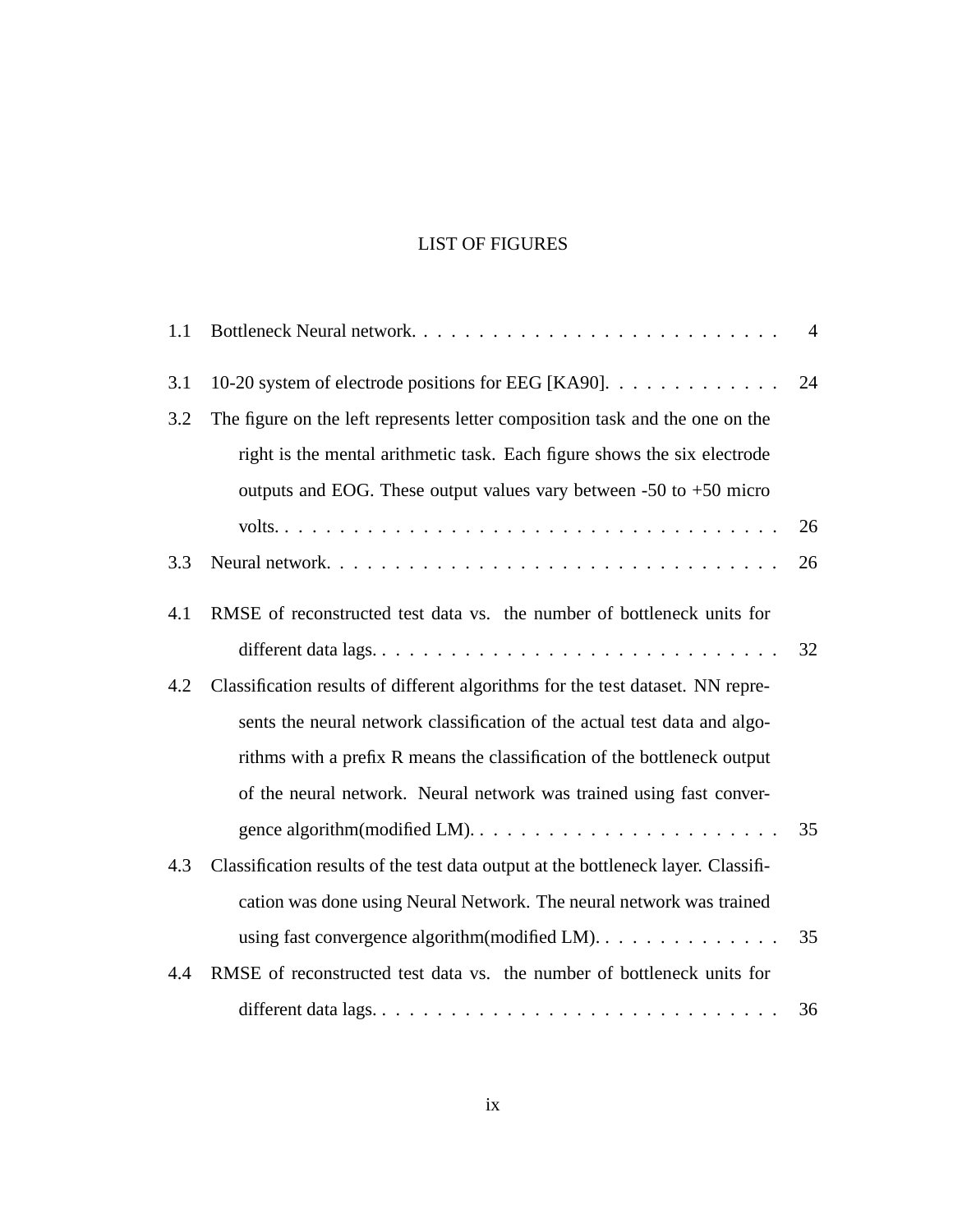| 4.5 | Each figure represents the reconstructed test data at the output of the bottle-       |    |
|-----|---------------------------------------------------------------------------------------|----|
|     | neck NN versus the input test dataset for an EEG channel. Figures a-f                 |    |
|     | correspond to channels 1-6, respectively. $\dots \dots \dots \dots \dots \dots$       | 38 |
| 4.6 | The figure on the left represents bottleneck outputs with 1000 samples and            |    |
|     | the one on the right shows the same output for only 100 samples using                 |    |
|     |                                                                                       | 39 |
| 4.7 | Classification results of the test data output at the bottleneck layer. Classifi-     |    |
|     | cation was done using Neural Network. The neural network was trained                  |    |
|     | using Scaled Conjugate Gradient (SCG). $\ldots \ldots \ldots \ldots \ldots \ldots$ 41 |    |
| 4.8 | Classification results of different algorithms for the test dataset. NN repre-        |    |
|     | sents the neural network classification of the actual test data and R prefix          |    |
|     | implies the classification of the bottleneck output of the neural network             |    |
|     | using the corresponding algorithm. Neural network was trained using                   |    |
|     |                                                                                       |    |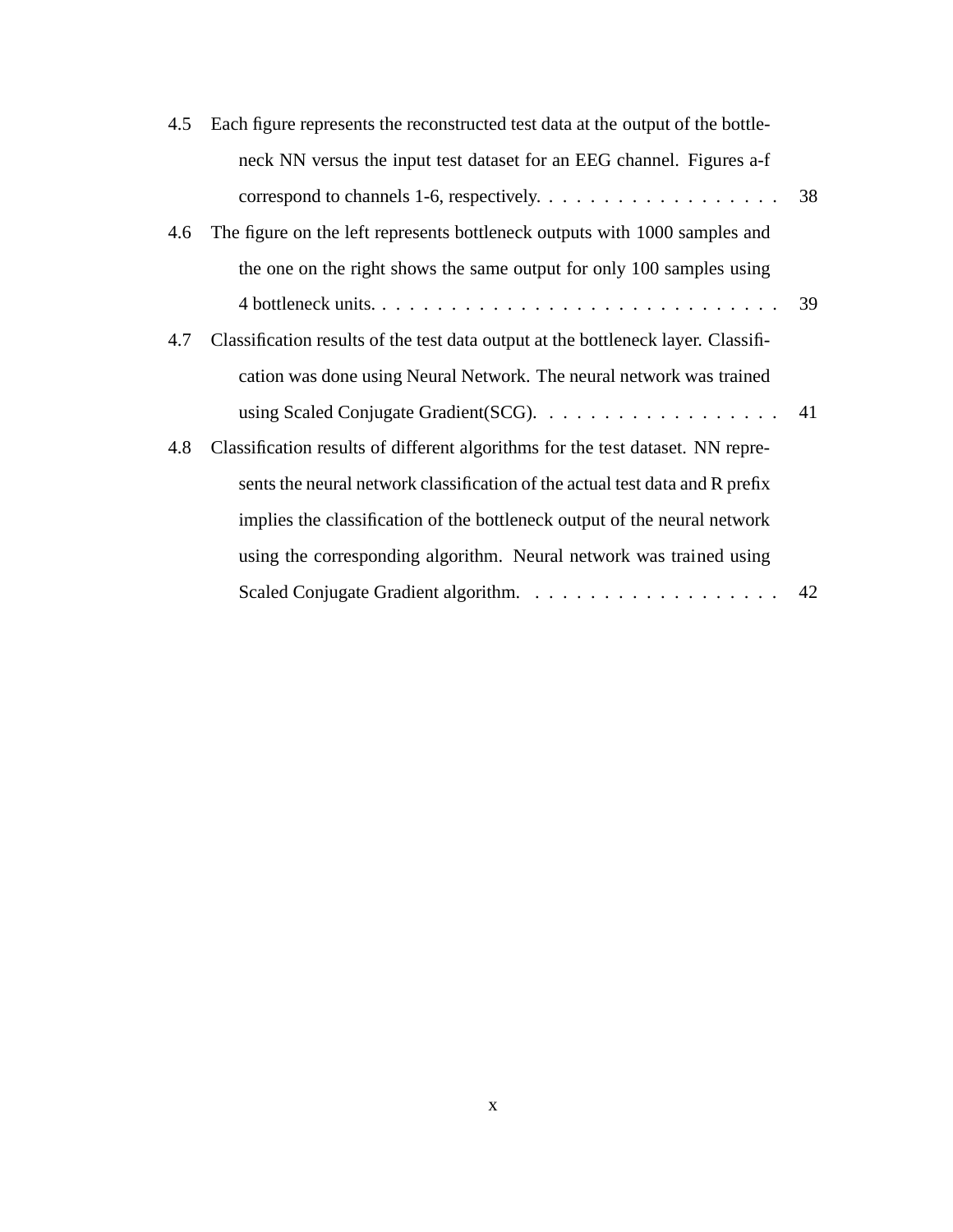#### LIST OF TABLES

- 4.1 Classification results of various methods. nlags: number of lags in the data, nBottle: number of units in the bottleneck layer of the neural network, nOther: number of units in the hidden layers, LDA Test: Classification results of using LDA for test data classification, QDA Test: Classification of test data using QDA, NN Test: Classification of test data using neural networks, R-NN Test: Classification of neural network bottleneck output using neural networks, Svm Test: Classification of Test data using Support Vector Machines. . . . . . . . . . . . . . . . . . . . . . 33
- 4.2 Classification results of various methods. nlags: number of lags in the data, nBottle: number of units in the bottleneck layer of the neural network, nOther: number of units in the hidden layers, LDA Test: Classification results of using LDA for test data classification, QDA Test: Classification of test data using QDA, NN Test: Classification of test data using neural networks, Svm Test: Classification of Test data using Support Vector Machines, R prefix to each algorithm: Classification of neural network bottleneck output using the corresponding algorithm . . . . . . 40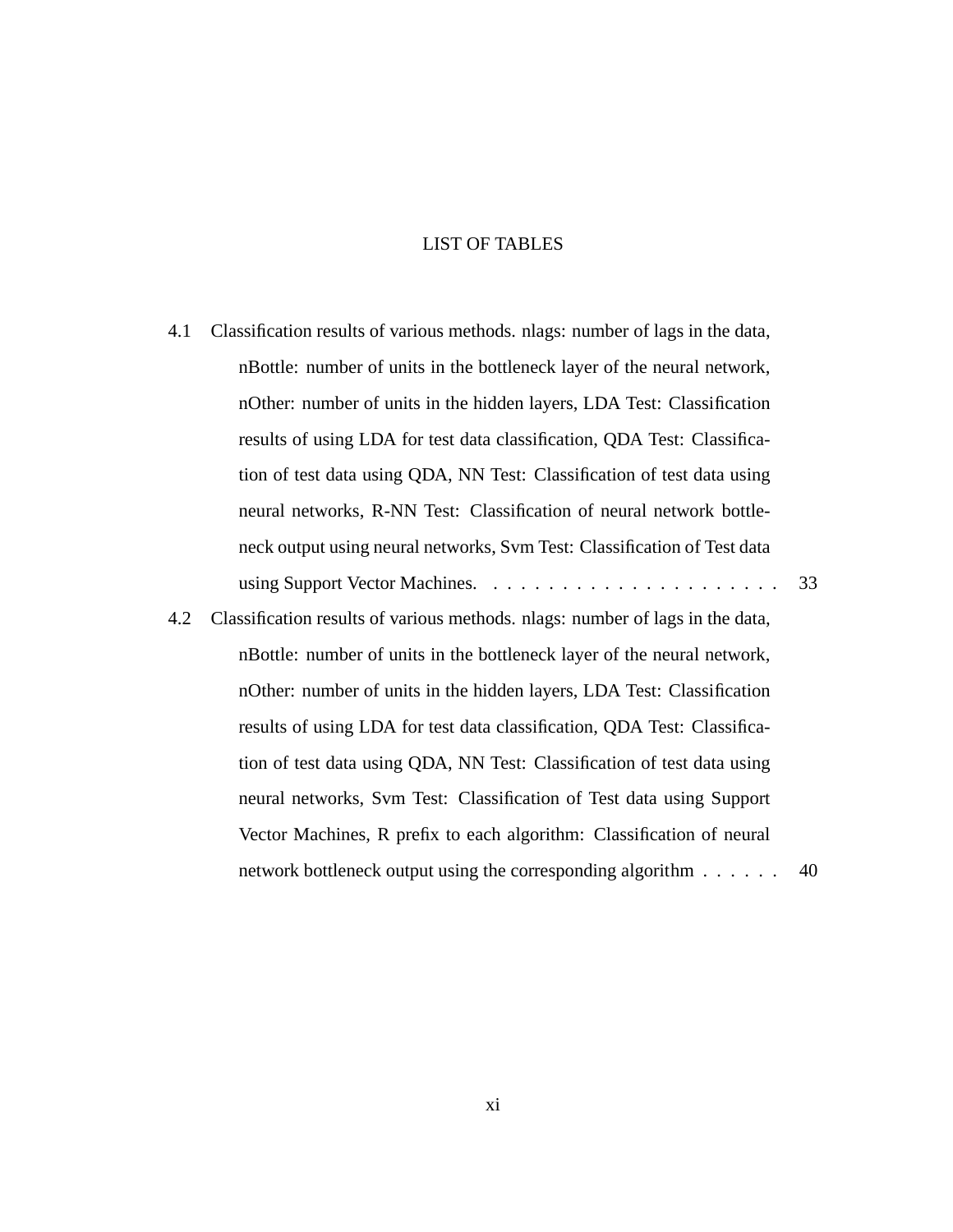- 4.3 Classification results of various methods using 62 lags and the neural network used by Devulapalli. nlags: number of lags in the data, nBottle: number of units in the bottleneck layer of the neural network, nOther: number of units in the hidden layers, LDA Test: Classification results of using LDA for test data classification, QDA Test: Classification of test data using QDA, NN Test: Classification of test data using neural networks, R-NN Test: Classification of neural network bottleneck output using neural networks, Svm Test: Classification of Test data using Support Vector Machines. . . . . . . . . . . . . . . . . . . . . . . . . . 43
- 4.4 Classification results of various methods using 62 lags and the neural network used by Devulapalli for subject 3. nlags: number of lags in the data, nBottle: number of units in the bottleneck layer of the neural network, nOther: number of units in the hidden layers, LDA Test: Classification results of using LDA for test data classification, QDA Test: Classification of test data using QDA, NN Test: Classification of test data using neural networks, R-NN Test: Classification of neural network bottleneck output using neural networks, Svm Test: Classification of Test data using Support Vector Machines. . . . . . . . . . . . . . . . 44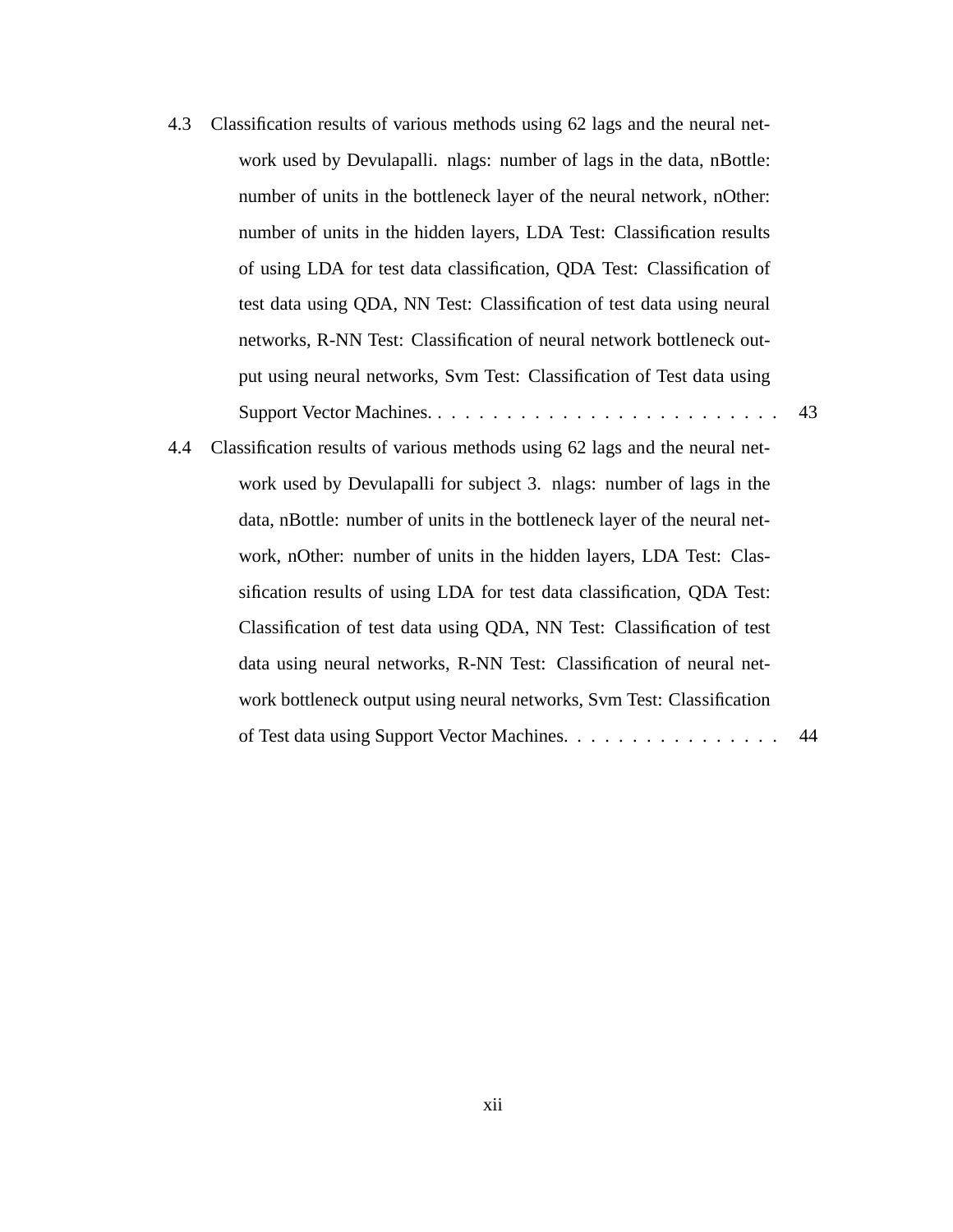# **Chapter 1 Introduction**

The human brain is a complex organ with approximately 100 billion nerve cells called neurons. Neurons gather and transmit electrochemical signals. No matter what state we are in, whether asleep, awake or anesthetized, our brain produces some kind of waves which can be observed and used for research. One of the most widely used methods of capturing brain activity is using EEG.

Living brains having some kind of brain activity was known to many as early as the nineteenth century. However a German psychiatrist named Hans Berger was the first to record this electrical activity in 1928. Ever since its discovery EEG has been used to diagnose many medical conditions like epilepsy, identify the location of a suspected brain tumor, or a disease in the brain such as Parkinson's disease. It is a non-invasive method of measuring electrical activity of the brain. Electrodes are placed on the scalp and the brainwaves recorded.

A large amount of research is underway to interpret these waves and find ways to utilize them. In computer science EEG is being used for a Brain Computer Interface (BCI). This is a technology which can be very beneficial for people with motor disabilities. It will provide them with a new powerful communication and control technique. People severely disabled by amyotrophic lateral sclerosis (ALS), brain stem stroke, cerebral palsy, and other neuromuscular disorders would greatly benefit by advances in BCI research and development [bci06].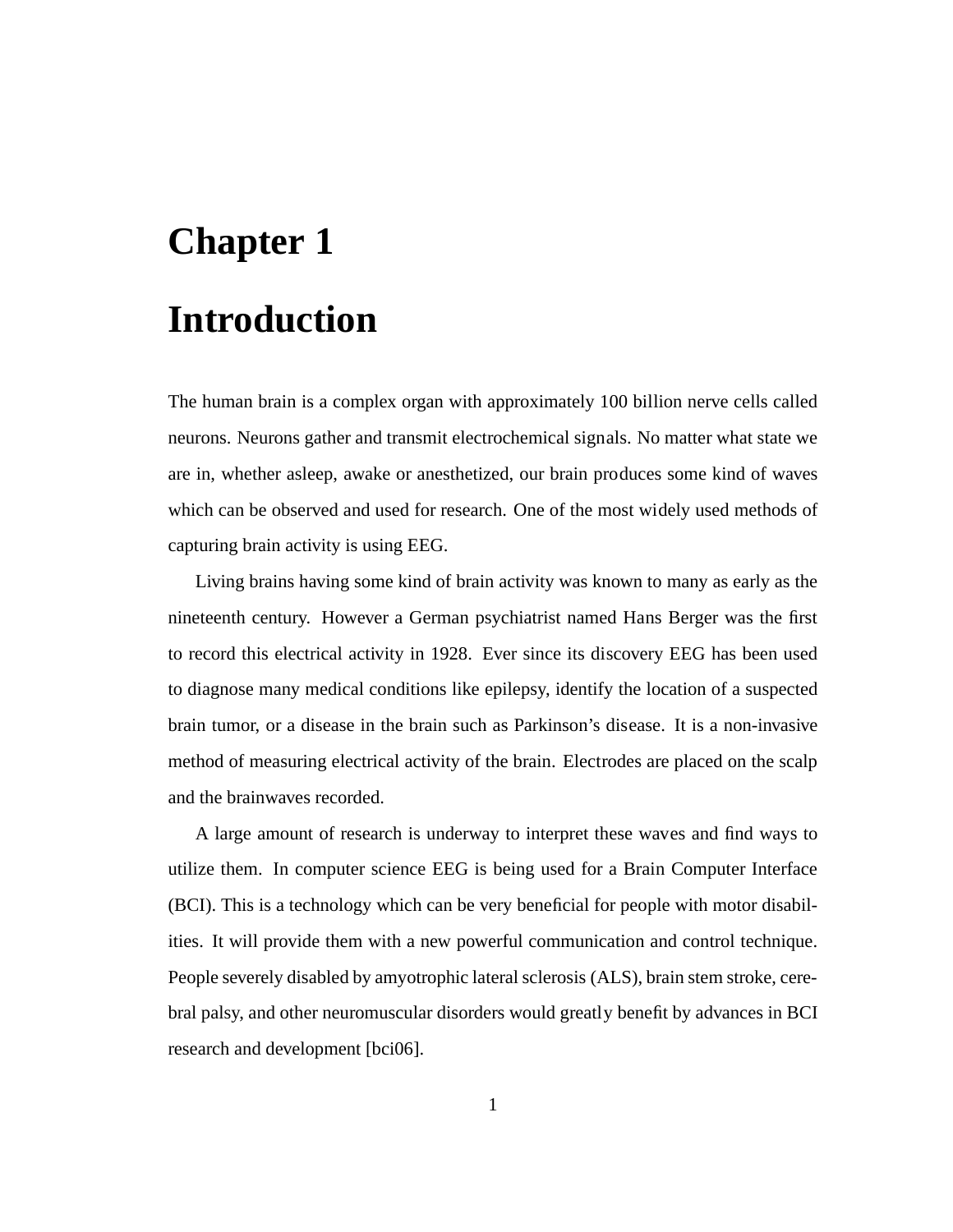The research in this thesis is an attempt to understand the EEG waves and to classify them. The EEG for this study was observed in subjects performing mental tasks. The results of this research could be integrated with the current Brain Computer Interface (BCI) project being undertaken at the Colorado State University (CSU). It could possibly be used by paralyzed people, or by anyone for rudimentary user-interface actions, like popping up windows or making menu choices. In order for us to classify and visualize EEG these signals first need to go through dimensionality reduction.

#### **1.1 Dimensionality Reduction**

Dimensionality reduction is a method of obtaining the information from a high dimensional feature space using fewer intrinsic dimensions. In machine learning it is very important to reduce high dimensional data set for better classification, regression, presentation and visualization of data. It is also useful for better understanding of the correlations within the data. This enables us to find the intrinsic dimensionality of the dataset and better generalization.

Multiple approaches could be used for dimensionality reduction which may be linear or non-linear. One of the most common linear techniques used is the Principal Components Analysis (PCA). It is also known as the Hotelling [Hot53], or Karhunen and Loeve (KL) [Kar47][Loe48] transform. PCA is a linear transformation of a data set from high dimensional space to its principal components representing the data set in lower dimensions. It typically exploits the linear relationship between the data variables. PCA has not been very useful where the relationship between the variables is non-linear. For example, a helix formed by a sine over a cosine wave in  $\Re^3$  would be represented by PCA in three dimensions. The real dimensionality of such a helix would be one [DC93].

In order to avoid such situations when the data have non-linear relationships, we use non-linear methods of dimensionality reduction. One way to perform the non-linear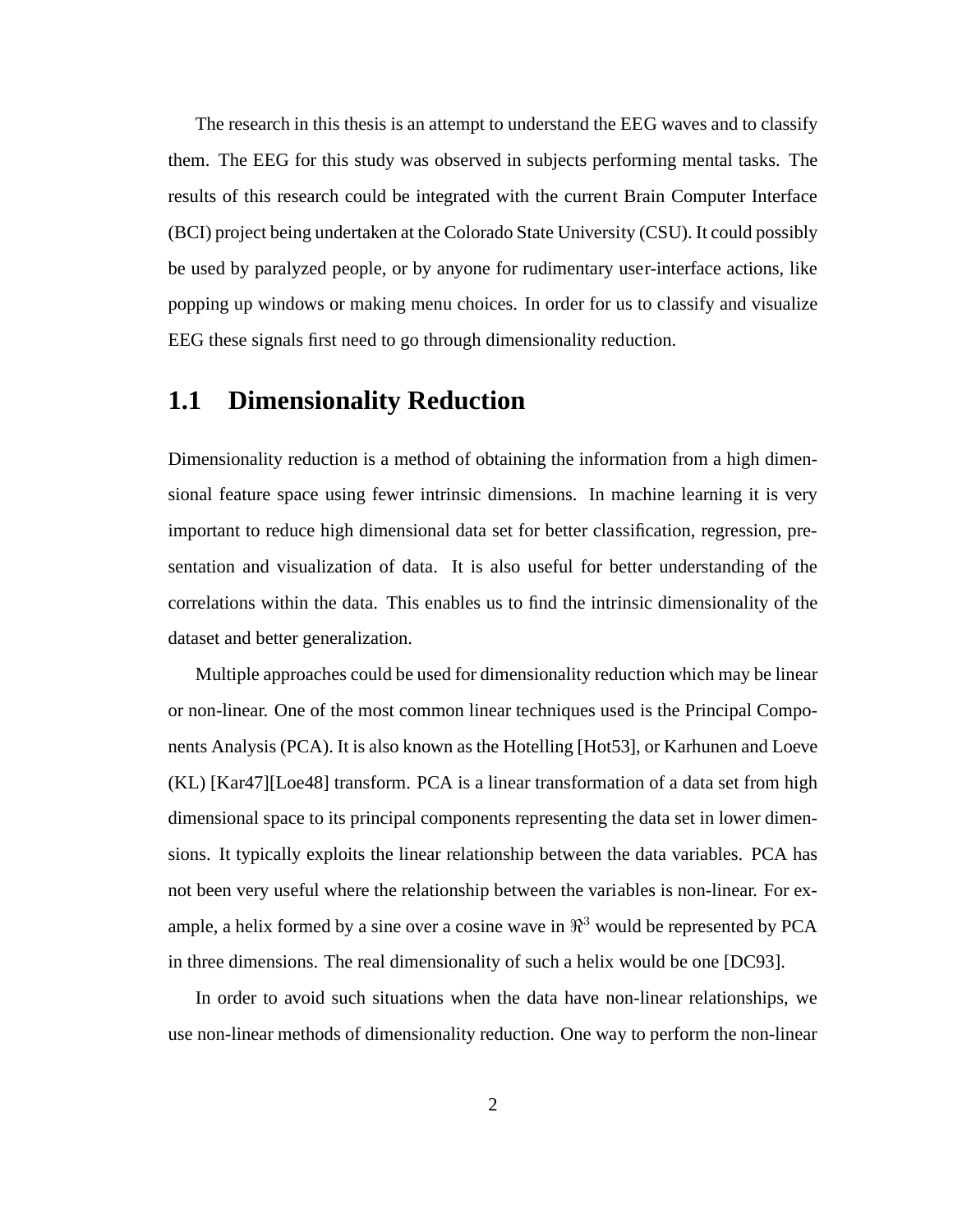methods of dimensionality reduction is by using neural networks. A large amount of research has gone into studying multi-layer neural networks. Kramer [Kra91] proposed a Non Linear Principal Component Analysis (NLPCA) approach for training the feedforward neural network to obtain an identity mapping. The network has multiple hidden layers with a middle "bottleneck" layer. The output of the bottleneck layer represents the lower dimensional representation of the input data set. Such a neural network with an identity mapping,  $f(x) = x$ , has been very successful in obtaining a reduced representation of the input data. The basic goal is to map the input to the output with minimal error. The success of this goal means that the intrinsic dimensionality of the data is equal to the number of units in the bottleneck layer. Oja [Oja91] used a five layer neural network for non-linear dimensionality reduction. He was able to compute smooth nonlinear mapping between the inputs and the central hidden layer, and another mapping between the central hidden layer and the outputs. Oja further further showed that a sigmoid function in the hidden layer units enables learning the structure of complex non-linear inputs embedded within a noisy environment. Usui et al. [UNN91] used a five layer neural network for dimensionality reduction using a non-linear approach as well. They showed that a non-linear representation of original data can be found in lower dimensional space with multiple hidden layers. They successfully used their technique in a color application , which reduces the dimensionality of the color space of a multi-spectral sensor. Their approach uses the fact that color measurements form a manifold of three intrinsic dimensions. Moreover, it has been found that the modes of variation correspond to psychological color attributes of humans.

We have been mentioning the bottleneck layer network but haven't really explained it. We think this is the right place to present it. A bottleneck layer network has an input layer and an output layer with hidden layers between them. The middle layer characterized as a bottleneck layer has the lowest number of hidden units. Figure 1.1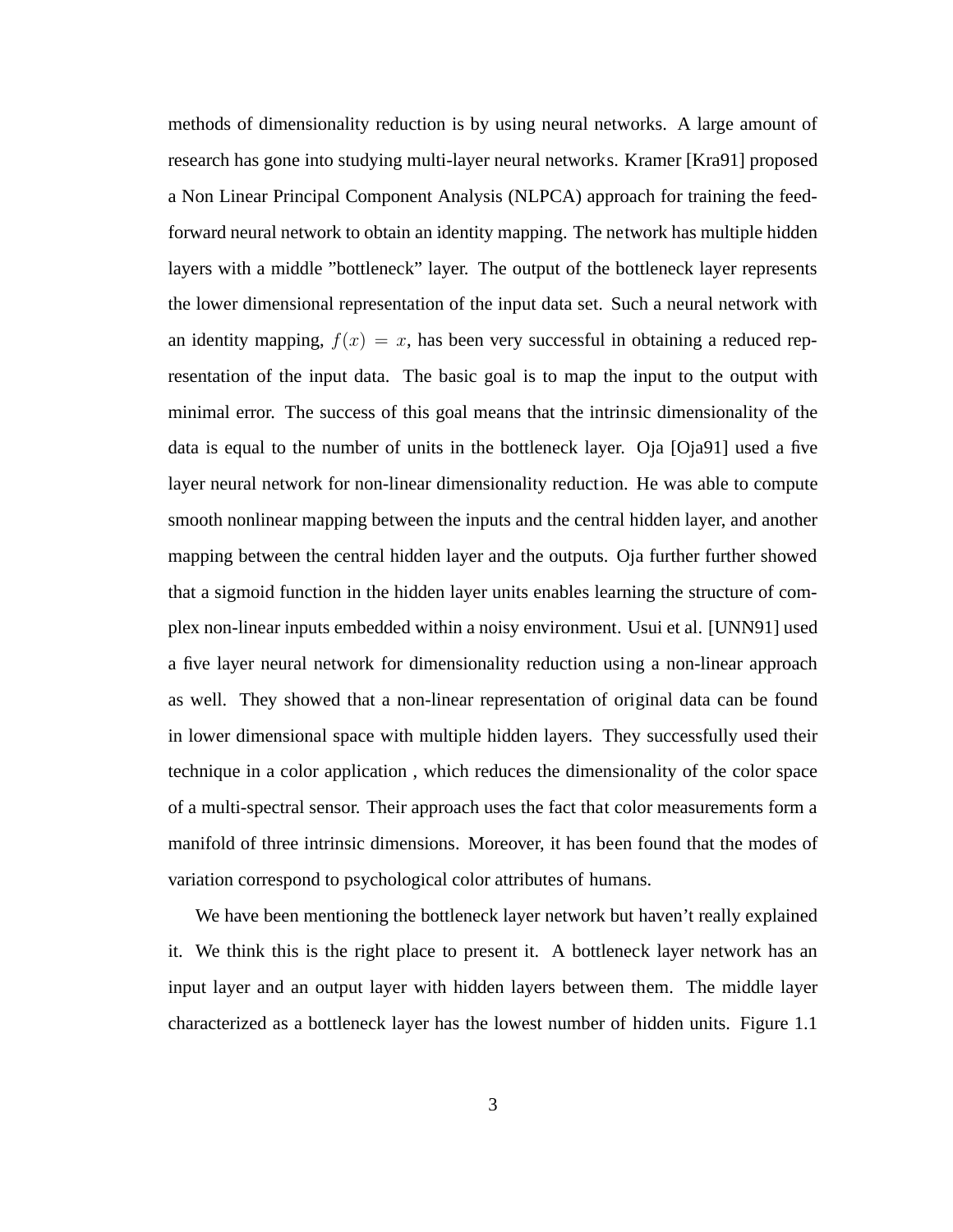represents one such network. In this figure the input layer is the input data layer, and



Figure 1.1: Bottleneck Neural network.

the mapping layer reduces the dimensionality to the number of units in the bottleneck layer. The bottleneck layer has the least number of units in the network. The demapping layer changes the lower dimensional output of the bottleneck layer to the dimensionality of the mapping layer and then the output layer finally remaps the dimensionality of the output to that present in the input dataset. Although, this network has only three hidden layers we could have more than that in a neural network depending on the dimensionality reduction technique being used. The dots in the input and the output layers indicate that there are more units in these layers depending on the dimensionality of the dataset. The Output of each unit in the hidden layers is used as an input to all the units of the next layer in this network. The input to each layer from all units of the previous layer is multiplied by the weight of the link between the hidden units, summed up and passed through a transfer function. One of the most widely used transfer function in a nonlinear neural network is a sigmoid function. The sigmoid function is a typical non-linear transfer function that helps make outputs reachable. The neural network output could be passed through a sigmoid function or not depending upon the design of the solution.

While all the above approaches have hidden layers with nodes representing real num-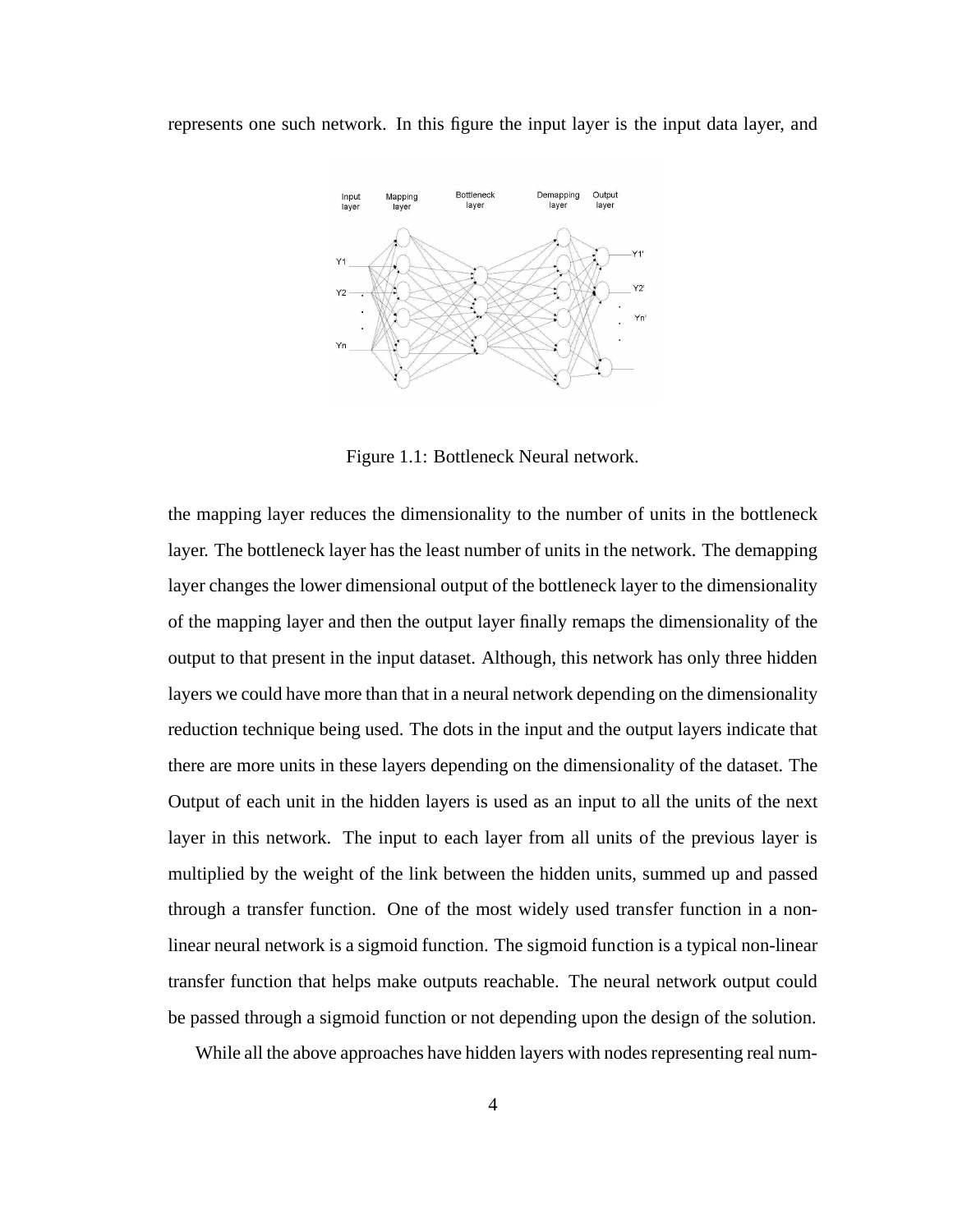bers, Kirby et al.[KM96] suggested a circular node representation in the bottleneck layer. This circular node stores and transmits angular information.

One of the earliest approaches in neural network training has been the use of backpropagation algorithm. However, it has been seen to have slow convergence. LeCun et al. [LBOM98] suggested that with an efficient choice of parameters backpropagation algorithm can be used very efficiently. They further suggested that for a large and redundant training set stochastic gradient with careful tuning is a good choice or one could use the Levenberg-Marquardt algorithm. For a small data set they suggested the use of conjugate gradient.

The Levenberg-Marquardt algorithm [Lev44] [Mar63] is an iterative algorithm. It could be referred to as an interpolation of Gauss-Newton and the steepest descent methods. More recently, Hinton et al. [HS06] used a pretraining method to place the weights near good solutions, followed by a gradient descent fine tuning method for training multi-layer neural network. They used restricted Boltzmann machine to pretrain their networks.

### **1.2 EEG research at Colorado State University**

Researchers at CSU have studied various aspects of EEG. Knight [Kni03] analyzed eye movements, eye blinks, muscles, heart beats and other electrical sources affecting EEG recordings. He investigated approaches based on generalized singular value decomposition. Peterson et al.  $[PKK^+05]$  indicated that Blind Source Separation(BSS) and feature selection could be used to improve the performance of even a direct single-session BCI. They used a modified genetic algorithm wrapped around a support vector machine classifier to search the space of feature subsets. Anderson et al. [AP01] found that auto regressive (AR) models of six channel EEG results in the best classification accuracy. They were able to identify with 70% accuracy of five cognitive tasks a person is doing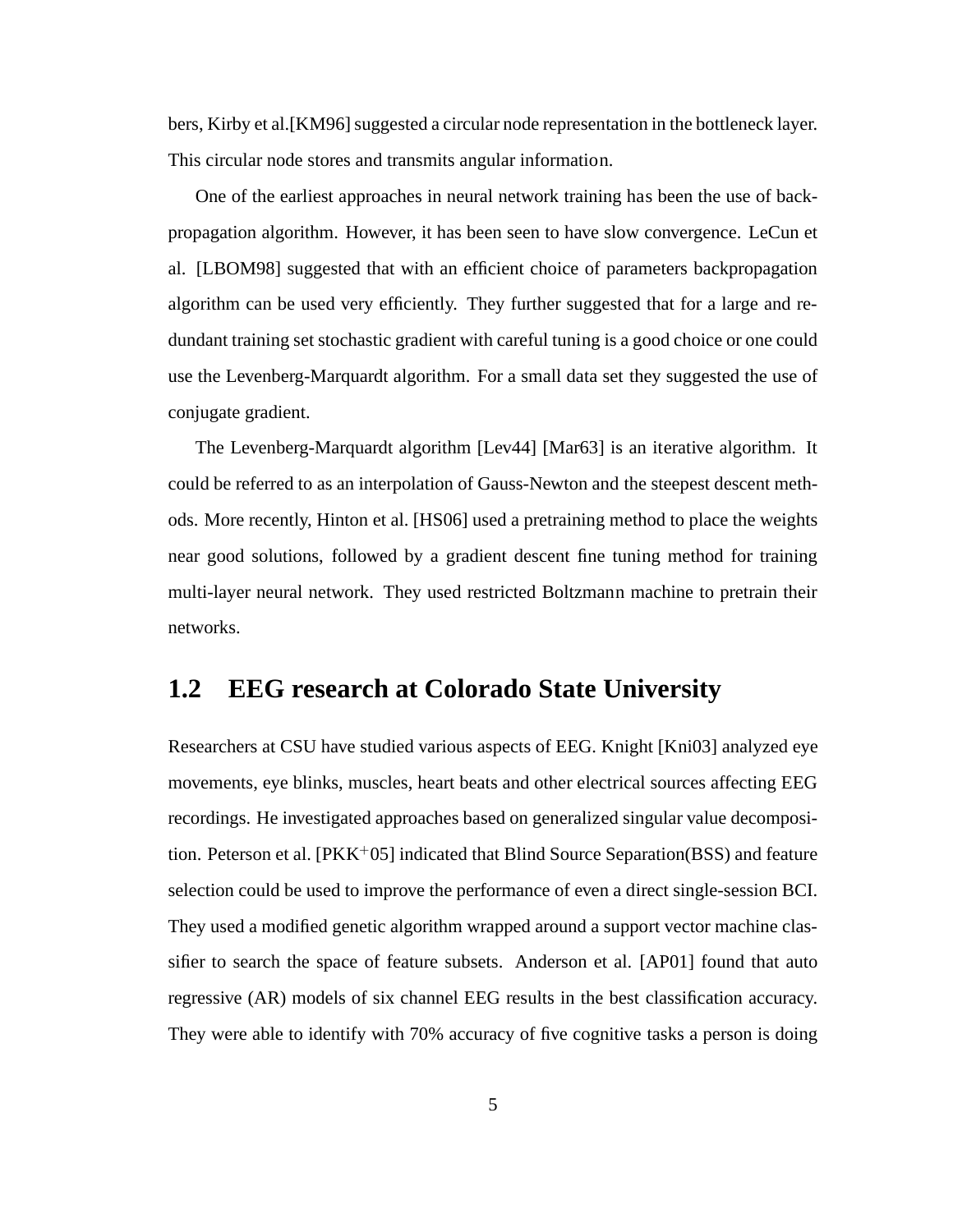for two of four subjects tested, and near 40% for the other two. Anderson et al. [ASS98] compared raw data, power spectral densities, Karhunen-Loeve transforms, and AR models as signal representations. They found that AR models performed the best. Anderson et al. [ADS95] compared four representations of EEG signals and their classification by a two-layer neural network with sigmoid activation functions. They concluded that the frequency-based representation results in significantly more accurate classification than the unprocessed or K-L representations.

## **1.3 Dimensionality Reduction and Classification of EEG Data**

EEG data also needs some dimensionality reduction before it could be classified. This dimensionality reduction of EEG data is very important to visualization and representation. Dimensionality reduction also becomes important because the number of electrodes could vary from 6 to 256. EEG signals are noisy. There is a possibility of much correlation because brain electrical activity spreads through the brain volume. In addition there could be correlation among different channels. These correlations might be temporally separated. Dimensionality reduction could remove such correlations. It is also important because an understanding of EEG data would mean that it could help in brain computer interface research.

However, it is a difficult problem. The problem of unfolding the inherent representation of the brain activity using the EEG signals is complicated. Dimensionality reduction and classification of EEG using neural networks has been done before by many researchers. The problem that has been tried by researchers earlier is the classification of mental tasks. In order to classify the mental tasks, the EEG signals corresponding to them are first fed to a bottleneck network and the bottleneck output fed to a classifier. Keirn et al. [KA90] studied a set of tasks comprised of baseline (no activity), mental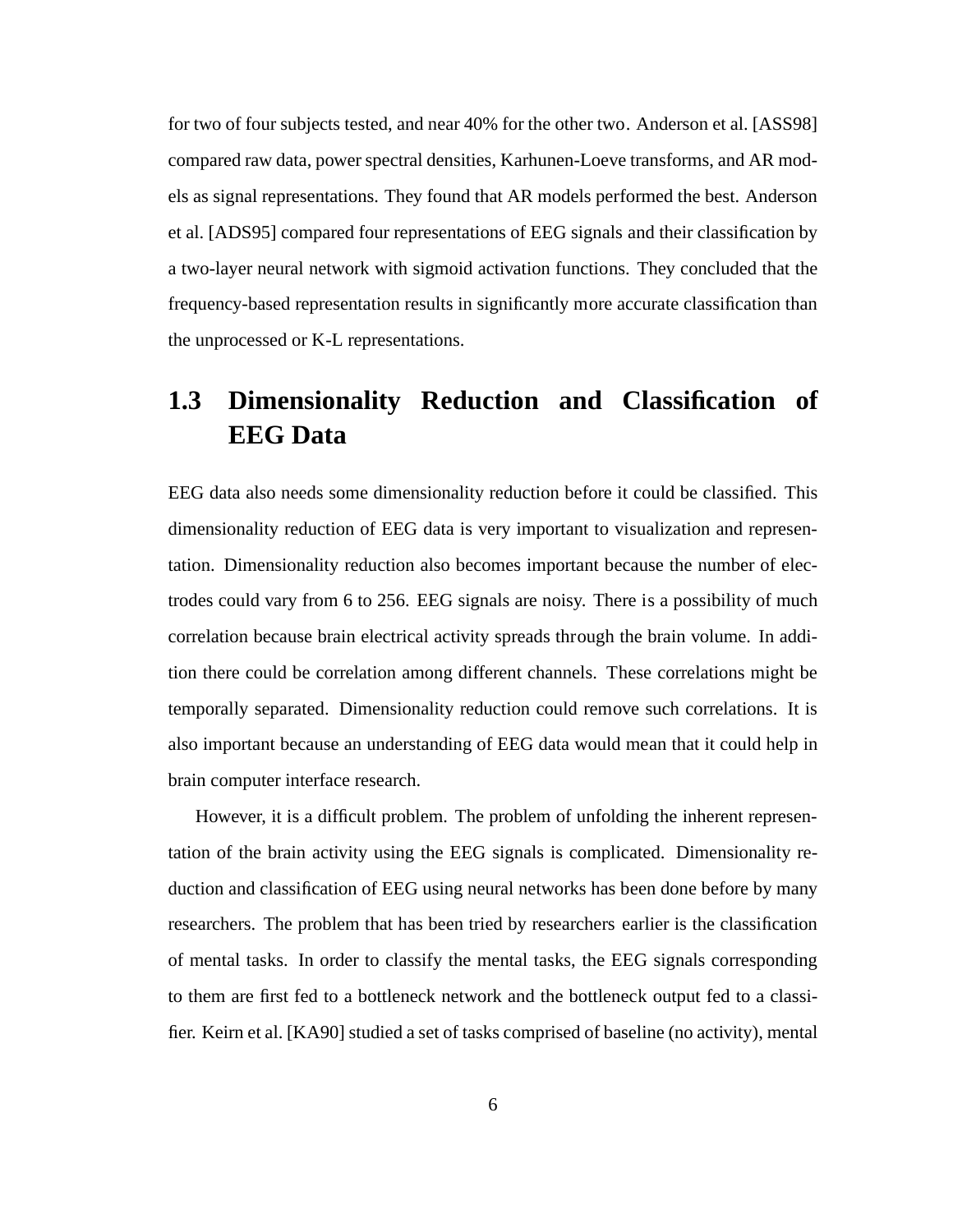arithmetic, geometric figure rotation, mental letter composing and visual counting. Each task had ten trials. In each trial 2500 samples were observed over 10 seconds.

Devulapalli [Dev96] used the same data as used by them and classified mental arithmetic and mental letter composing tasks. This research also used the same dataset and it is a follow-up to what Devulapalli did. He obtained good results and our goal would be to repeat what was done and go beyond by using better training algorithms. In his conclusion he reported that NLPCA requires a long training time because of the sheer number of weights. We shall use a training algorithm that is known to be faster than a simple conjugate gradient algorithm used by Devulapalli. We will discuss more about Devulapalli's approach and how the approach of this research is different from his, in the next section.

## **1.4 Prior Results with Bottleneck Network on EEG Classification**

Devulapalli [Dev96] used Non-Linear Principal Components Analysis (NLPCA) for dimensionality reduction. In his experiments he used temporal windows of EEG data. Each window was 62 samples long (approximately corresponding to a quarter second) and consecutive windows were overlapped by 31 samples. Since each window consisted of 62 samples per channel and 6 channels were used, the dimensionality of the dataset used was,  $62 \times 6 = 372$ . A separate seventh channel (called the eye-blink channel) was used to record eye-blink information. A high potential spike in the eye blink channel (greater than 100  $\mu$ Volts) lasting up to 10 milliseconds was considered as an eye-blink. However, sample points corresponding to all six channels falling in the region of eye blinks were removed from the raw EEG data before being subjected to any processing.

Ten sessions were conducted for each task with each session lasting for a period of ten seconds which results in 2500 samples per task per session. This was followed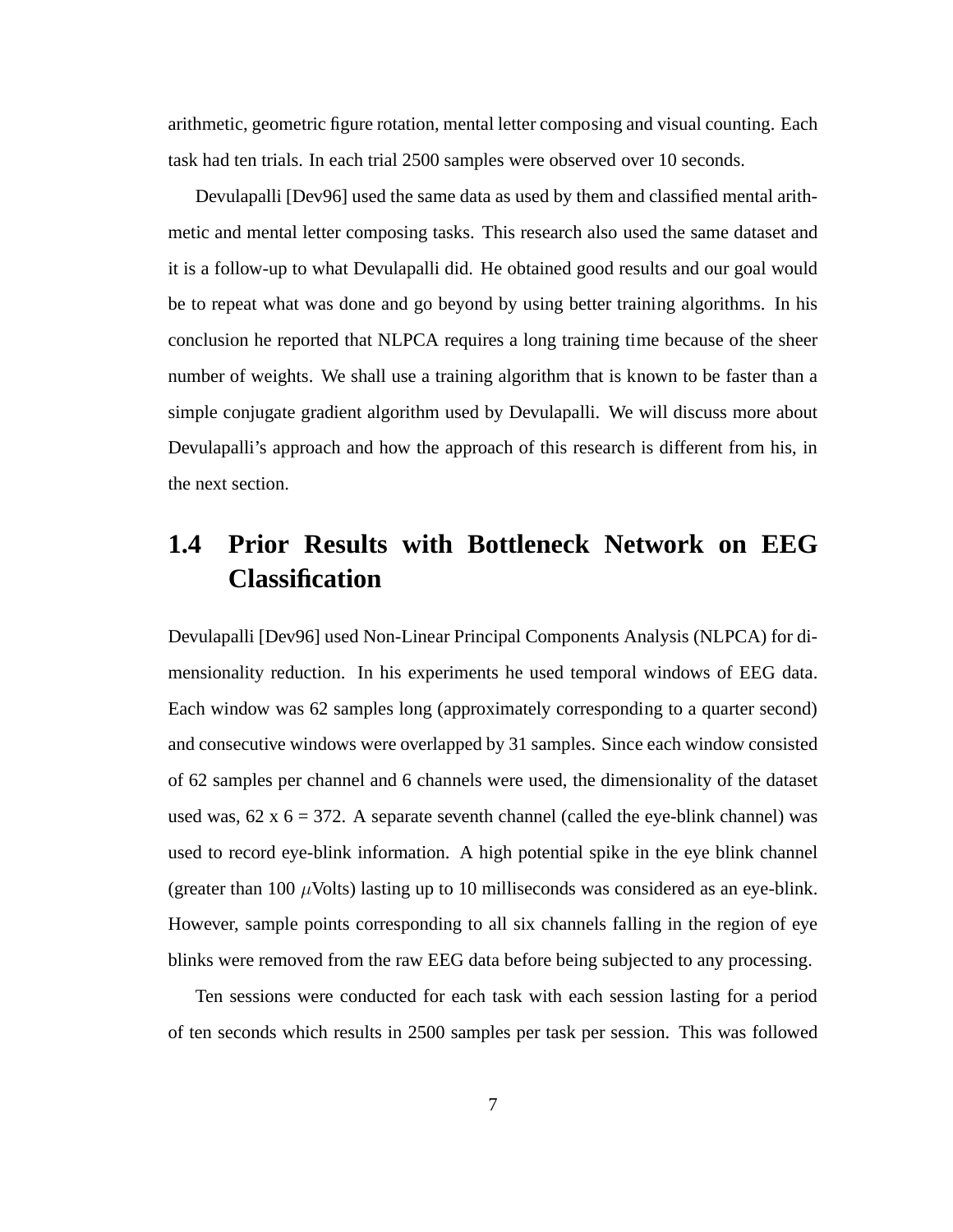by a classification of the mental tasks using a standard backpropagation neural network trained using conjugate gradient algorithm. Devulapalli reported a classification accuracy of 86.22% for a 30-dimensional bottleneck layer representation of the EEG data over all the trials. This was followed by the 20-dimensional representation with 76.21%, 40-dimensional representation with 65.83% and 10-dimensional representation with 57.89%.

In the current work our goal is to build upon this previous research and to classify EEG signals using the same approach and data as used earlier. However, we will be using a variant of Levenberg-Marquardt algorithm [WIKE01], and Scaled Conjugate gradient (SCG) [Møl93] as preprocessing steps to train the neural network. For classification we will try to classify different tasks using neural network, Linear Discriminant Analysis (LDA), Quadratic discriminant Analysis (QDA) and Support Vector Machine (SVM). The number of tasks to be classified would depend on how well our network represents the EEG data. We will be training our five layer neural network with a hidden bottleneck layer. The number of bottleneck units will be varied to find the correct number of units in the bottleneck layer for an efficient representation of the input data. The number of units will be chosen on the basis of how well the bottleneck network maps the input to the output data.

#### **1.5 Organization of the Rest of Thesis**

The rest of the thesis layout is as follows: Chapter 2 covers the mathematical background of steepest descent, Gauss-Newton, Levenberg-Marquardt algorithm and its variant, fast convergence algorithm, which is the algorithm being used in this work. The second neural network training algorithm SCG is also covered. LDA and QDA and SVM are also discussed.

In Chapter 3 the methods for describing the data, the tasks and the experiments are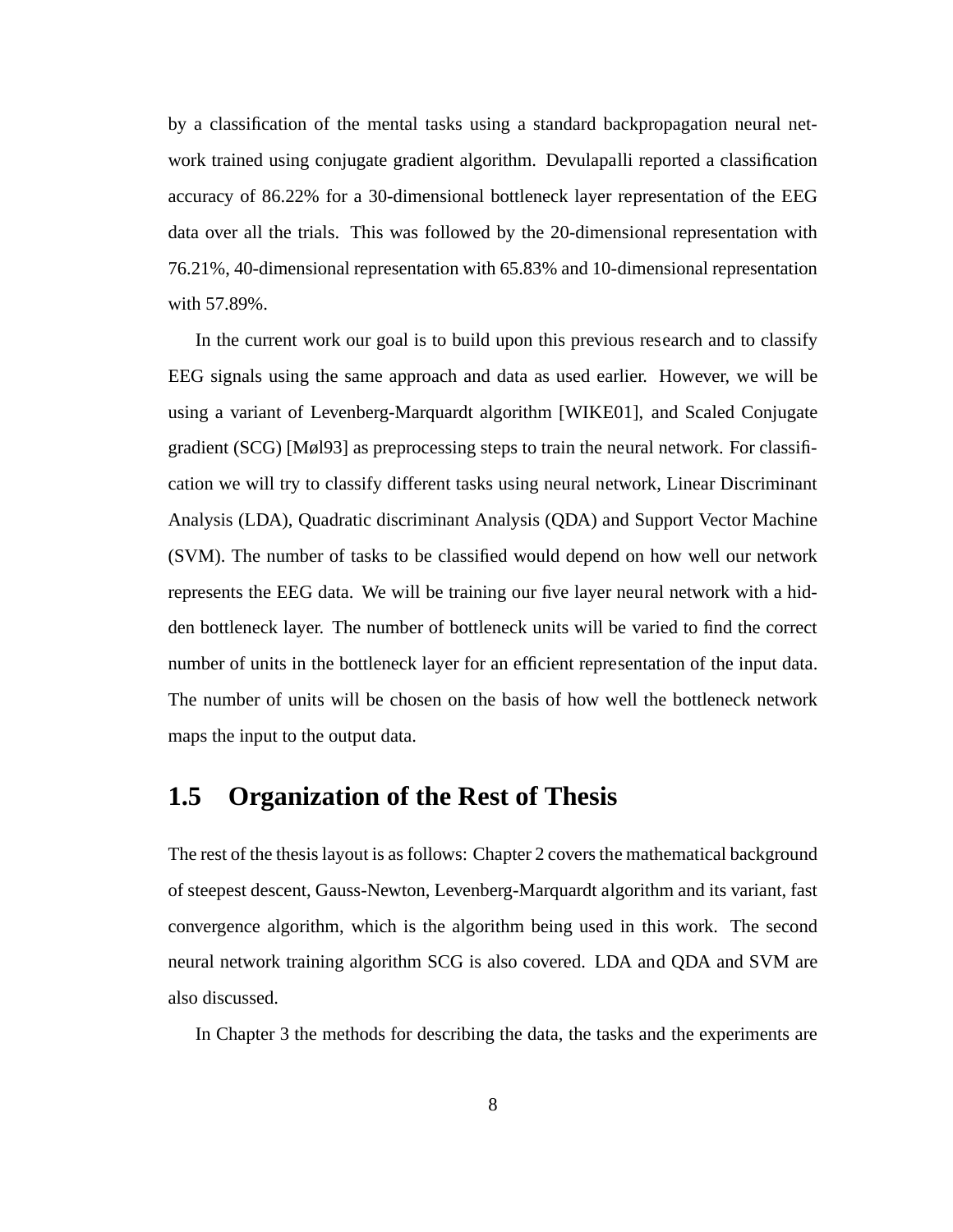presented. Chapter 4 contains the results of the experiments. Chapter 5 is comprised of conclusions and discussion of the results.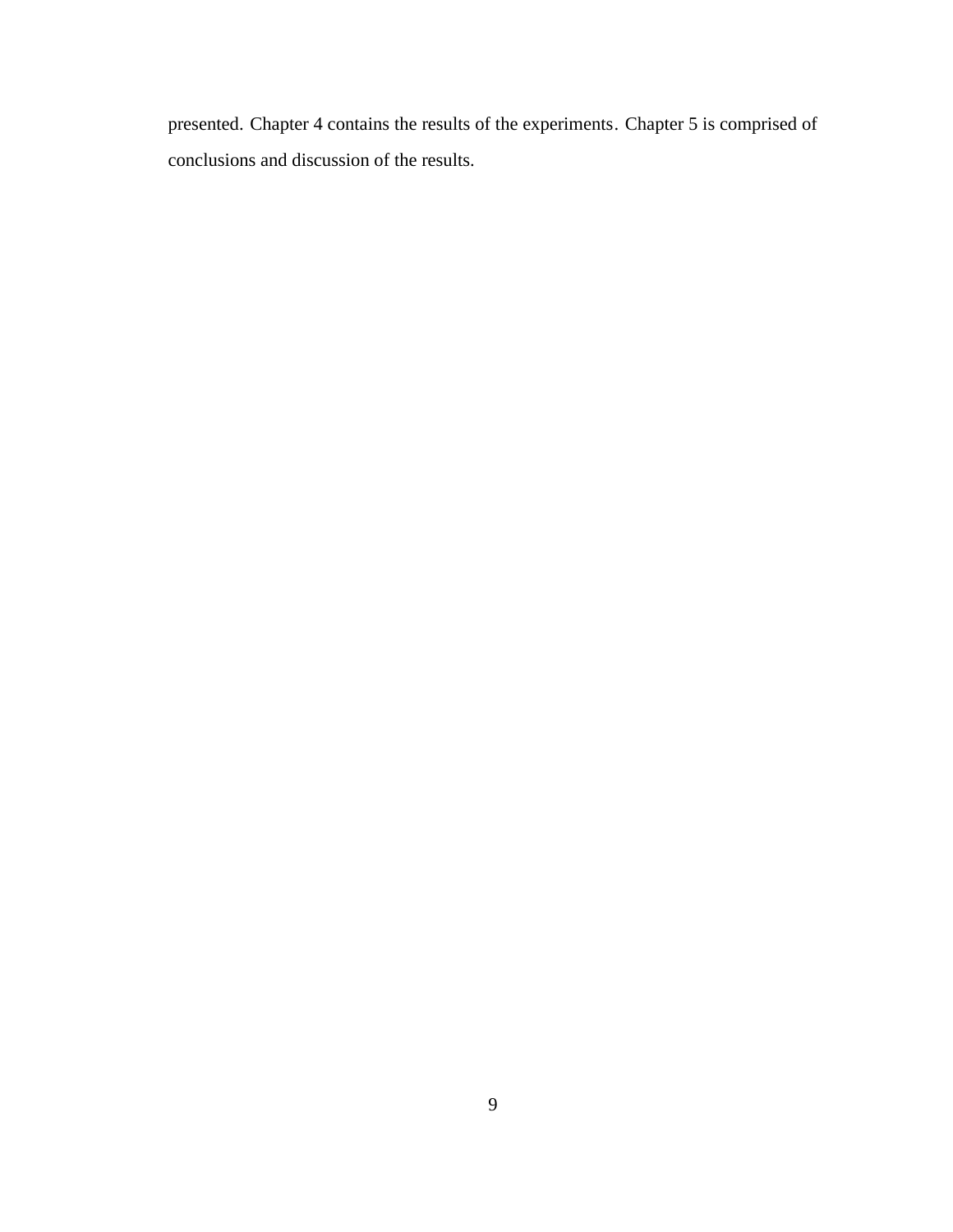# **Chapter 2**

## **Mathematical Background**

In this chapter we describe the background of the algorithms we used for this work. For training the multi-layer neural network we used two different algorithms: a Fast Convergence Algorithm Based on Levenberg-Marquardt (FCALM) [WIKE01] and Scaled Conjugate Gradient algorithm (SCG) [Møl93]. For classification, we used Linear Discriminant Analysis (LDA), Quadratic Discriminant Analysis (QDA) and Support Vector Machines (SVM). The following sections describe the basis and the mathematics behind the algorithms.

The training of a bottleneck multi-layer neural network involves a search for an optimized set of weights between the units of different layers in the network. An optimized set of weights is such that the squared residual error between the input and the output is minimal. It would vary from one problem set to another but when the output is nearly equal to the input, it means we have reached close to the intrinsic dimensionality at the bottleneck layer and the weights are optimized. So our objective function is the squared error between the input and the output and we want to minimize it. This requires that we find a good set of weights. In order to find this set of good weights the training algorithm has to traverse through a complex residual error landscape. The goal is to find a global minima of this landscape. Typically, the problem is reduced to minimizing a function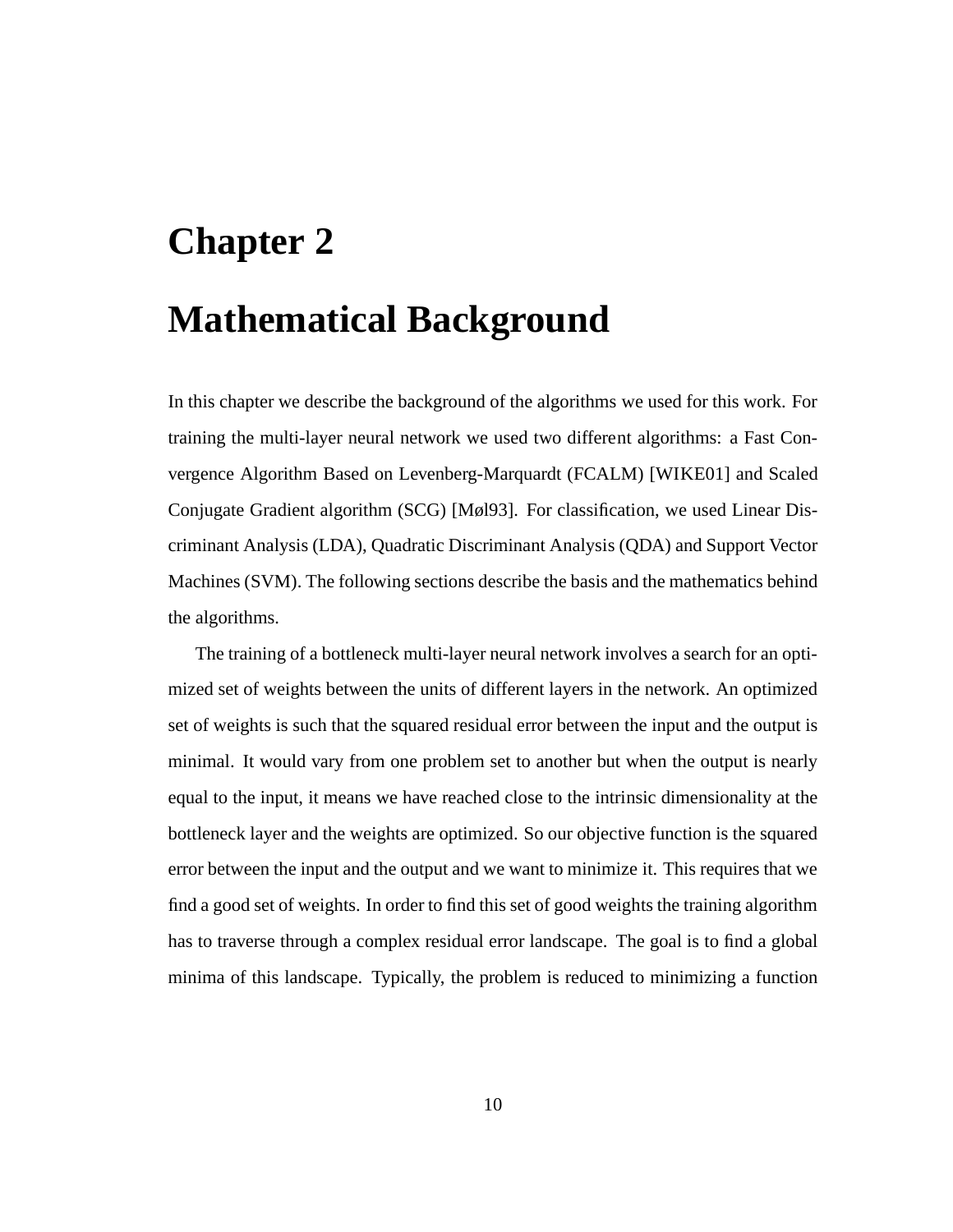$F(w)$ , which is a sum of squares of nonlinear functions

$$
F(w) = \frac{1}{2} \sum_{i=1}^{m} f_i(w)^2 = \frac{1}{2} ||f(w)||^2
$$
 (2.1)

The *i*-th component of the m-vector  $f(w)$  is the function  $f_i(w)$ , and  $\| f(w) \|$  is termed the residual at *w*. The fraction  $\frac{1}{2}$  has been included to avoid the appearance of a factor of two in the derivatives [GMW81].

In order to solve the least squares problem of  $(2.1)$  we will need to find the derivatives of  $F$  [GMW04].<sup>1</sup> Provided that  $f$  has continuous second partial derivatives, we can write its *Taylor expansion* as

$$
f(w+h) = f(w) + J(w)h + O(||h||^2),
$$
\n(2.2)

where  $J \in \mathbb{R}^{m*n}$  is the *Jacobian*. This is a matrix containing the first partial derivatives of the function components,

$$
(J(w))_{ij} = \frac{\partial f_i}{\partial w_j}(w). \tag{2.3}
$$

As regards  $F: \mathbb{R}^n \to \mathbb{R}$ , it follows from the first formulation in (2.1), that

$$
\frac{\partial F(w)}{\partial w_j} = \sum_{i=1}^m f_i(w) \frac{\partial f_i}{\partial w_j}(w).
$$
\n(2.4)

Thus, the gradient is

$$
F'(w) = J(w)^T f(w). \tag{2.5}
$$

We also need the Hessian of *F*. From  $(2.4)$  we see the element in position  $(j, k)$  is

$$
\frac{\partial^2 F}{\partial w_j \partial w_k}(w) = \sum_{i=1}^m \left(\frac{\partial f_i}{\partial w_j}(w)\frac{\partial f_i}{\partial w_k}(w) + f_i(w)\frac{\partial^2 f_i}{\partial w_j \partial w_k}(w)\right),\tag{2.6}
$$

showing that

$$
F''(w) = J(w)^T J(w) + \sum_{i=1}^{m} f_i(w) f''_i(w).
$$
 (2.7)

<sup>&</sup>lt;sup>1</sup>Most of the equations here are based on [GMW04]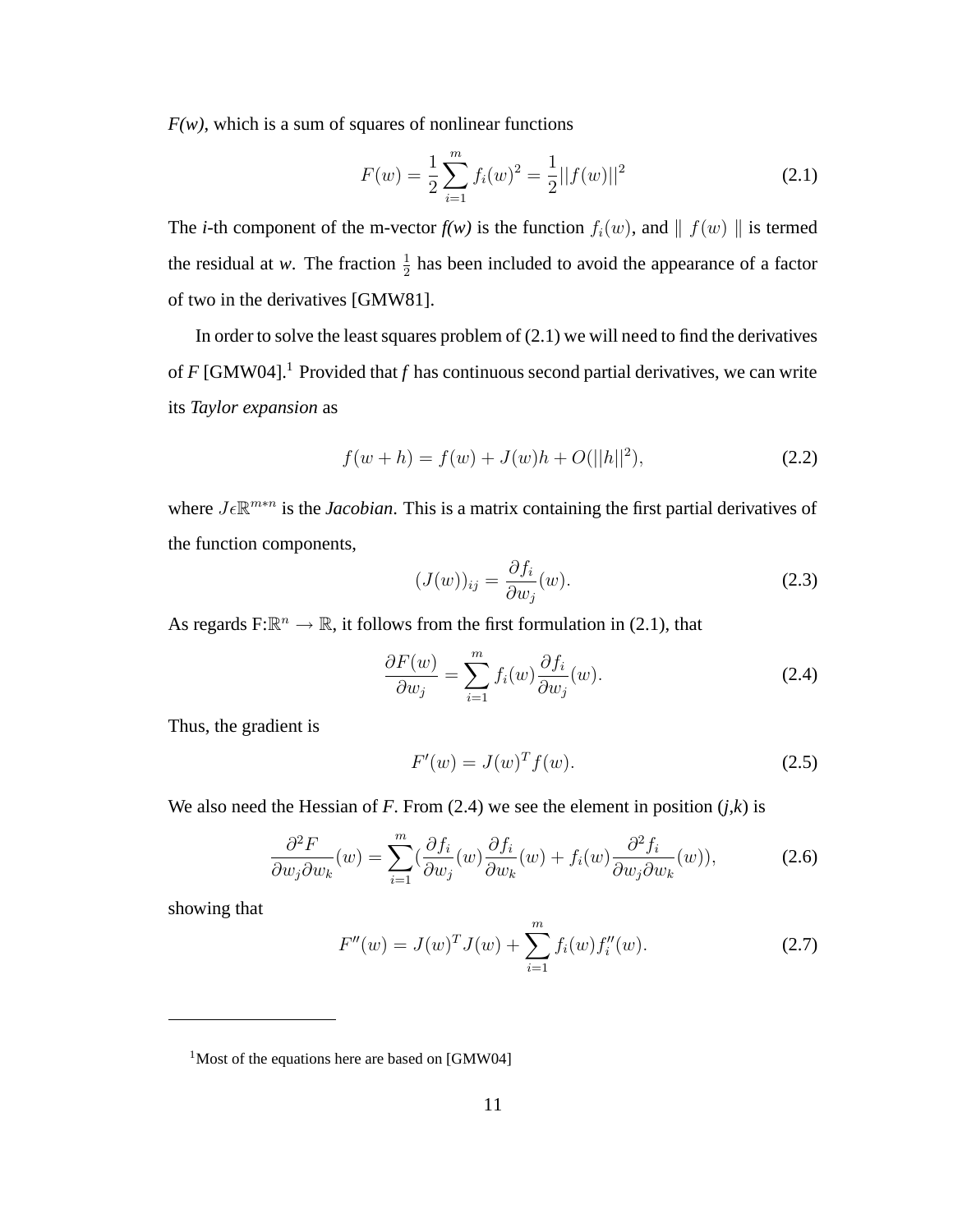#### **2.1 The Gauss-Newton Method**

The Gauss-Newton method is the basis of the Levenberg-Marquardt algorithm and its variation. It is based on a linear approximation to the components of **f** ( a linear model of **f** ) in the neighborhood of **w**: For small  $\|\mathbf{h}\|$  we see from the Taylor expansion (2.2) that

$$
f(w+h) \simeq \ell(h) \equiv f(w) + J(w)h. \tag{2.8}
$$

Inserting this in the definition  $(2.1)$  of *F* we see that

$$
F(w+h) \simeq L(h) \equiv \frac{1}{2} \ell(h)^T \ell(h)
$$
  
=  $\frac{1}{2} f^T f + h^T J^T f + \frac{1}{2} h^T J^T J h$   
=  $F(w) + h^T J^T f + \frac{1}{2} h^T J^T J h$  (2.9)

(with  $f = f(w)$  and  $J = J(w)$ ). The *Gauss-Newton step*  $h_{gn}$  minimizes L(h),

$$
h_{gn} = \operatorname{argmin}_h \{L(h)\}.
$$

It is easily seen that the gradient and the Hessian of L are

$$
L'(h) = J^T f + J^T J h, \quad L''(h) = J^T J. \tag{2.10}
$$

Comparison with (2.5) shows that  $L'(0) = F'(w)$ . Further, we see that the matrix  $L''(h)$ is independent of  $h$ . It is symmetric and if  $J$  has full rank, i.e., if the columns are linearly independent, then  $L''(h)$  is also positive definite. This implies that  $L(h)$  has a unique minimizer, which can be found by solving

$$
(JT J)hgn = -JT f.
$$
\n(2.11)

This is a descent direction for F since

$$
h_{gn}^T F'(w) = h_{gn}^T (J^T f) = -h_{gn}^T (J^T J) h_{gn} < 0.
$$
 (2.12)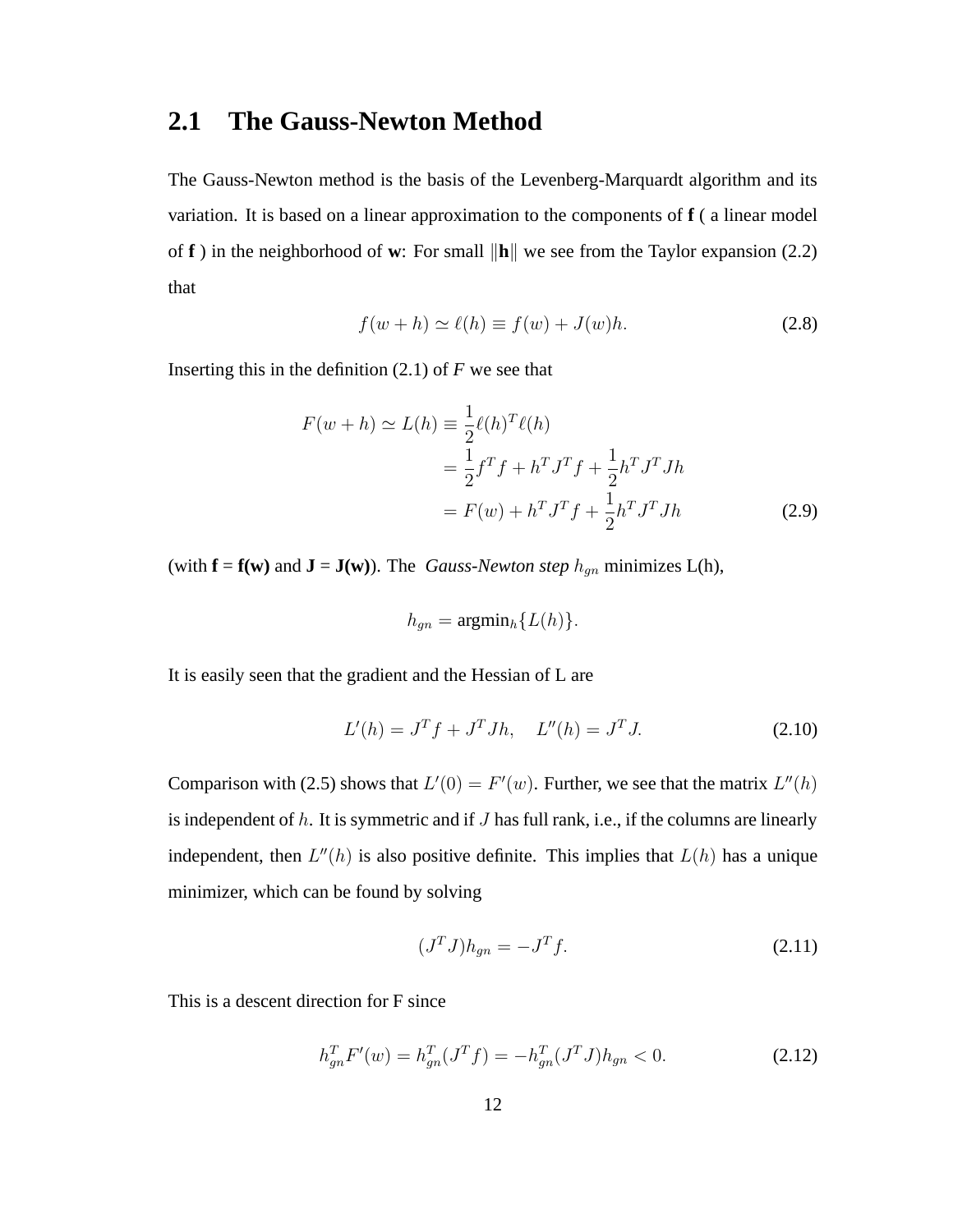The typical step is

Solve 
$$
(J^T J)h_{gn} = -J^T f
$$
  
\n
$$
w := w + \alpha h_{gn}
$$
\n(2.13)

where  $\alpha$  is found by line search. The classical Gauss-Newton method uses  $\alpha = 1$  in all steps. The method with line search can be shown to have guaranteed convergence, provided that  $\{w|F(w) \leq F(w_0)\}\$ is bounded, where  $w_0$  is the previous position, and the Jacobian  $J(w)$  has full rank in all steps. Unlike Newton's method, Gauss-Newton does not have quadratic convergence. One shortcoming of the Gauss-Newton method is that the matrix  $J(w)^T J(w)$  may not be positive definite. This could be avoided by using Levenberg [Lev44] and Marquardt [Mar63] modification described in the next section.

#### **2.2 The Levenberg-Marquardt Method**

For continuity we will explain this method based on [GMW04] and follow it by the definition provided by [WIKE01] and their modification. Levenberg [Lev44] and later Marquardt [Mar63] suggested to use a damping term in the Gauss-Newton method which modifies (2.11) to

$$
(JT J + \mu I)hlm = -g \quad \text{with} \quad g = JT f \quad \text{and} \quad \mu \ge 0. \tag{2.14}
$$

Here,  $J = J(w)$  and  $f = f(w)$ . The damping parameter  $\mu$  has several effects:

- 1. For all  $\mu > 0$  the coefficient matrix,  $(J^T J + \mu I)$ , is positive definite, and this ensures that  $h_{lm}$  is a descent direction,
- 2. For large values of  $\mu$  we get

$$
h_{lm} \simeq -\frac{1}{\mu}g = -\frac{1}{\mu}F'(w),
$$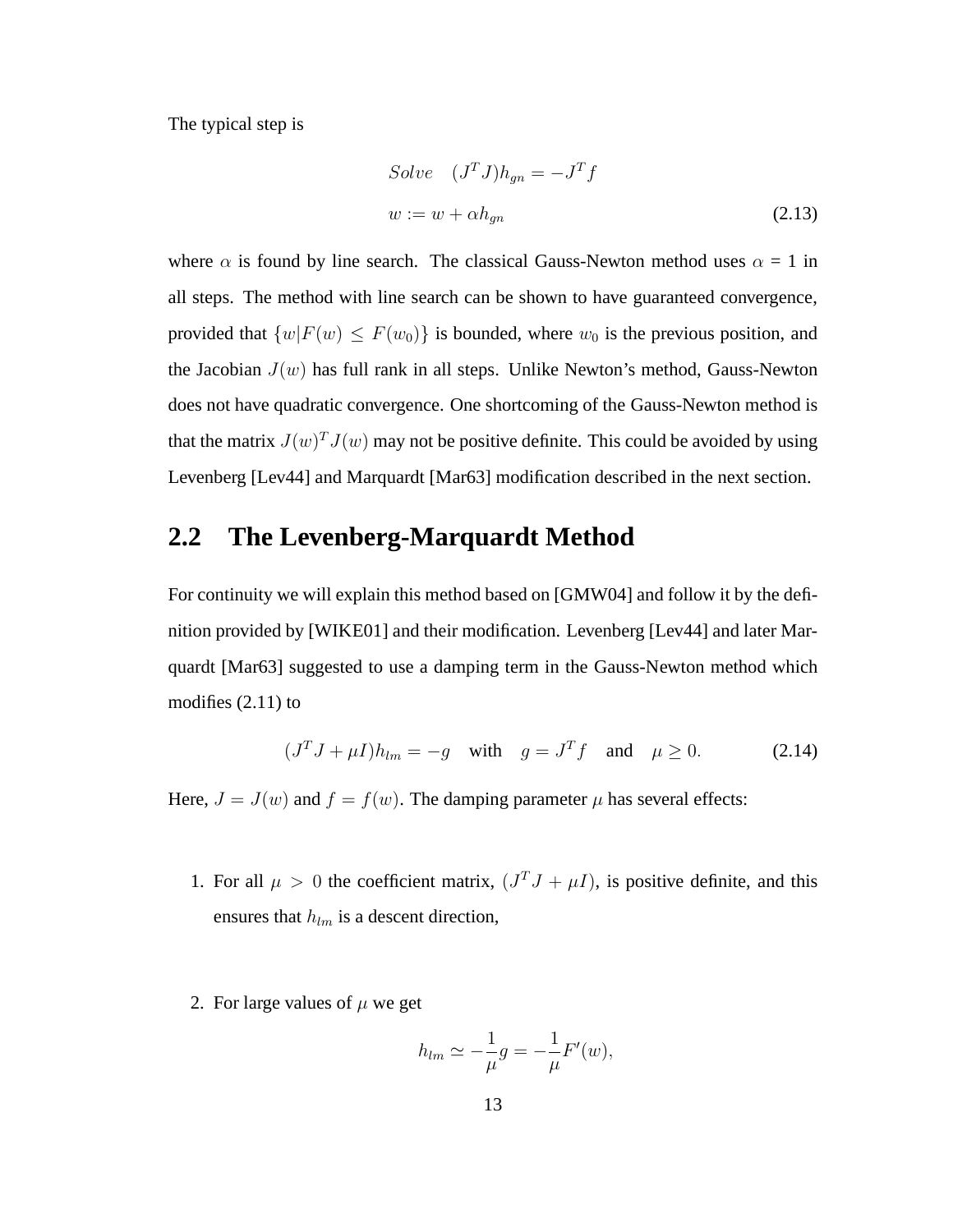i.e., a short step in the steepest descent direction. This is good if the current iterate is far from the solution.

3. If  $\mu$  is very small, then  $h_{lm} \simeq h_{gn}$ , which is a good step in the final stages of the iteration, when w is close to  $w^*$ , where  $w^*$  is the minima. If  $F(w^*) = 0$  (or very small), then we can get (almost) quadratic final convergence.

Thus, the damping parameter influences both the direction and the size of the step, and this leads us to make a method without a specific line search. The choice of initial  $\mu$ value should be related to the size of the elements,  $a_{ij}^{(0)}$ ,  $A_0 = J(w_0)^T J(w_0)$ , for example by letting

$$
\mu_0 = \tau \cdot \max_i \{ a_{ii}^{(0)} \},\tag{2.15}
$$

where  $\tau$  is chosen by the user. During iteration the size of  $\mu$  can be updated. The updating is controlled by the gain ratio

$$
\rho = \frac{F(w) - F(w + h_{lm})}{L(0) - L(h_{lm})},
$$

where the denominator is the gain predicted by the linear model

$$
L(0) - L(h_{lm}) = -h_{lm}^T J^T f - \frac{1}{2} h_{lm}^T J^T J h_{lm}
$$
  
=  $-\frac{1}{2} h_{lm}^T (2g + (J^T J + \mu I - \mu I) h_{lm})$   
=  $\frac{1}{2} h_{lm}^T (\mu h_{lm} - g).$ 

Note that both  $h_{lm}^T h_{lm}$  and  $-h_{lm}^T g$  are positive, so  $L(0) - L(h_{lm})$  is guaranteed to be positive.

A large value of  $\rho$  indicates that  $L(h_{lm})$  is a good approximation to  $F(w + h_{lm})$ , and we can decrease  $\mu$  so that the next Levenberg-Marquardt step is closer to the Gauss-Newton step. If  $\rho$  is small (maybe even negative), then  $L(h_{lm})$  is a poor approximation,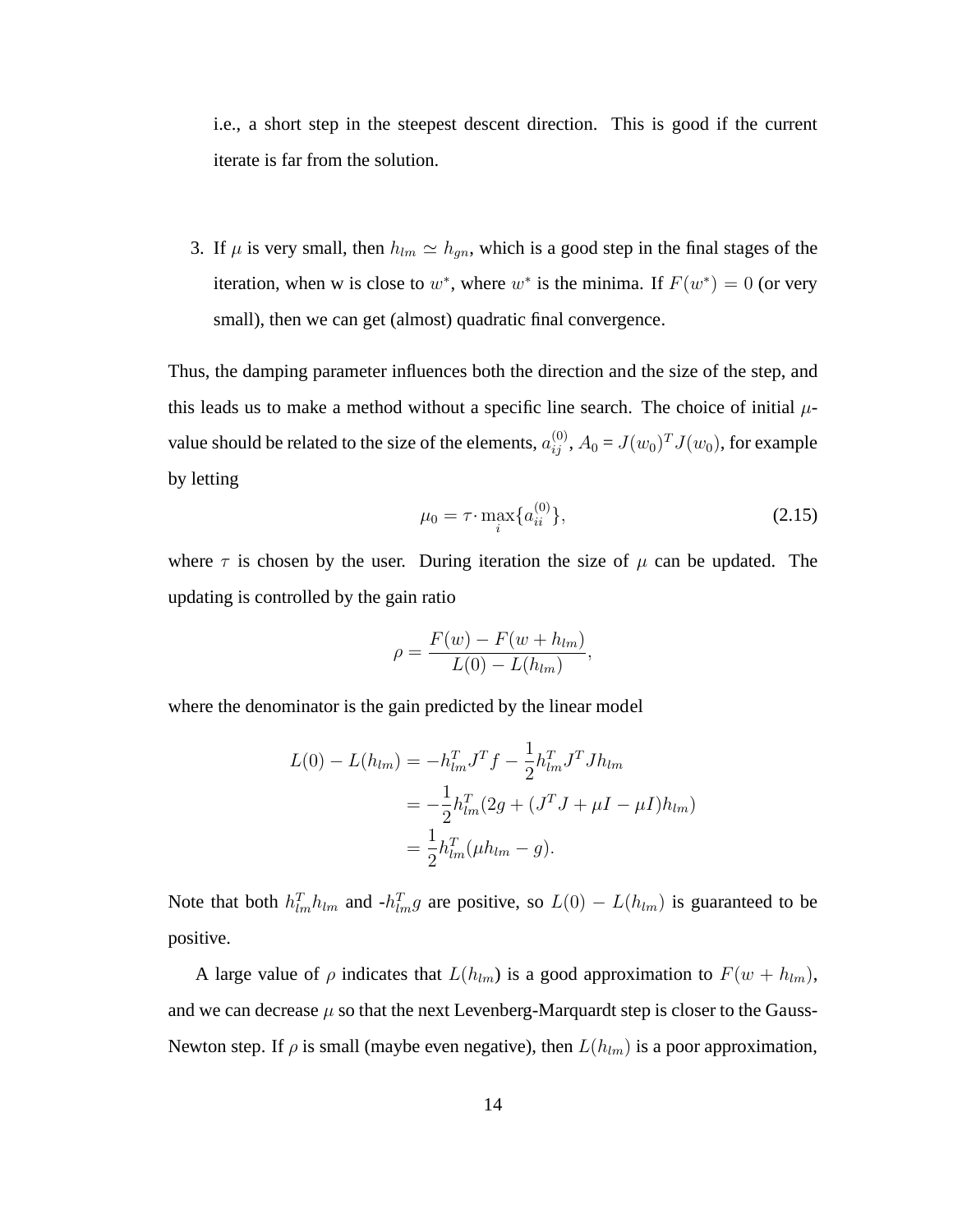and we should increase  $\mu$  with the twofold aim of getting closer to the steepest descent direction and reducing the step length.

The stopping criteria for the algorithm is such that at global minimum we have  $F'(w^*) = g(w^*) = 0$ , so we can use

$$
||g(w^*)||_{\infty} \le \epsilon_1,\tag{2.16}
$$

where  $\epsilon_1$  is a small, positive number, chosen by the user. Another relevant criterion is to stop if the change in  $w$  is small,

$$
||w_{new} - w|| \le \epsilon_2(||w|| + \epsilon_2). \tag{2.17}
$$

This expression gives a gradual change from relative step size  $\epsilon_2$  when  $||w||$  is large to absolute size  $\epsilon_2^2$  if w is close to 0. In the above equation  $w_{new}$  is the new position.

The above description is a more general representation of Levenberg-Marquardt algorithm. Below, we will reproduce how [WIKE01] presented the algorithm and their modifications. The variable  $w$  will represent the weights of the links between the units of different layers of the neural network. Wilamowski et al. [WIKE01] presented the optimization as a performance index in the form

$$
F(w) = \sum_{p=1}^{P} \left[ \sum_{k=1}^{K} (d_{kp} - o_{kp})^2 \right]
$$
 (2.18)

where  $w = [w_1 w_2 ... w_N]^T$  consists of all weights of the network,  $d_{kp}$  is the desired value of the  $k^{th}$  output and the  $p^{th}$  pattern,  $o_{kp}$  is the actual value of the  $k^{th}$  output and the  $p^{th}$ pattern, N is the number of weights, P is the number of patterns, and K is the number of the network outputs. Equation (2.18) can be written as

$$
F(w) = ET E
$$
 (2.19)

where

$$
E = [e_{11} \quad \dots \quad e_{K1} \quad e_{12} \quad \dots \quad e_{K2} \quad \dots \quad e_{1P} \quad \dots \quad e_{KP}]^T
$$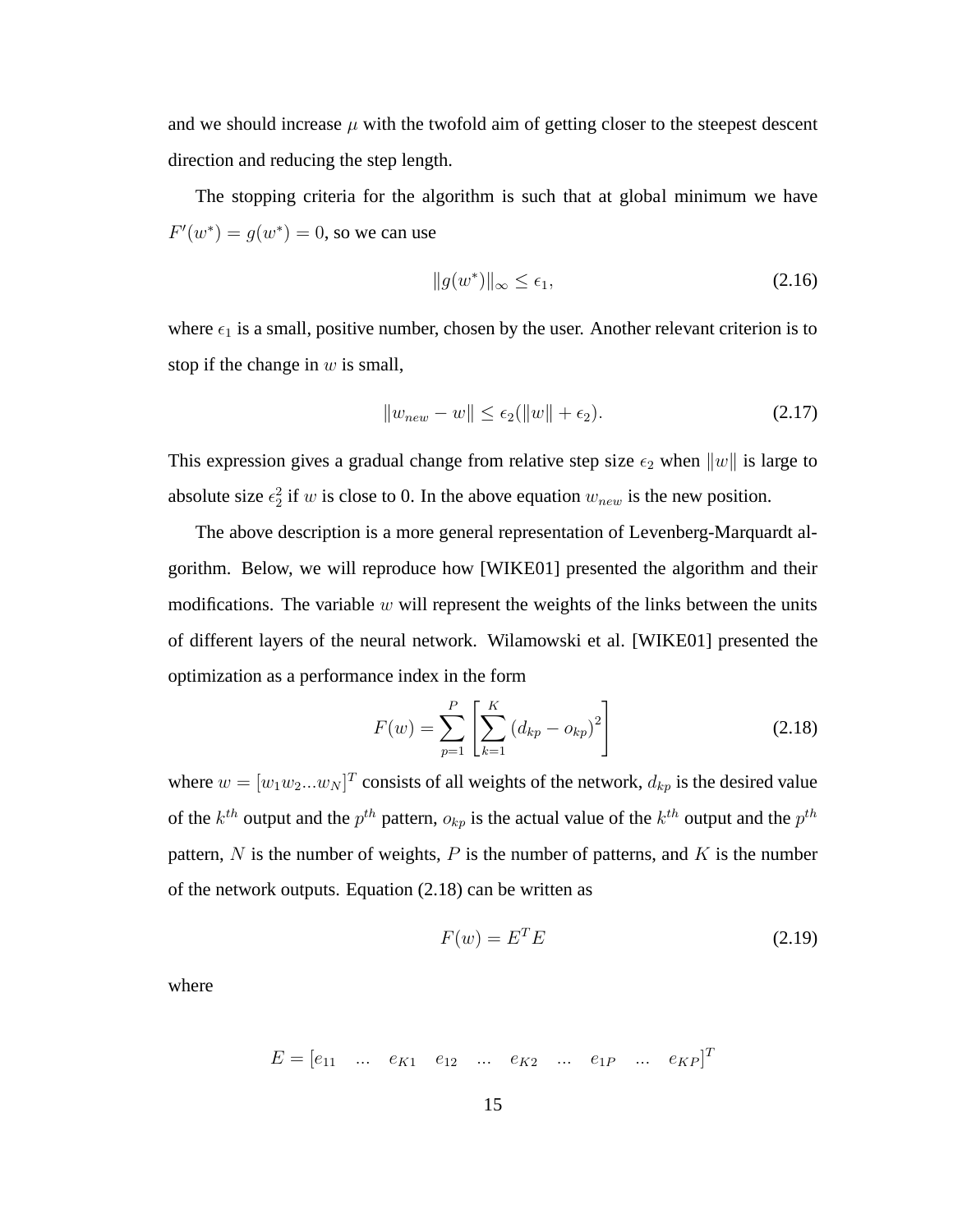$$
e_{kp} = d_{kp} - o_{kp}, \quad k = 1, ..., K, \quad p = 1, ..., P
$$

where  $E$  is the cumulative error vector (for all patterns). From equation (2.19) the Jacobian matrix is defined as

$$
J = \begin{bmatrix} \frac{\partial e_{11}}{\partial w_1} & \frac{\partial e_{11}}{\partial w_2} & \cdots & \frac{\partial e_{11}}{\partial w_N} \\ \frac{\partial e_{21}}{\partial w_1} & \frac{\partial e_{21}}{\partial w_2} & \cdots & \frac{\partial e_{21}}{\partial w_N} \\ \vdots & \vdots & \vdots & \vdots \\ \frac{\partial e_{K1}}{\partial w_1} & \frac{\partial e_{K1}}{\partial w_2} & \cdots & \frac{\partial e_{K1}}{\partial w_N} \\ \vdots & \vdots & \vdots & \vdots \\ \frac{\partial e_{1P}}{\partial w_1} & \frac{\partial e_{1P}}{\partial w_2} & \cdots & \frac{\partial e_{1P}}{\partial w_N} \\ \frac{\partial e_{2P}}{\partial w_1} & \frac{\partial e_{2P}}{\partial w_2} & \cdots & \frac{\partial e_{2P}}{\partial w_N} \\ \vdots & \vdots & \vdots & \vdots \\ \frac{\partial e_{KP}}{\partial w_1} & \frac{\partial e_{KP}}{\partial w_2} & \cdots & \frac{\partial e_{KP}}{\partial w_N} \end{bmatrix}
$$
(2.20)

and the weights are calculated using the following equation

$$
w_{t+1} = w_t - \left(J_t^T J_t + \mu_t I\right)^{-1} J_t^T E_t \tag{2.21}
$$

where **I** is identity unit matrix,  $\mu$  is a learning parameter and **J** is a Jacobian of m output errors with respect to n weights of the neural network. Jacobian **J** is calculated at each iteration step and so is the inversion of  $J<sup>T</sup>J$  square matrix with dimension  $N \times$ N. In order to reduce this dimensionality Wilamowski et al. [WIKE01] suggested a modification which is described in the section below.

#### **2.2.1 Wilamowski et al. Modification of Levenberg-Marquardt Algorithm**

Wilamowski et al. [WIKE01] changed the performance index equation (2.18) to

$$
F(w) = \sum_{k=1}^{K} \left[ \sum_{p=1}^{P} (d_{kp} - o_{kp})^2 \right]^2
$$
 (2.22)

This represents the global error and reduces the dimensionality of the matrix to be inverted at each iteration step. Equation (2.22) can also be written as:

$$
F(w) = \hat{E}^T \hat{E}
$$
 (2.23)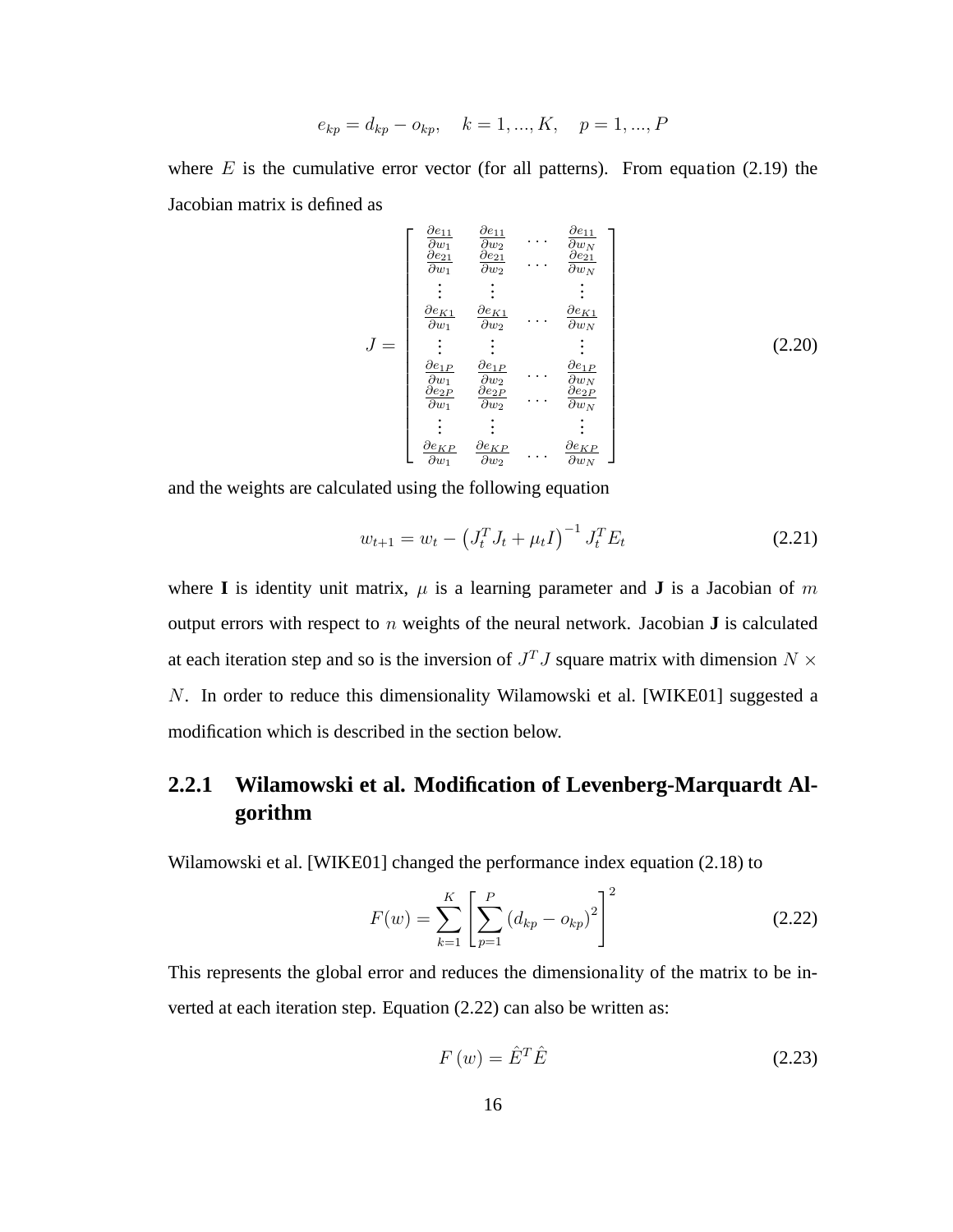where

$$
\hat{E} = [\hat{e}_1 \quad \hat{e}_2 \quad \cdots \quad \hat{e}_K]^T
$$
 and  $\hat{e}_k = \sum_{p=1}^P (d_{kp} - o_{kp})^2$ 

with  $k = 1, ..., K$ . The modified Jacobian matrix  $\hat{J}_t$  as reported by Wilamowski et al. [WIKE01] is represented as

$$
\hat{J}_t = \begin{bmatrix}\n\frac{\partial \hat{e_1}}{\partial w_1} & \frac{\partial \hat{e_1}}{\partial w_2} & \cdots & \frac{\partial \hat{e_1}}{\partial w_N} \\
\frac{\partial \hat{e_2}}{\partial w_1} & \frac{\partial \hat{e_2}}{\partial w_2} & \cdots & \frac{\partial \hat{e_2}}{\partial w_N} \\
\vdots & \vdots & & \vdots \\
\frac{\partial \hat{e_K}}{\partial w_1} & \frac{\partial \hat{e_K}}{\partial w_2} & \cdots & \frac{\partial \hat{e_K}}{\partial w_N}\n\end{bmatrix}
$$
\n(2.24)

Using the modified Jacobian matrix equation (2.21) can rewritten as

$$
w_{t+1} = w_t - \left(\hat{J}_t^T \hat{J}_t + \mu_t I\right)^{-1} \hat{J}_t^T \hat{E}_t
$$
 (2.25)

Wilamowski et al. [WIKE01] report that the advantage of this modification is that  $\hat{J}_t$  is now  $K$  by  $N$  matrix. However, since the above equation still needs to invert an  $N$  by  $N$ matrix they used Matrix Inversion Lemma, according to which if a matrix **A** satisfies

$$
A = B^{-1} + CD^{-1}C^{T}
$$
 (2.26)

then

$$
A^{-1} = B - BC (D + C^{T} BC)^{-1} C^{T} B.
$$
 (2.27)

Applying this lemma to the term within the parentheses of equation (2.25) we get,

$$
\left(\hat{J}_t^T \hat{J}_t + \mu_t I\right)^{-1} = \frac{1}{\mu_t} I - \frac{1}{\mu_t^2} \hat{J}_t^T \left(I + \frac{1}{\mu_t} \hat{J}_t \hat{J}_t^T\right)^{-1} \hat{J}_t
$$
\n(2.28)

Now the right side of equation (2.28) reduces to the size K by K. According to Wilamowski et al. [WIKE01], this significantly reduces the computational complexity of the weight adaptation problem. Therefore, with this change the weight update equation becomes

$$
w_{t+1} = w_t - \left[\frac{1}{\mu_t}I - \frac{1}{\mu_t^2}\hat{J}_t^T \left(I + \frac{1}{\mu_t}\hat{J}_t\hat{J}_t^T\right)^{-1}\hat{J}_t\right]\hat{J}_t^T\hat{E}_t
$$
 (2.29)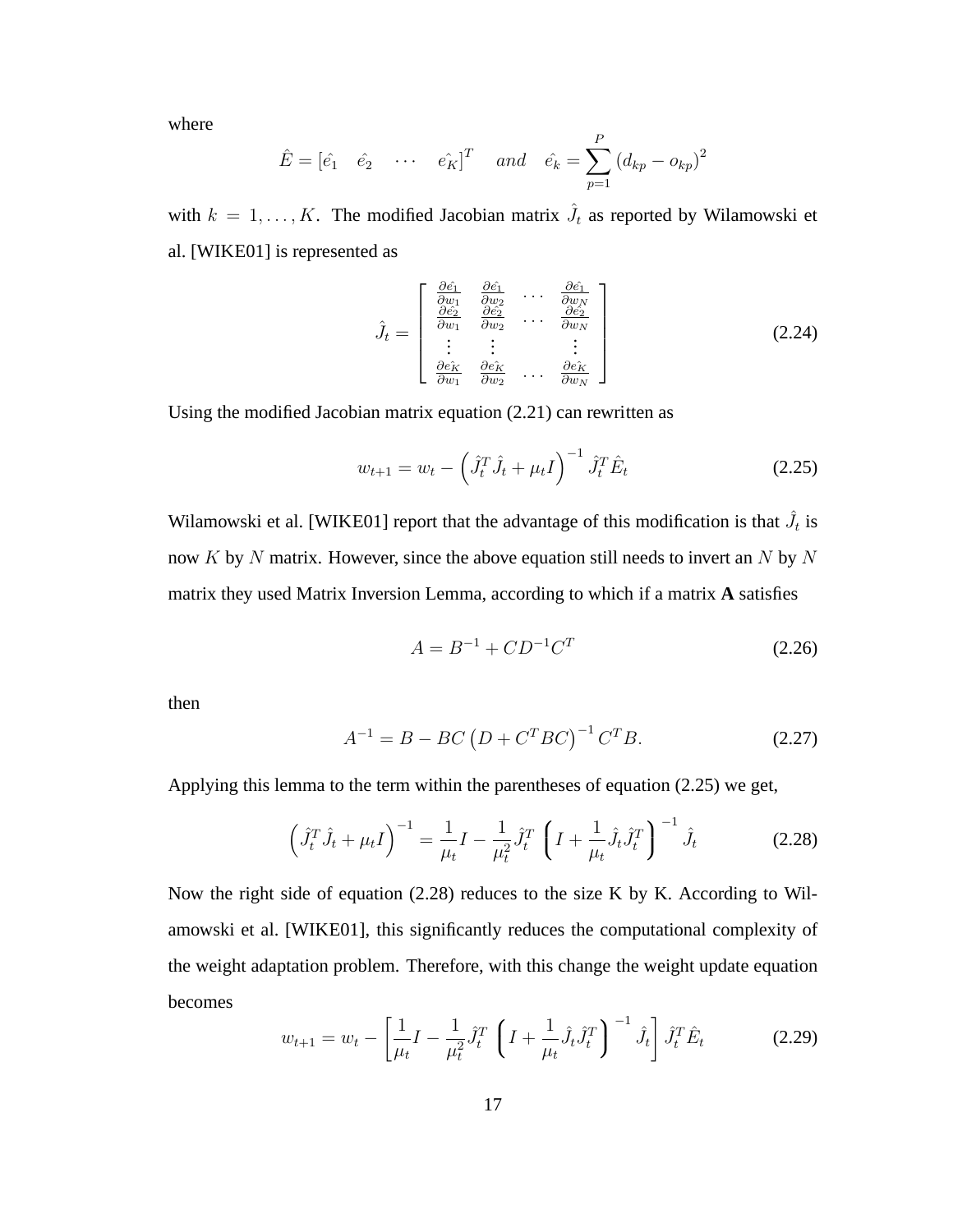#### **2.3 Scaled Conjugate Gradient**

Scaled conjugate gradient (SCG) [Møl93] method belongs to the class of conjugate gradient methods. It uses second order information from the neural network but requires only  $O(N)$  memory usage, where N is the number of weights in the network. It avoids time consuming line search of other conjugate gradient methods and finds good solutions even in an error landscape with ravines.

Let  $w_i$  be a vector from the space  $\mathbb{R}^N$ , where *N* is the sum of the number of weights and of the number of the biases of the network. Let *E* be the error function we want to minimize. This algorithm differs from the other conjugate gradient methods in the following ways.

• Each iteration *k* of a conjugate gradient method (CGM) computes  $w_{k+1} = w_k +$  $\alpha_k p_k$ , where  $p_k$  is a new conjugate direction, and  $\alpha_k$  is the size of the step in this direction. Actually  $\alpha_k$  is a function of  $E''(w_k)$ , the Hessian matrix of the error function, namely the matrix of the second derivatives. In contrast to the other CGMs which avoid the complex computation of the Hessian and approximate  $\alpha_k$ with a time consuming line search procedure, SCG makes the following simple approximation of the term  $s_k$ , a key component of the computation of  $\alpha_k$ :

$$
s_k = E''(w_k)p_k \approx \frac{E'(w_k + \sigma_k p_k) - E'(w_k)}{\sigma_k}, 0 < \sigma_k \ll 1
$$

• As the Hessian is not always positive definite, which prevents the algorithm from achieving good performance, SCG uses a scalar  $\lambda_k$  which is regulates the indefiniteness of the Hessian. This is done by a setting:

$$
s_k = \frac{E'(w_k + \sigma_k p_k) - E'(w_k)}{\sigma_k} + \lambda_k p_k
$$

and adjusting  $\lambda_k$  at each iteration. This is the main contribution of SCG to both fields of neural learning and optimization theory.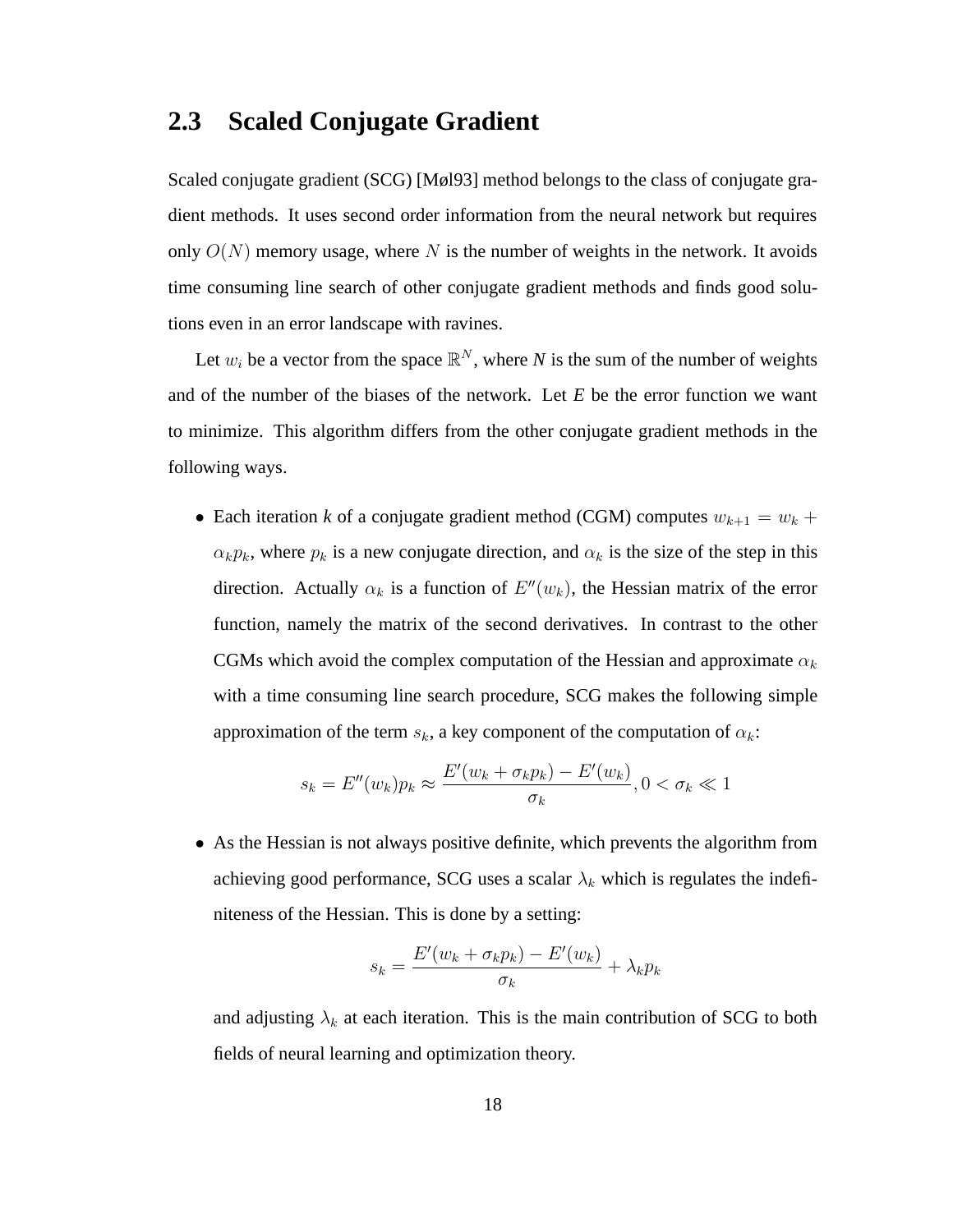#### **2.4 Linear Discriminant Analysis**

In this section the discussion with be based mostly on [HTF01]. Linear Discriminant Analysis (LDA) is used to find a linear combination of features to classify two or more different classes. It assumes that each class is multivariate Gaussian with the distribution [HTF01]

$$
f_k(x) = \frac{1}{(2\pi)^{\frac{p}{2}} |\Sigma_k|^{\frac{1}{2}}} e^{-\frac{1}{2}(x-\mu_k)^T \Sigma_k^{-1} (x-\mu_k)},
$$
\n(2.30)

where mean of class  $k, \mu_k = \sum_{g_i=k}$  $\overline{x_i}$  $\frac{x_i}{N_k}$ ,  $x_i$  represents the *i-th* observation of class  $k$ ,  $N_k$ is the number of class  $k$  observations,  $K$  is the number of classes,  $N$  is the total number of observations, and  $\Sigma_k$  is the covariance of class k.

For optimal classification we need to find the class posteriors  $Pr(G|X)$ . Suppose in class  $G = k$ , the class-conditional density of X be defined by  $f_k$  in equation (2.30) with  $\sum_{k=1}^{K} \pi_k = 1$  where  $\pi_k$  is the mean of class k. An application of Bayes theorem gives us

$$
Pr(G = k|X = x) = \frac{f_k(x)\pi_k}{\sum_{l=1}^{K} f_{\ell}(x)\pi_{\ell}}.
$$
\n(2.31)

LDA assumes that the classes have a common covariance matrix  $\Sigma_k = \Sigma, \forall k$ . In order to compare two classes  $k$  and  $l$ , we look at the log-ratio

$$
\log \frac{Pr(G = k|X = x)}{Pr(G = \ell|X = x)} = \log \frac{f_k(x)}{f_l(x)} + \log \frac{\pi_k}{\pi_\ell}
$$
  
= 
$$
\log \frac{\pi_k}{\pi_l} - \frac{1}{2} (\mu_k + \mu_\ell)^T \Sigma^{-1} (\mu_k - \mu_\ell) + x^T \Sigma^{-1} (\mu_k - \mu_\ell),
$$
(2.32)

which is a linear equation in  $x$ . The assumption in linear log odds ratio is that the decision boundary between classes k and  $\ell$  is linear [HTF01]. In  $\mathbb{R}^P$  the classes will be separated by hyperplanes. Based on equation (2.32) the linear discriminant functions

$$
\delta_k(x) = x^T \Sigma^{-1} \mu_k - \frac{1}{2} \mu_k^T \Sigma^{-1} \mu_k + \log \pi_k \tag{2.33}
$$

are an equivalent description of the decision rule, with  $G(x) = \text{argmax}_k \delta_k(x)$ . The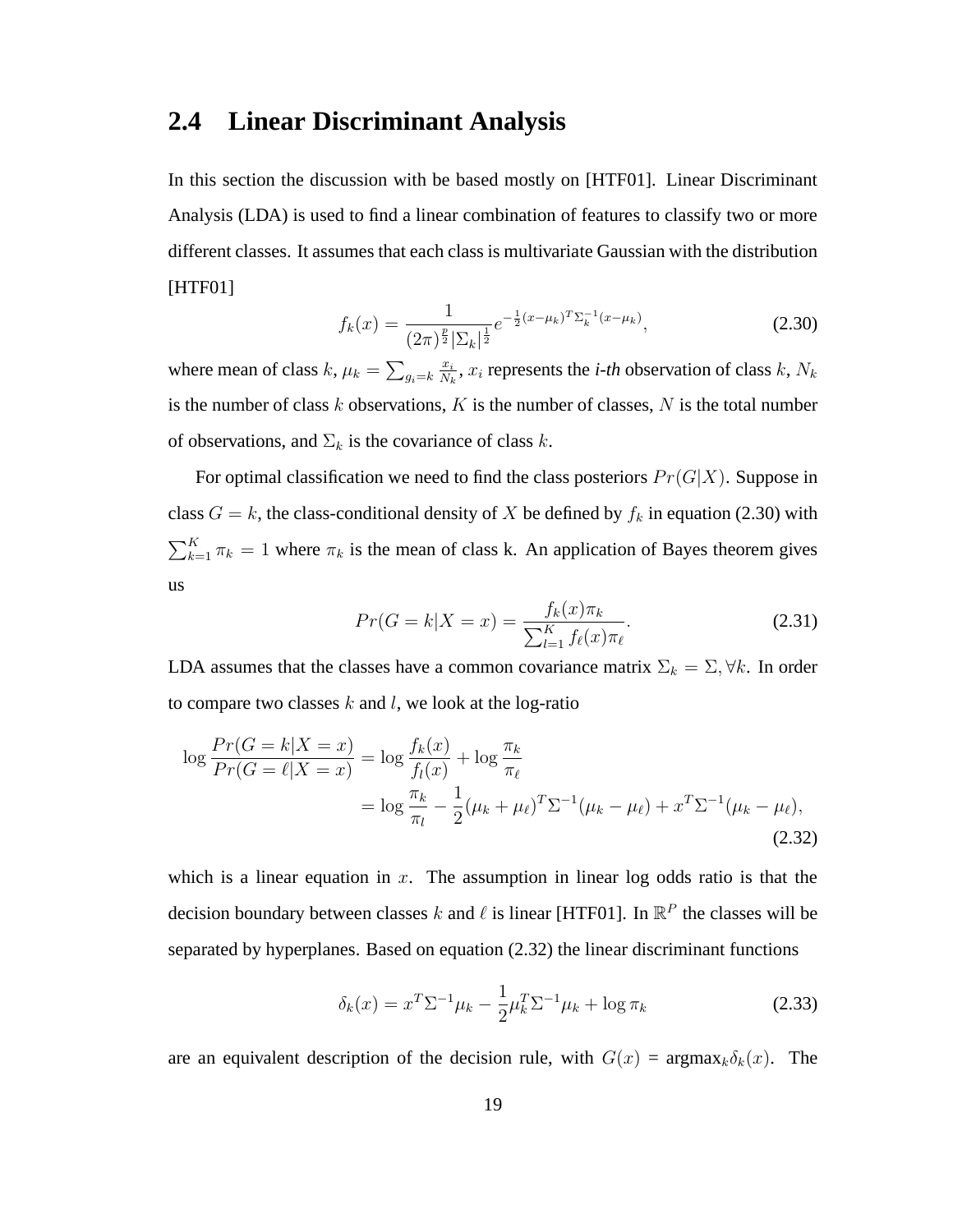parameters of the Gaussian distribution are calculated from the training data, with  $\Sigma =$  $\sum_{k=1}^{K} \sum_{g_i=k} (x_i - \mu_k)(x_i - \mu_k)^T / (N - K).$ 

### **2.5 Quadratic Discriminant Analysis**

Quadratic Discriminant Analysis (QDA) is a classification technique which separates two or more classes using a quadratic surface. Unlike LDA, there is no assumption that the covariance  $\Sigma_k$  of different classes is equal. The discriminant function is defined as

$$
\delta_k(x) = -\frac{1}{2}\log|\Sigma_k| - \frac{1}{2}(x - \mu_k)^T \Sigma_k^{-1} (x - \mu_k) + \log \pi_k.
$$
 (2.34)

The decision boundary between each pair of classes  $k$  and  $\ell$  is described by a quadratic equation  $x : \delta_k(x) = \delta_\ell(x)$ . For a detailed discussion on LDA and QDA refer to [HTF01].

#### **2.6 Support Vector Machines**

Support Vector Machines (SVM) are classifiers which produce non linear boundaries by constructing a linear boundary in a large, transformed version of the feature space [HTF01]. Here we will present the details as described by Hastie et al. [HTF01]. For an exhaustive treatment see [Vap95].

Suppose we want to separate two classes,

$$
(x_1, y_1), \ldots, (x_l, y_l), x \in \mathbb{R}^n, y \in \{-1, +1\},
$$
\n(2.35)

with a hyperplane

$$
\{x: f(x) = x^T \beta + \beta_0 = 0\}.
$$
 (2.36)

Optimal separation requires that the group of vectors be optimally separated without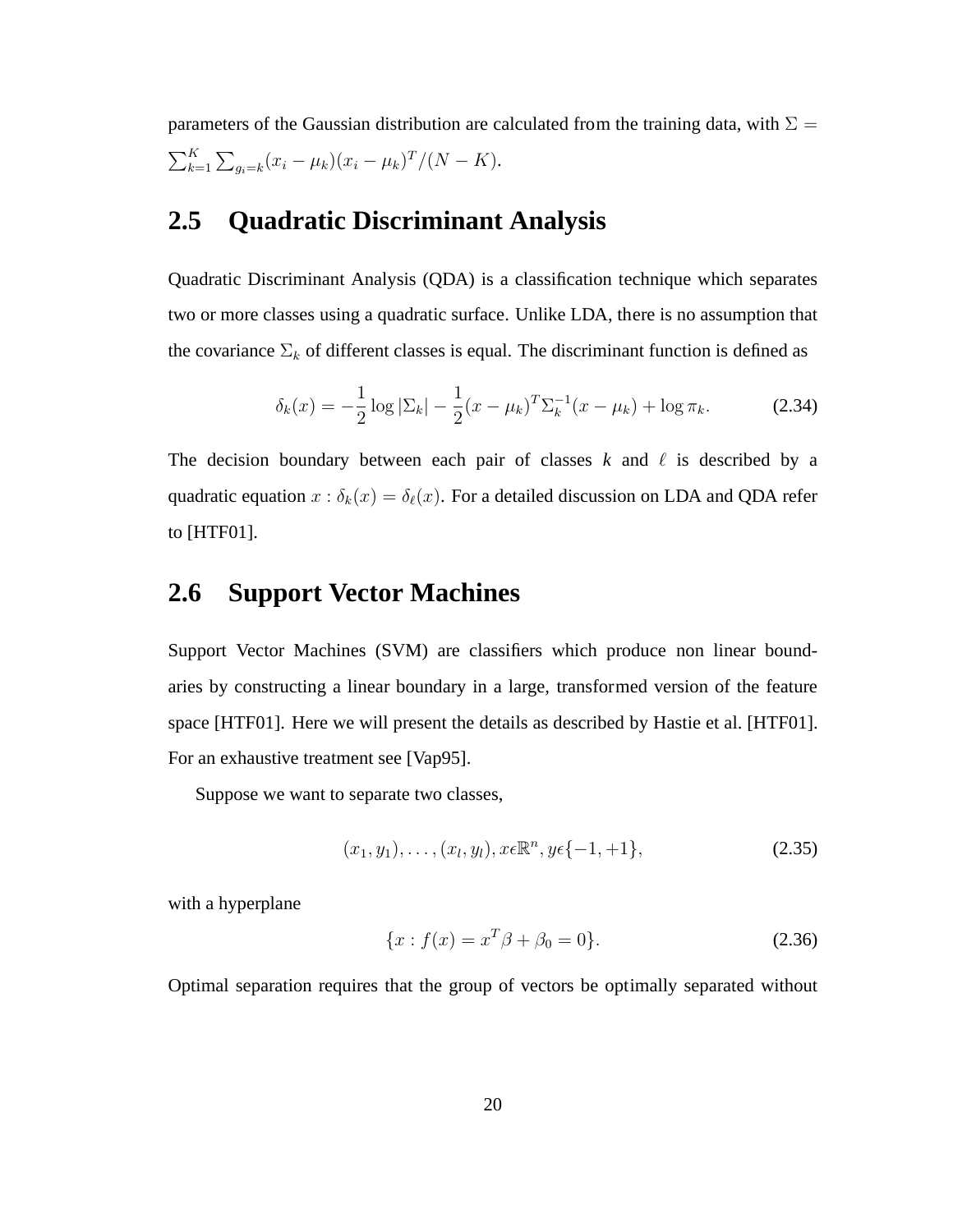error. This implies that

$$
\min_{\beta,\beta_0} \|\beta\|
$$
  
subject to  $y_i(x_i^T \beta + \beta_0) \ge 1, \quad i = 1, ..., N.$ 

The distance  $d(\beta, \beta_0; x)$  of a point *x* from the hyperplane  $(\beta, \beta_0)$  is,

$$
d(\beta, \beta_0; x) = \frac{|\beta \cdot x + \beta_0|}{\|\beta\|} \tag{2.37}
$$

The optimal hyperplane is obtained by maximizing the margin,  $\rho(\beta, \beta_0)$ . The margin is given by,

$$
\rho(\beta, \beta_0) = \min_{\{x_i : y_i = 1\}} d(\beta, \beta_0; x_i) + \min_{\{x_j : y_j = -1\}} d(\beta, \beta_0; x_j)
$$
  
\n
$$
= \min_{\{x_i : y_i = 1\}} \frac{|\beta \cdot x_i + \beta_0|}{\|\beta\|} + \min_{\{x_j : y_j = -1\}} \frac{|\beta \cdot x_j + \beta_0|}{\|\beta\|}
$$
  
\n
$$
= \frac{1}{\|\beta\|} \left( \min_{\{x_i : y_i = 1\}} |\beta \cdot x_i + \beta_0| + \min_{\{x_j : y_j = -1\}} |\beta \cdot x_j + \beta_0| \right)
$$
  
\n
$$
= \frac{2}{\|\beta\|}
$$
\n(2.38)

Therefore, the hyperplane that separates the data is the one that minimizes

$$
\phi(w) = \frac{1}{2} ||\beta||^2.
$$
 (2.39)

In order to understand how equation (2.39) is equivalent to finding the optimal hyperplane, suppose that the following bound holds,

$$
\|\beta\| \le C. \tag{2.40}
$$

Then,

$$
d(\beta, \beta_0; x) \ge \frac{1}{C}.\tag{2.41}
$$

where C is the gap between the optimized hyperplane and the closest class observation on either side of the separating hyperplane. Accordingly, the hyperplanes cannot be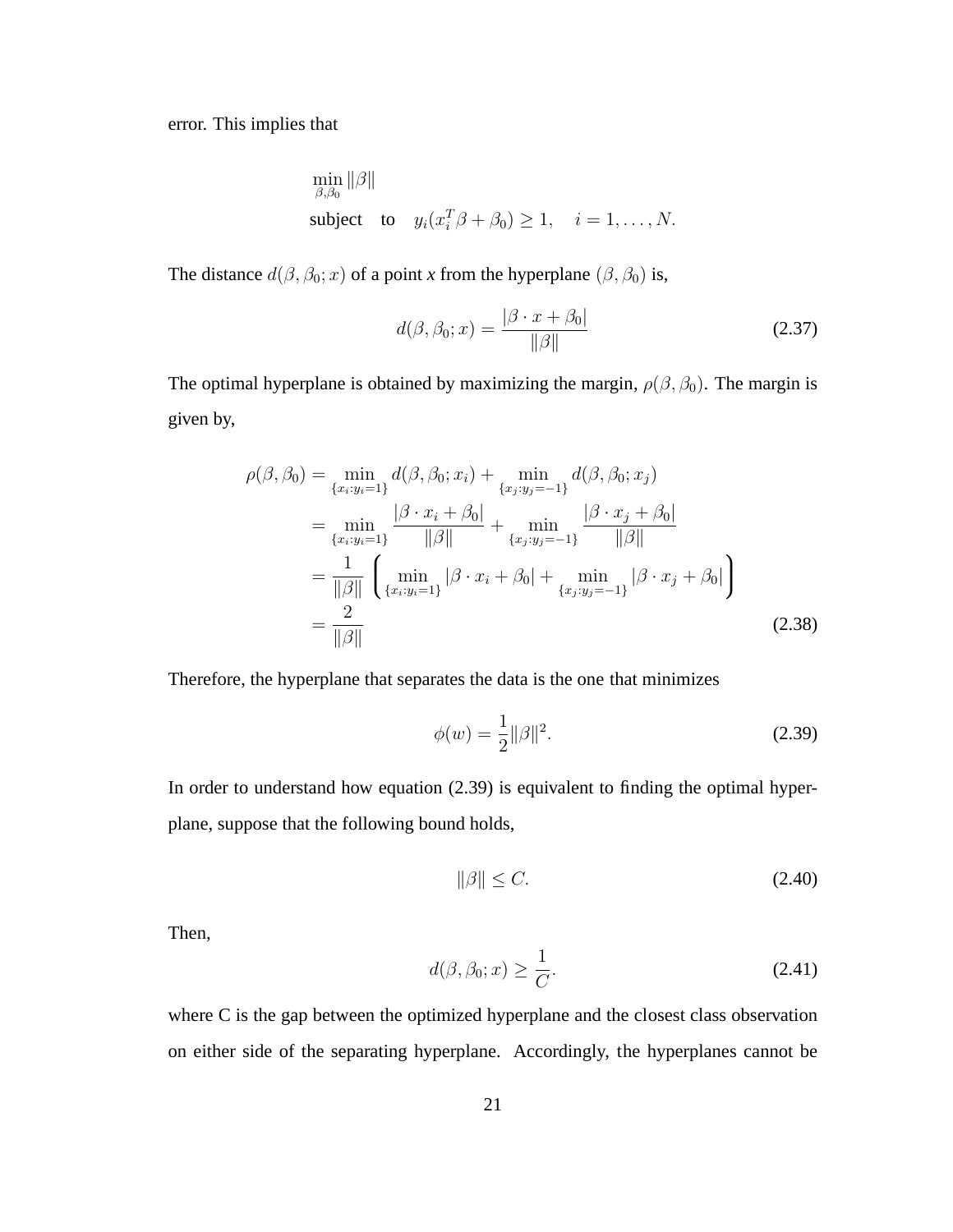nearer than 1/C to any of the data points. The solution to the optimization problem of equation (2.39) is given by the saddle point of the Lagrange functional

$$
L(\beta, \beta_0, \alpha) = \frac{1}{2} ||\beta||^2 - \sum_{i=1}^l \alpha_i [(x_i \cdot \beta) + \beta_0] y_i - 1.
$$
 (2.42)

where  $\alpha_i$  are the Lagrange multipliers. We minimize this Lagrange function w.r.t.  $\beta$  and  $\beta_0$ . Setting the respective derivatives to zero, we get

$$
\beta = \sum_{i=1}^{N} \alpha_i y_i x_i, \qquad (2.43)
$$

$$
0 = \sum_{i=1}^{N} \alpha_i y_i,
$$
 (2.44)

By substituting (2.43) and (2.44) in (2.42), we obtain the Lagrangian (Wolfe) dual objective function

$$
L_D = \sum_{i=1}^{N} \alpha_i - \frac{1}{2} \sum_{i=1}^{N} \sum_{i'=1}^{N} \alpha_i \alpha_{i'} y_i y_{i'} x_i^T x_{i'},
$$
 (2.45)

and the constraints are

$$
\alpha_i \ge 0, \quad i = 1, \dots, N
$$
  

$$
\sum_{i=1}^N \alpha_i y_i = 0
$$
 (2.46)

Solving eq (2.45) with constraints of (2.46) determines the Lagrange multipliers, and the optimal separating hyperplane is given by,

$$
\hat{\beta} = \sum_{i=1}^{N} \hat{\alpha_i} y_i x_i, \hat{\beta_0} = -\frac{1}{2} \hat{\beta} \cdot [x_r + x_s]
$$
\n(2.47)

where  $x_r$  and  $x_s$  are any support vector from each class satisfying,

$$
\hat{\alpha_r}, \hat{\alpha_s} > 0, \quad y_r = 1, \quad y_s = -1. \tag{2.48}
$$

The hard classifier is then,

$$
\hat{G}(x) = \text{sign}[\hat{f}(x)]
$$
  
=  $\text{sign}[x^T \hat{\beta} + \hat{\beta}_0].$  (2.49)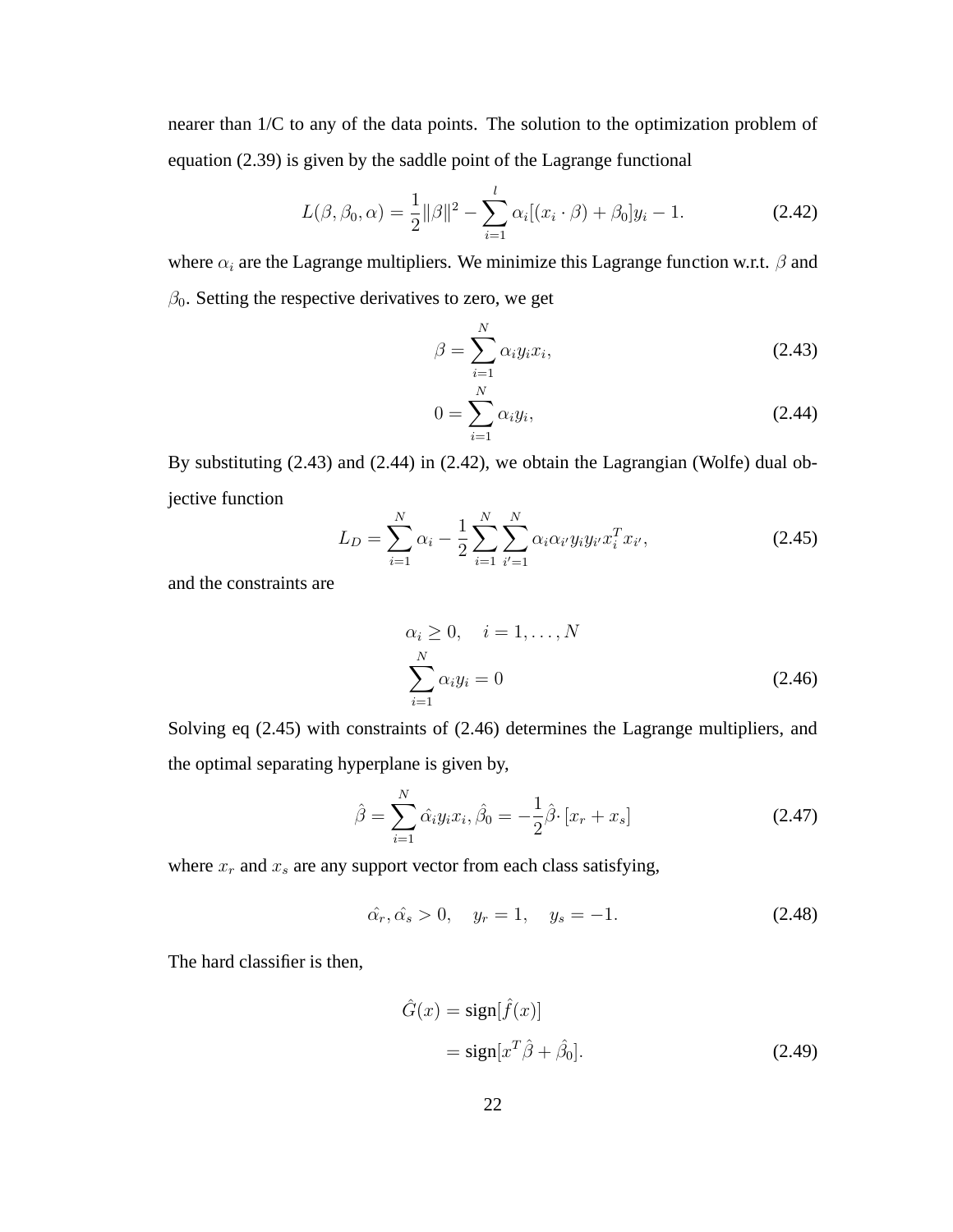Alternatively, a soft classifier may be used which linearly interpolates the margin,

$$
\hat{G}(x) = H(\hat{\beta} \cdot x + \hat{\beta}_0) \quad \text{where} \quad H(x) = \begin{cases} -1, & x < 1; \\ x, & -1 \le x \le 1; \\ 1, & 1. \end{cases} \tag{2.50}
$$

This soft classifier produces a real valued output between -1 and 1 when the classifier is queried within the margin, where no training data resides.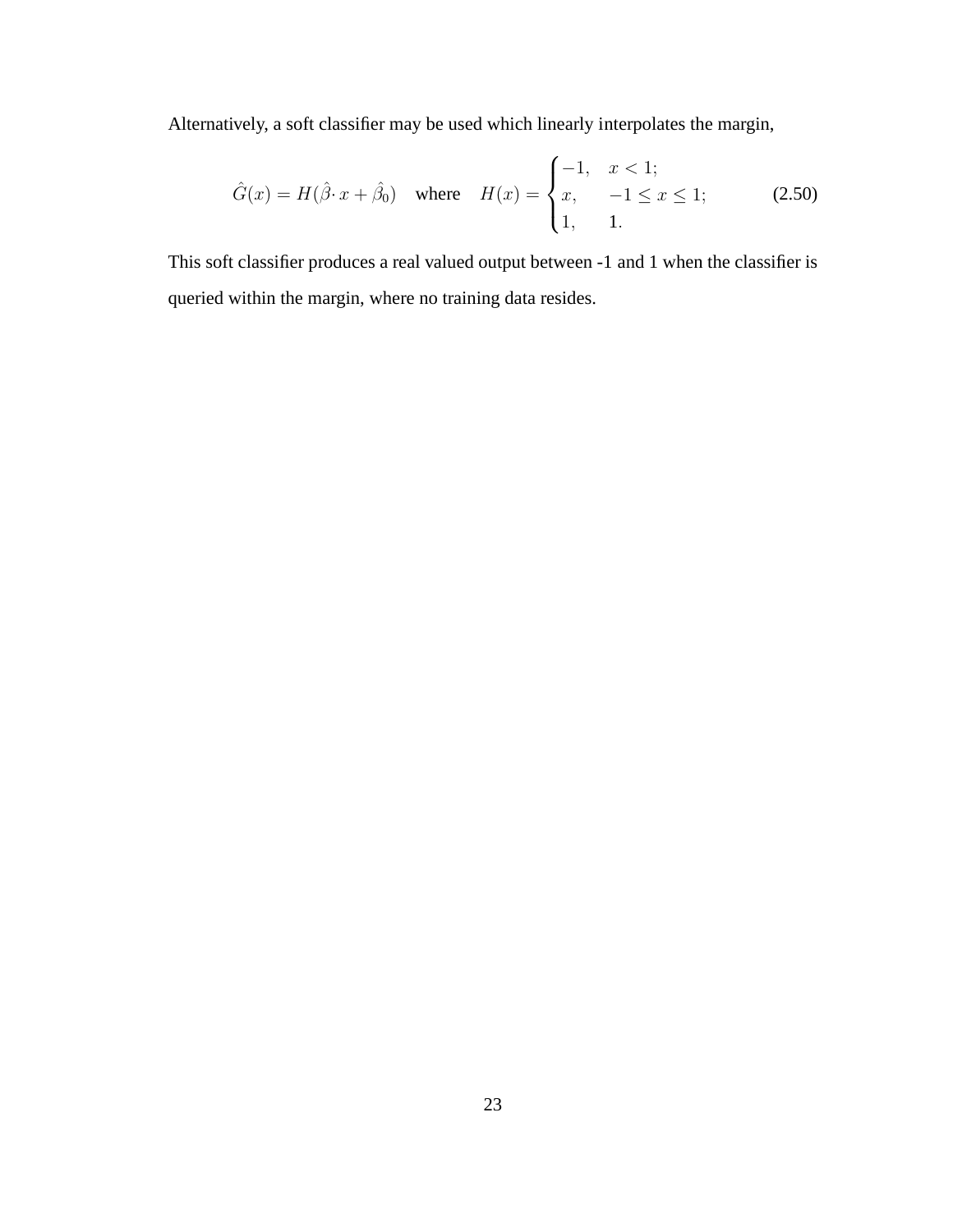# **Chapter 3**

# **Methods**

In this chapter our main focus will be to describe the various methods that were used in our experiments.

#### **3.1 Electroencephalogram (EEG) data**

In this research work we used the data collected by Keirn et al. [KA90]. This data was collected using the 10-20 system of electrode placement [Jas58]. These positions are shown in Figure 3.1 This is a a standardized system of measuring EEG based on area



Figure 3.1: 10-20 system of electrode positions for EEG [KA90].

of the cerebral cortex and the position of the electrodes on the scalp. Each letter represents the location of the brain with the number indicating the hemisphere, and z the mid line. The letters F, T, C, P, and O represent frontal, temporal, central, parietal and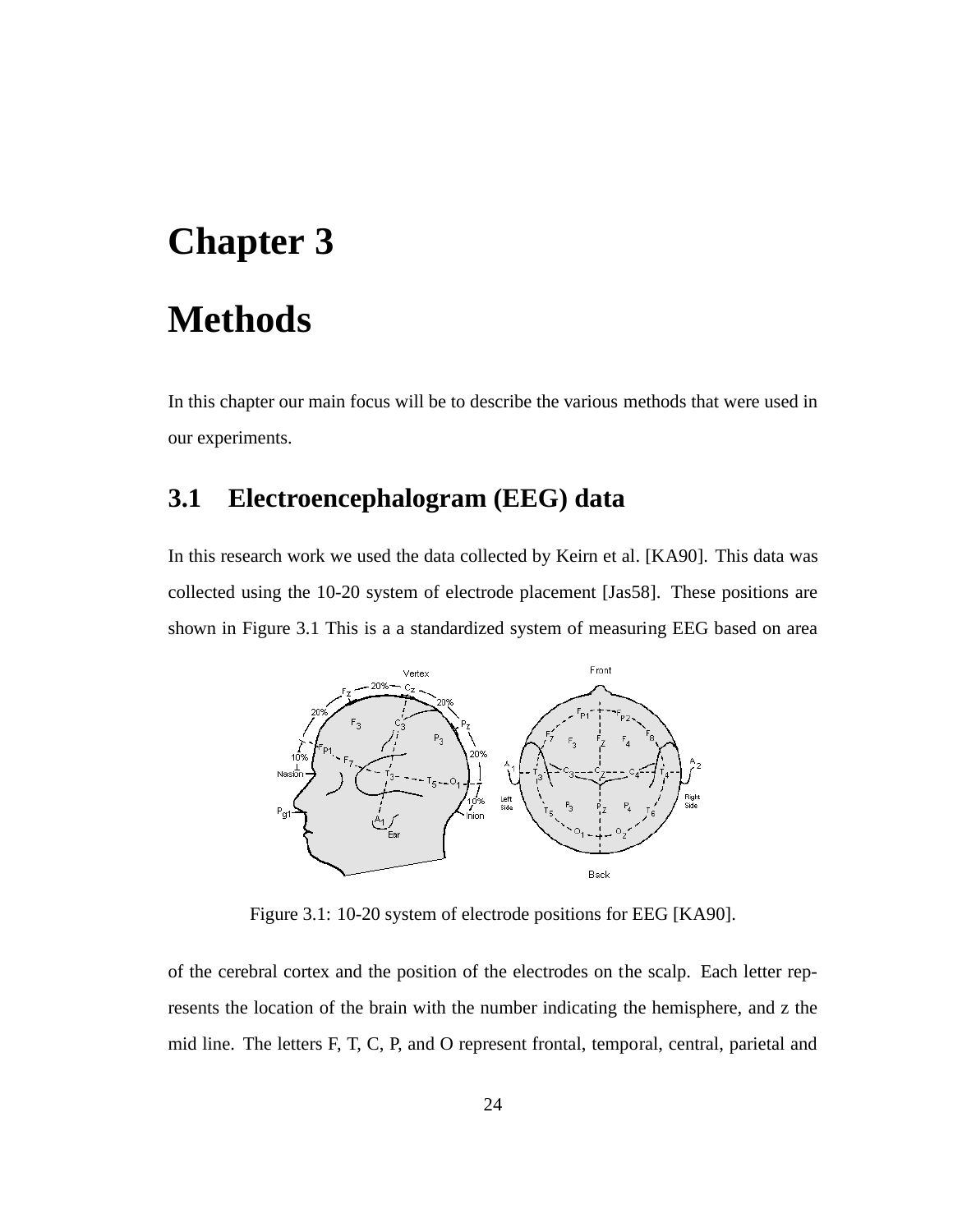occipital parts of the brain. The data for this study was measured at six sites: C3, C4, P3, P4, O1, and O2. The data was stored at a frequency of 250 samples per second. Sets of ten second trials were recorded for each of five mental tasks: resting task, imagined letter writing, mental multiplication, visualized counting, and geometric object rotation. These tasks were chosen to exhibit different spatial patterns for the purpose of classification.

In this research we undertake the study of only two tasks: letter writing and mental arithmetic. For the imagined letter writing task, the subject was asked to compose a letter without vocalizing it. In subsequent trials the subject was asked to resume the letter from a previous starting point. In the mental arithmetic task each subject was asked to multiply two numbers, with the numbers being different in the different trials. The subjects were asked not to vocalize the numbers and to start each trial in the letter composition task from where the previous trial had left off [Kni03].

#### **3.1.1 Data Representation**

The tasks data could be graphically represented in Figures 3.2. In each figure the letters with the numbers under the signals represent the electrodes from which the brainwaves were measured. The electrooculograph (EOG) shown in each plot represent the eye movements.

#### **3.1.2 Neural Network**

The neural network we used for this thesis is a five layer network represented in Figure 3.3. The dots indicate that there could be many more units in each one of those layers. In our research the input is a six dimensional dataset. The number of units in the hidden layers and the bottleneck layer are chosen through pilot experiments to get the best configuration. The main focus of the experiments, however, was to find the best number of the bottleneck units.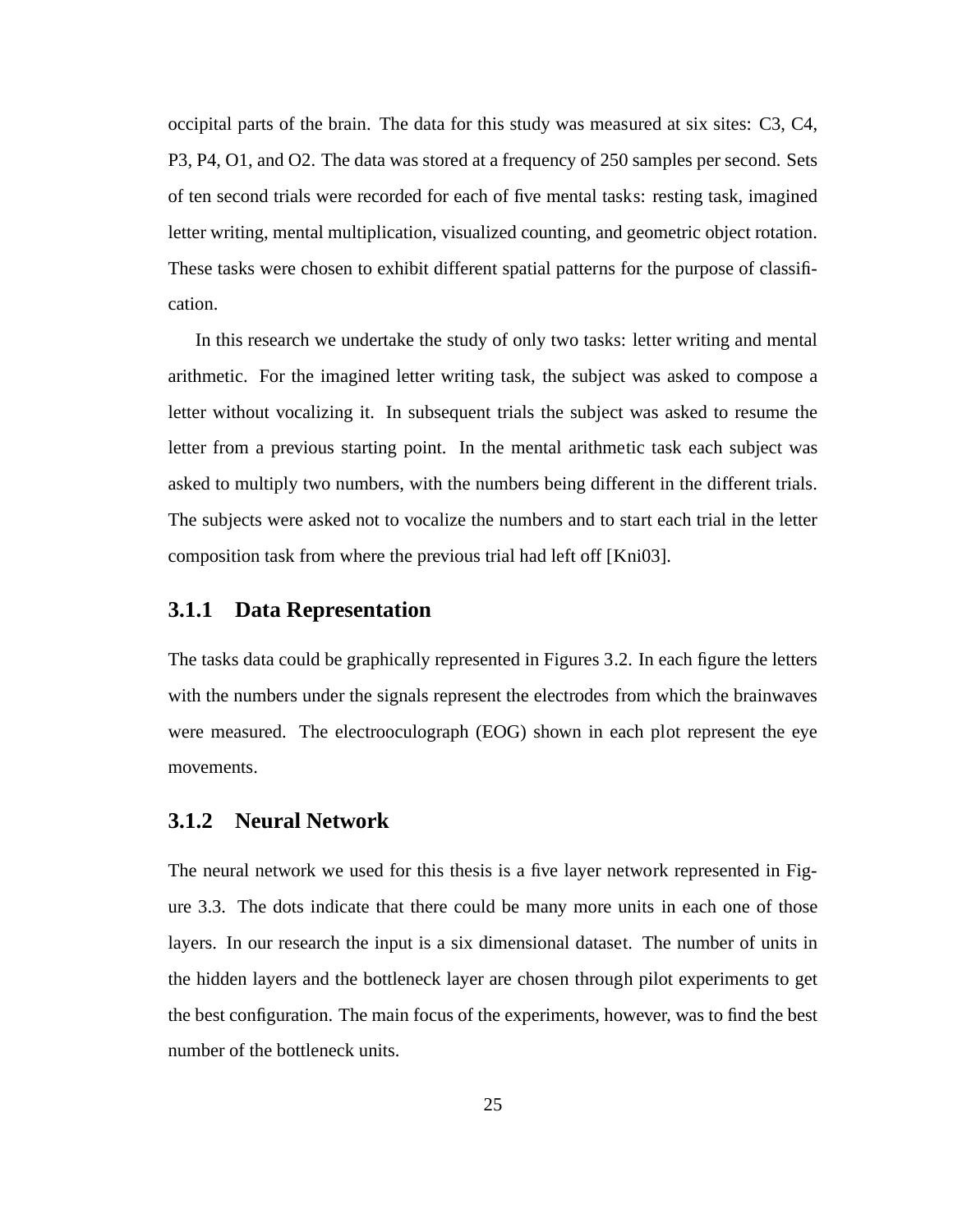

Figure 3.2: The figure on the left represents letter composition task and the one on the right is the mental arithmetic task. Each figure shows the six electrode outputs and EOG. These output values vary between -50 to +50 micro volts.



Figure 3.3: Neural network.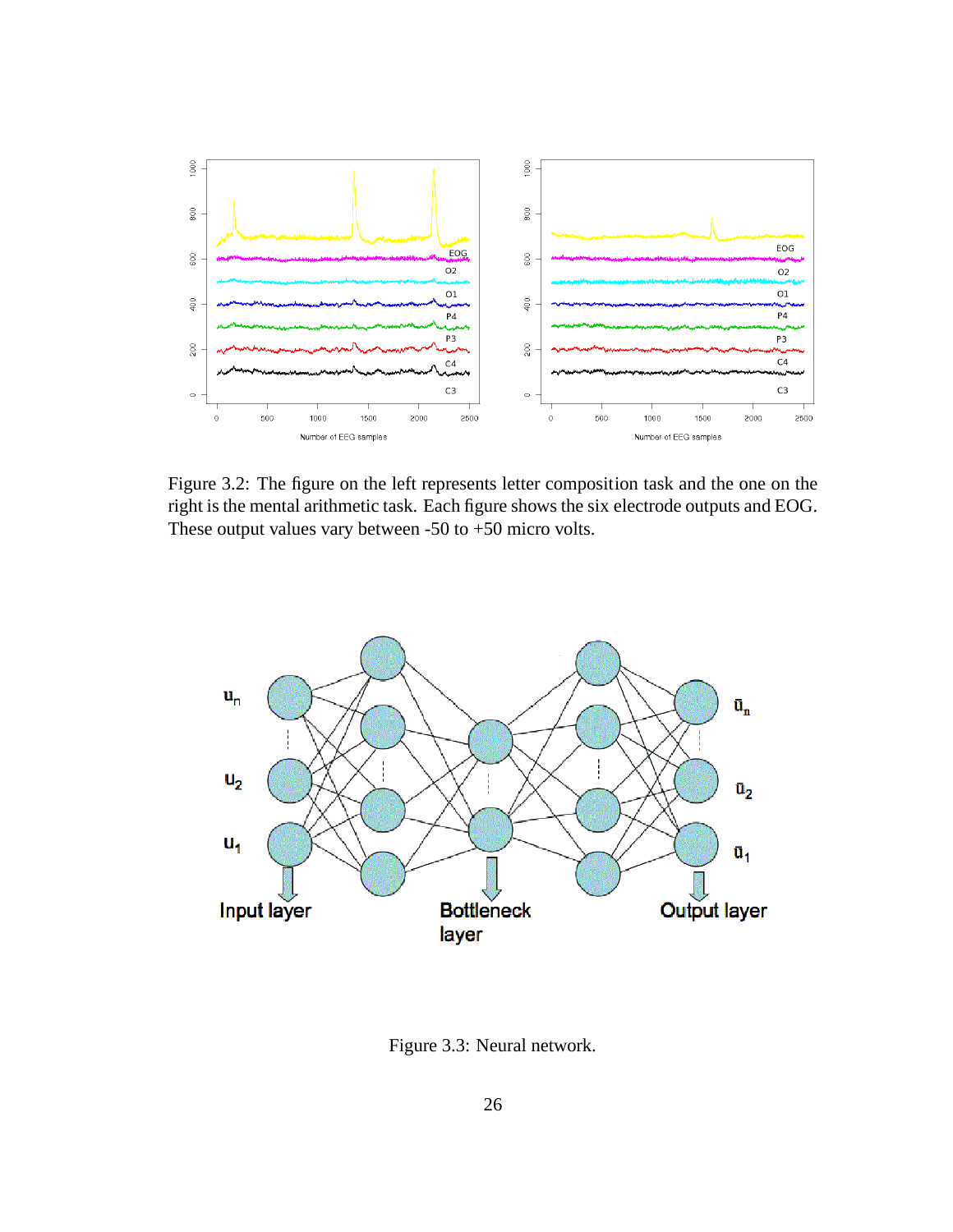#### **3.2 Data Partitioning**

In this research we used the data observed on subject 1. A subject is defined as a person from whom the EEG data is observed. Each task has ten trials. Each trial consists of 2500 observations per session with each session lasting for ten seconds. Therefore, one set of raw EEG data consisted of six dimensions (corresponding to the six channels), with 2500 samples for each dimension. A separate seventh channel (called the eyeblink channel) was used to record eye-blink information. A high potential spike in the eye blink channel (greater than  $100 \mu$  Volts) lasting up to 10 milliseconds was considered as an eye-blink. The sample points corresponding to all six channels which fall in the region of eye blinks were removed from the raw EEG data before being subjected to any processing.

For our training dataset we used trials 1 to 4 of tasks 3 (mental arithmetic) and 4 ( letter-composing). Therefore our training dataset had 20000 observations. The test dataset comprised of trials 5 for tasks 3 and 4 and therefore, 5000 samples. The data from these two tasks was concatenated in both training and test datasets.

### **3.3 Data Lagging**

EEG data used in this research was collected using 6 electrodes connected to the subject's scalp. Each electrode data output represented a dimension in the dataset making it 6-dimensional. This dataset was preprocessed using lagging.

Lagging was carried out by combining multiple samples together, thereby increasing the dimensionality of the neural network input dataset. For example, a lag of 1 meant that the dataset retained its dimensionality of 6. A lag of 2 implied that successive samples were combined, which means, row 1 of the dataset was combined with row 2 making row 1, 12 dimensional, original row 2 was combined with original row 3 making a new row 2 with 12 dimensions, so on and so forth. Thereby, a lag of 2 means that the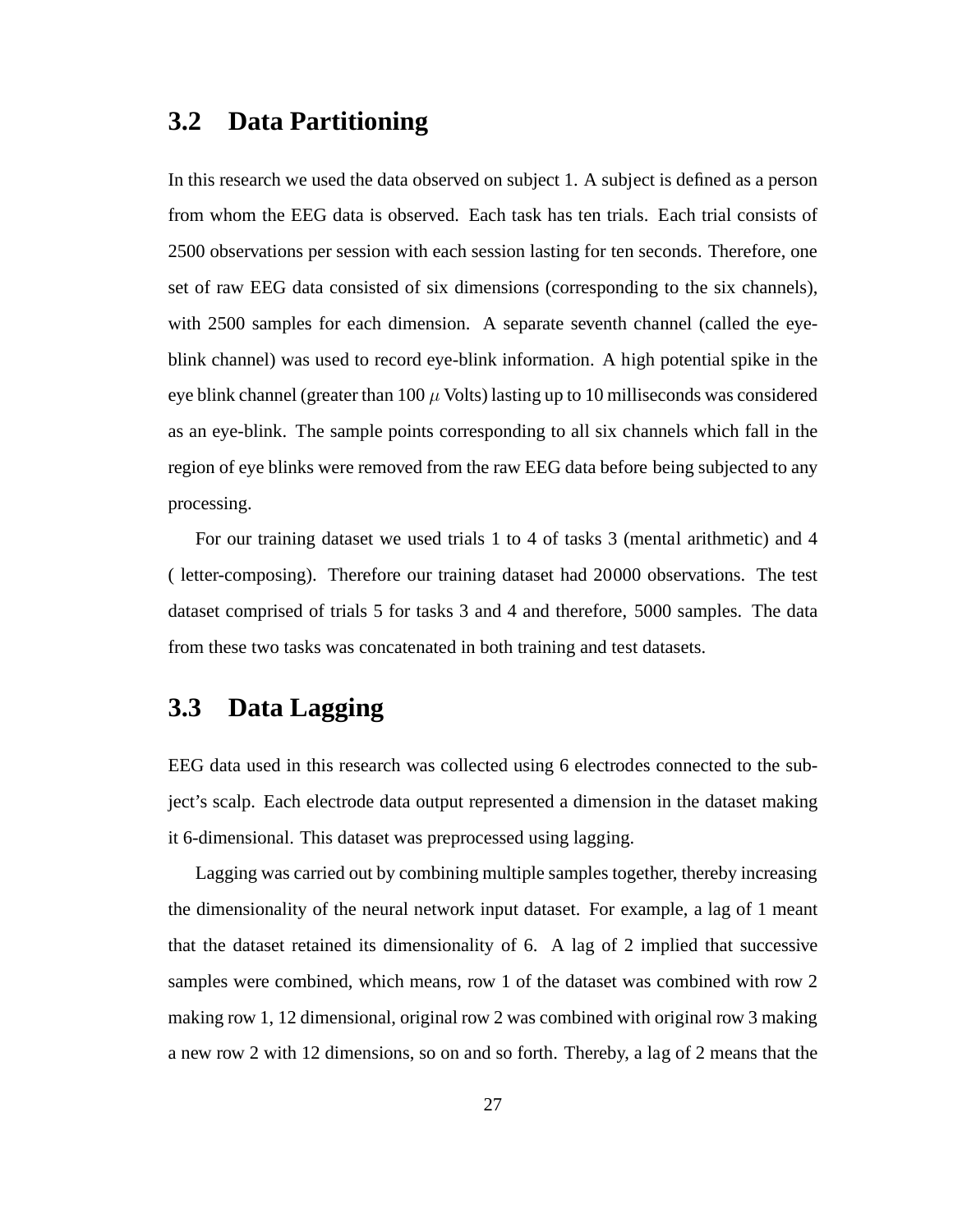dimensionality of the input dataset was changed from 6 to 12, a lag of 3 implies the new dimensionality of the dataset is 18, and so on. A lag of two also meant that the number of samples has reduced by 1, a lag of three means the number of samples has reduced by 2, and so on.

Lagging was done on both training as well as testing datasets. Therefore, lagging implied that although the data dimensionality was increased, the number of training and testing samples decreased, however, not at the same rate.

#### **3.4 Bottleneck Algorithm Parameters**

In this research we used a five layer neural network with three hidden layers and the middle one being the bottleneck. Using initial pilot experiments we held the hidden layers static with 30 hidden units. After this was chosen our main focus was to determine the number of bottleneck units. In each of our experiments, we varied the number of bottleneck units from 1 to 6 and also 10 and 20, holding the number of hidden layer units to be 30 on either side of our bottleneck layer. With these units we ran our final set of experiments using both SCG and modified LM algorithms. However, some pilot experiments were run with different combinations of hidden layer and bottleneck layer units as well. We reported the results for the above set of units in this research. The amount of data that was read for training was also varied using a variable which could be tuned. Although, pilot experiments were run using a smaller fraction of data, however, the results reported in this research are for the whole set of training and test data described in the previous section.

The default number of iterations for each training algorithm was set to be 1000, however, pilot experiments determined that 500 iterations yielded equally better results. All our results reported are for 500 iterations. Some of the parameters used in SCG algorithm were the same as reported in Nabney's netlab matlab library [Nab07] because our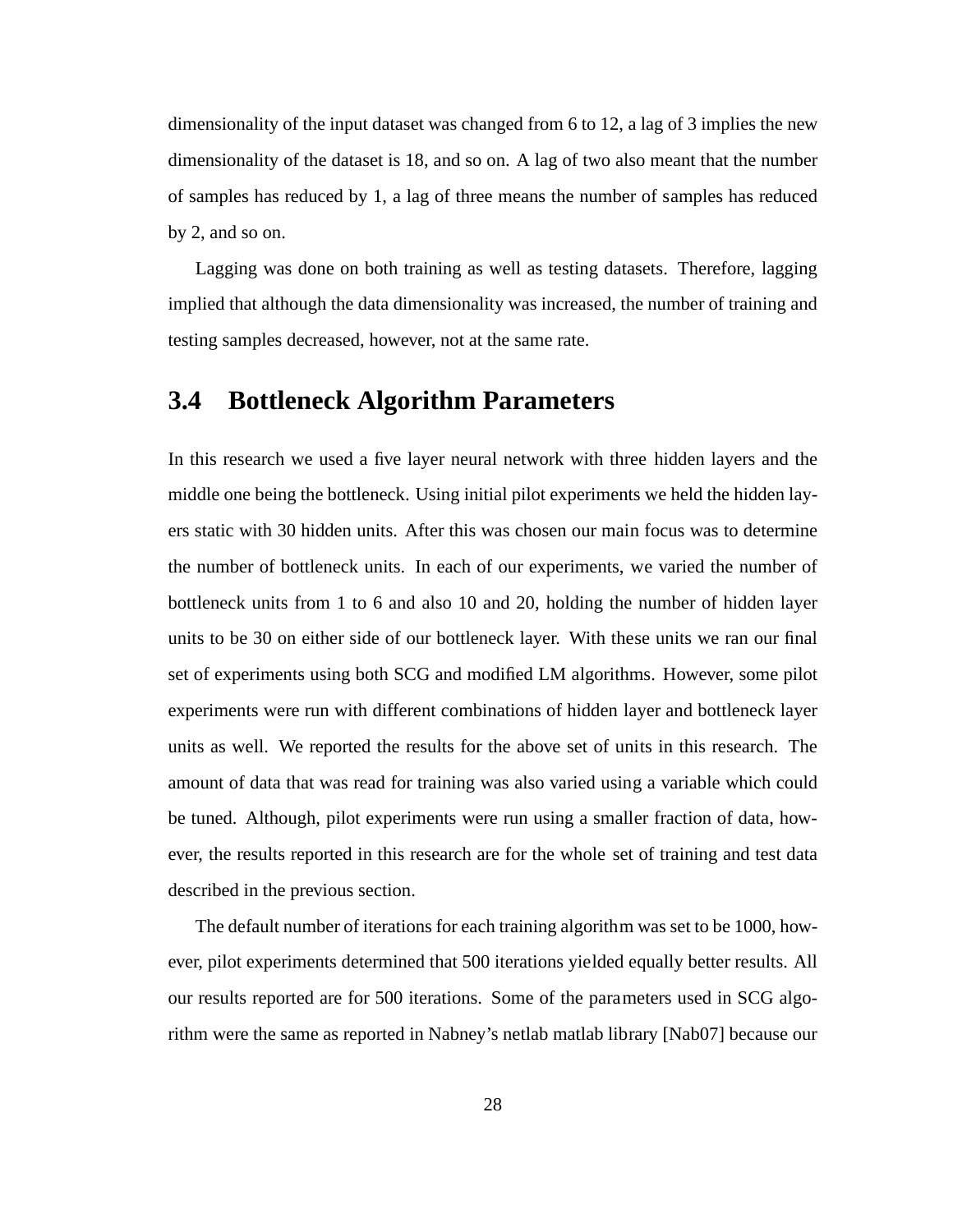SCG algorithm implementation was adapted from the matlab code of this library. The algorithm was terminated either at the end of the maximum iterations or if the second derivatives of the location in the weight search space would reach the machine precision, whichever happened sooner. The search direction was updated using Polak-Ribiere formula or we would restart in the direction of negative gradient after a fixed number of steps determined by pilot experiments. The initial search direction was chosen to be the negative of the gradient with lower bound on scale to be 1.0e-15 and the upper bound on scale as 1.0e100.

For modified LM algorithm, the maximum number of iterations was again chosen through pilot experiments and set to 200. There are not many parameters that required to be tuned for this algorithm. The algorithm was terminated either at the end of the maximum number of iterations or when the machine precision was reached. The initial weight multiplication factor was chosen to be 2 after testing some other values in the pilot experiments. All the parameters were chosen based on values reported by Wilamowski et al. If the RMSE increased in an epoch, the learning factor of the algorithm would be decreased by a tenth and if the error decreased then the learning factor would be multiplied by a factor of 10 to move faster in that direction of weight change. The Jacobian was still computed in each iteration, however, the inversion matrix had the dimension equal to the number of outputs rather than the number of weights.

#### **3.5 Training and Testing Classification Algorithms**

Some of the classification algorithms that we used in this research were the neural network, LDA, QDA and SVM. Classification using neural network was done by training it using SCG and modified LM algorithms followed by classification of the test data. The classification was done for both raw EEG input data and the reduced data. The reduced data was the output of the bottleneck layer obtained after first training the whole neu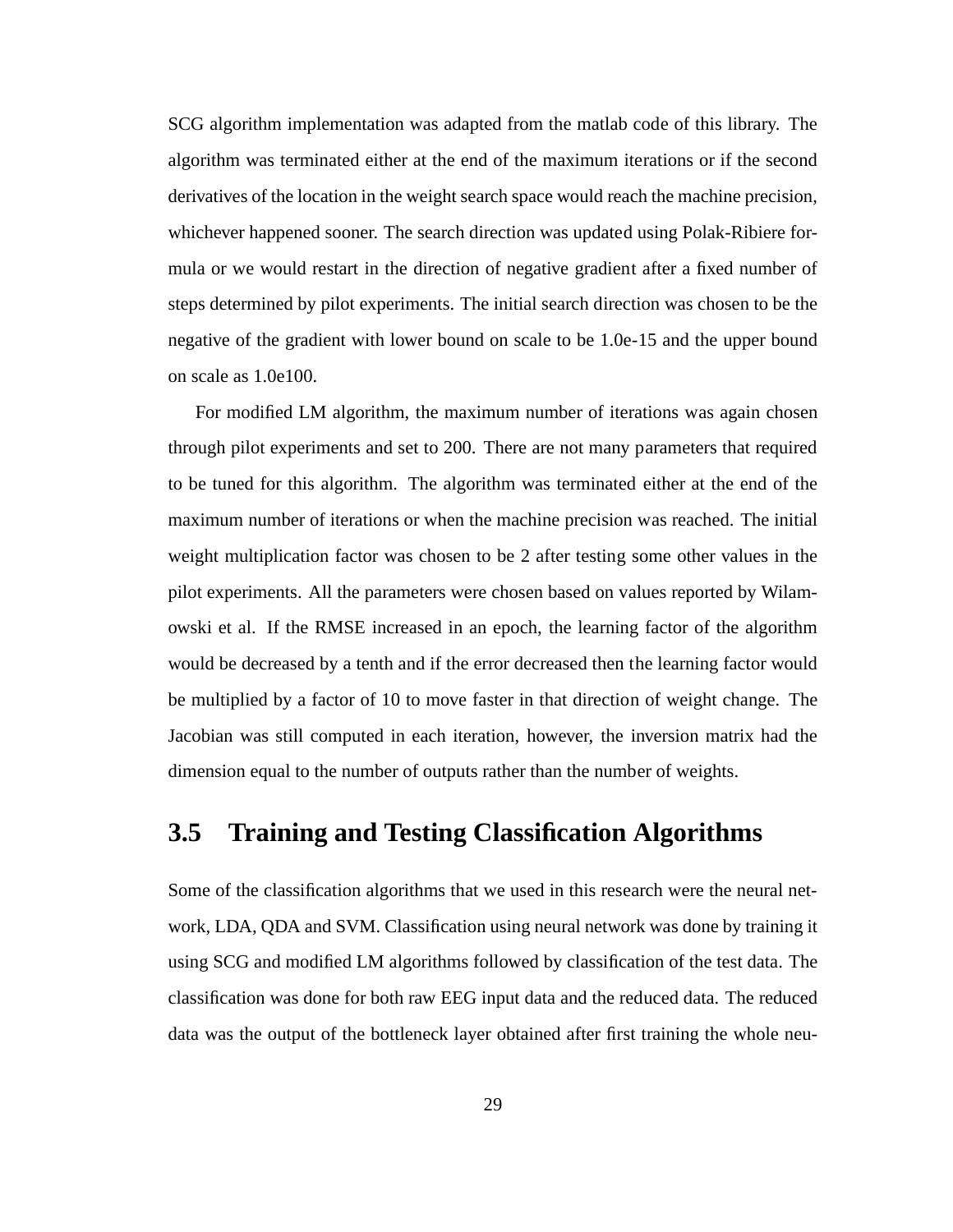ral network, followed by removing the mapping network (the input layer, hidden layer and the bottleneck layer) and using the output of the bottleneck layer as input data for classification using the classification network. The classification network consisted of a network with only one hidden layer with 50 units. This could be represented as a network like n-p-1, where n is the bottleneck layer output dimensionality representing the classification network input dimesnionality, and p the hidden layer. There is only one output with target values 0 and 1 for math and letter writing tasks respectively. The reduced data for classification was obtained from NN with hidden layer units being 30 units and the number of bottleneck units being varied from 1-6,10, and 20. For each different value of the number of bottleneck units in the NN, the bottleneck output was used as an input to the three layer classification network and the results reported for all the input datasets.

LDA, QDA and SVM algorithms were also used for classification of EEG data and that of the reduced data. In each algorithm the training dataset is first learned and then the results reported for the test dataset for the classification into letter writing or the math tasks. Therefore, the training dataset helps in the feature selection and the test dataset is used for classification. In each algorithm the training and the test dataset is partitioned as explained in the data partitioning section. The classification was done using these algorithms for raw EEG data as well as the reduced data obtained from the bottleneck layer. These classification results are reported for reduced dataset obtained by training NN with the number of bottleneck layer units varied from 1-6, 10 and 20. The number of units in the other two hidden layers was set at 30 in the training neural network.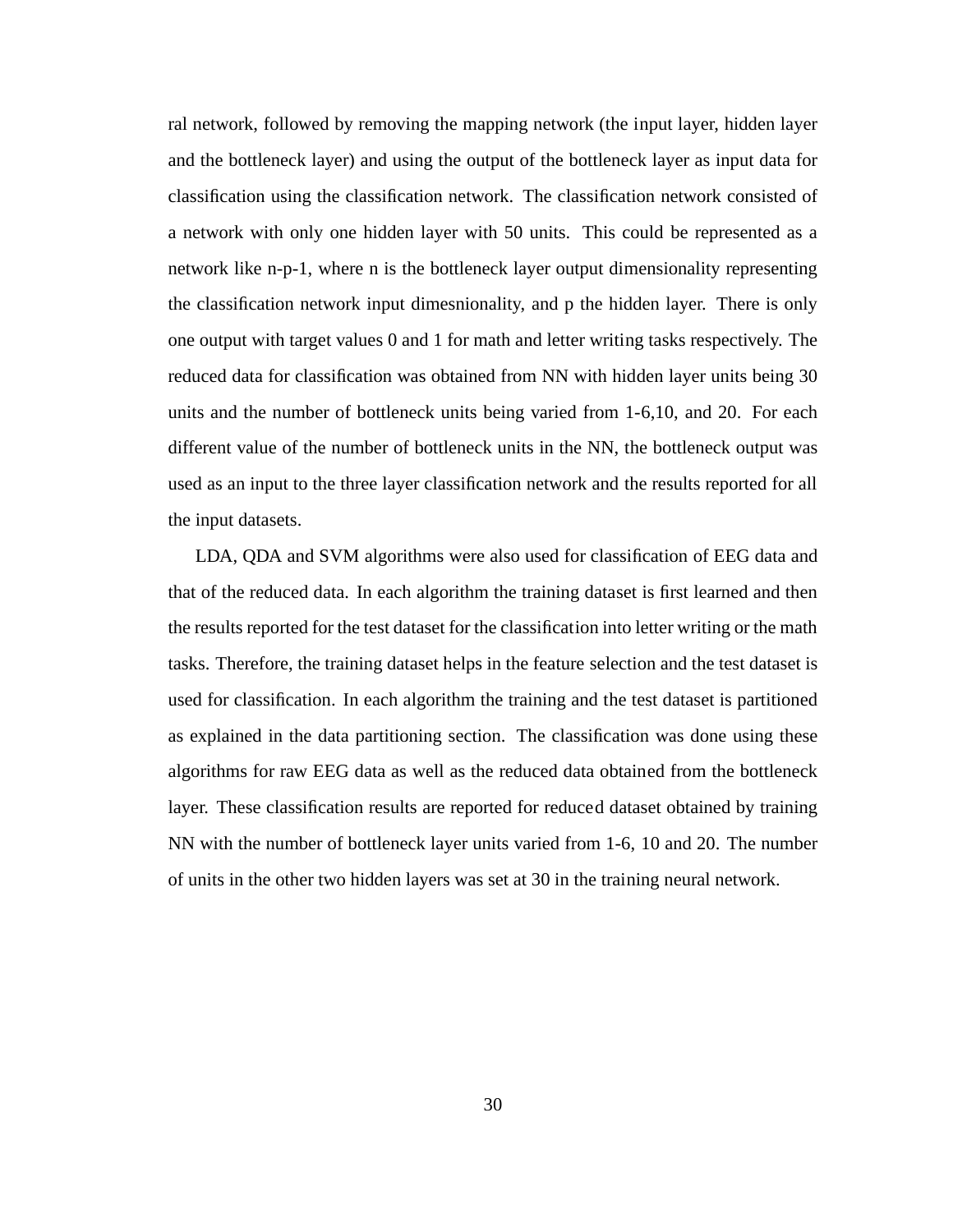# **Chapter 4**

# **Results**

This chapter reports the results of various experiments carried out in this research. A number of experiments were carried out to determine the optimal number of bottleneck units depending upon the output error of the test data set. The 5 layer neural network was first trained using the fast convergence algorithm [WIKE01] followed by scaled conjugate gradient algorithm separately [Møl93]. Classification results reported were obtained using neural network, LDA, QDA and SVM.

### **4.1 Fast Convergence Algorithm**

In order to determine the accuracy with which the data was being replicated at the output layer, we studied the RMSE of our EEG data set with a lag of 5. The number of units in the hidden layers was kept static at 30 and the number of units at the bottleneck layer was varied.

In our pilot experiments the test data RMSE was compared with the training data RMSE by varying the number of bottleneck units from 1-100. Our results indicated that the test RMSE for the number of bottleneck units between 10 and 20 was below the training RMSE. With the increase in the number of bottleneck units between 30 and 100, the test RMSE started showing up above the training RMSE. This observation encouraged us to use bottleneck units from 1 to 20. In all our subsequent experiments the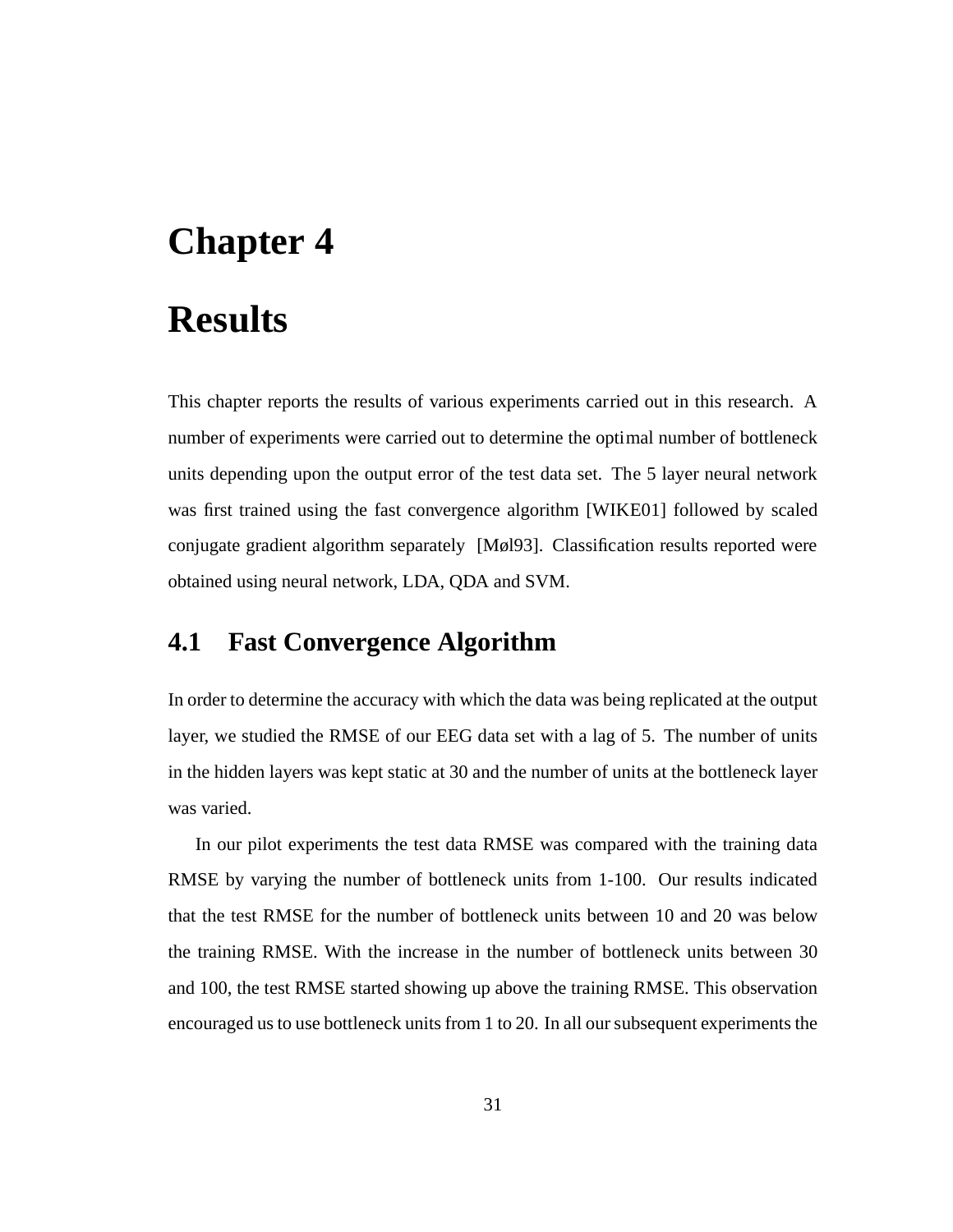bottleneck units have been varied from 1 to 20. Following these results we trained our neural network for 10 and 20 lags using fast convergence algorithm. Again, the number of bottleneck units was varied from 1 to 20. Fast convergence algorithm because of its hessian matrix could not handle data with more than 20 lags, so we restricted our results up to those lags. The RMSE for the reconstructed test data using fast convergence algorithm is shown in Figure 4.1



Figure 4.1: RMSE of reconstructed test data vs. the number of bottleneck units for different data lags.

Based on Figure 4.1, the least RMSE was obtained with 20 lags for a network containing 20 bottleneck units. This value is 0.239939. This indicates the best layer structure for our neural network would be a network with 30-20-30 as the hidden layers and a data lag of 20. It also indicated that higher the number of lags the lower the RMSE. It could also be noticed that the RMSE kept decreasing with the increase in the number of bottleneck units. It may be possible that we could achieve better results with more bottleneck units. However, it was not pursued in this research. We were also intrigued by the decrease in the RMSE with the increase in the number of lags, however, our training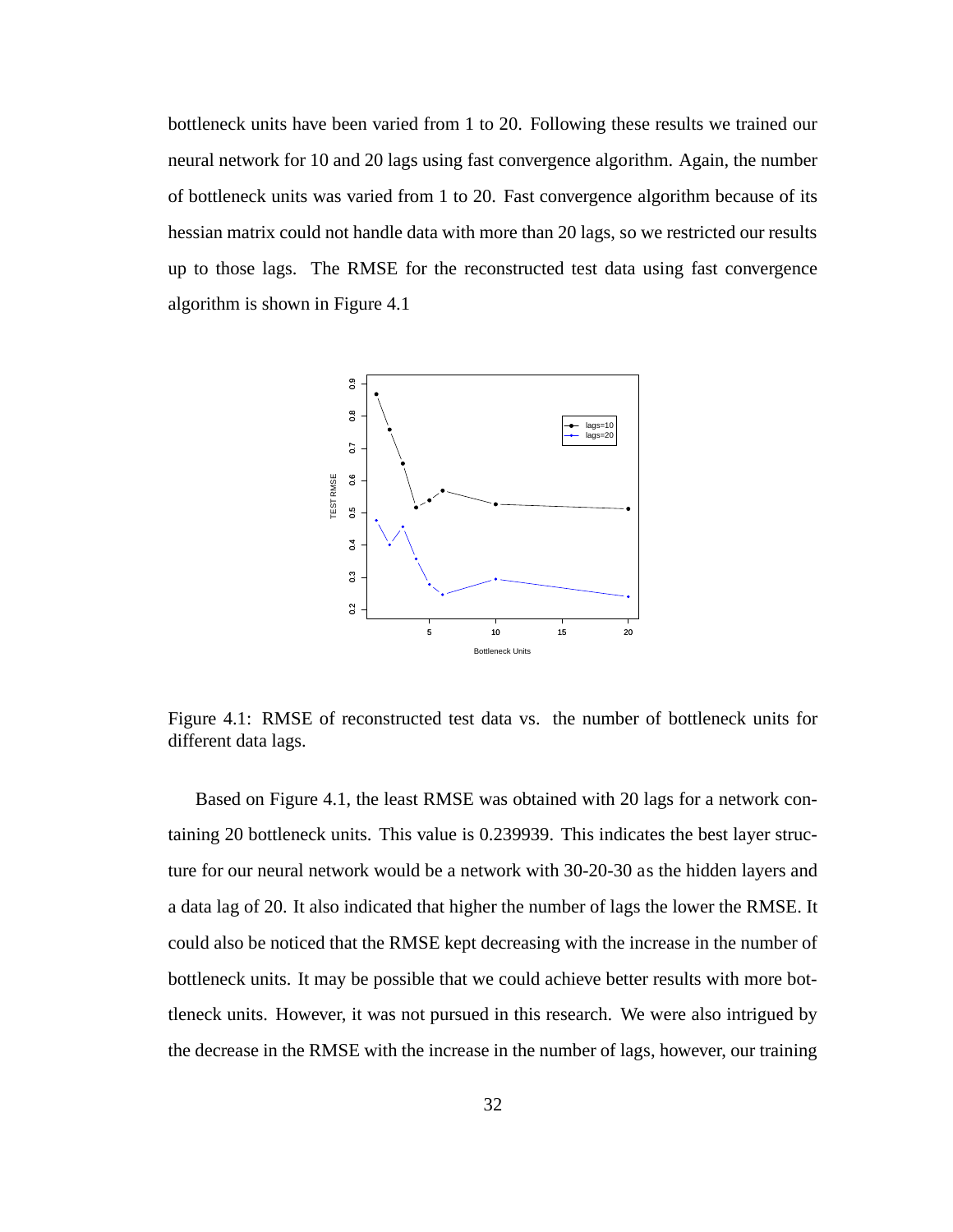algorithm could not handle higher lags.

| nLags | nBottle        | nOther | <b>LDA</b> | QDA  | <b>NN</b>   | Svm  | $R -$     | $R-$       | $R -$      | $R-$ |
|-------|----------------|--------|------------|------|-------------|------|-----------|------------|------------|------|
|       |                |        | Test       | Test | <b>Test</b> | Test | <b>NN</b> | <b>LDA</b> | <b>QDA</b> | Svm  |
|       |                |        |            |      |             |      | Test      | Test       | Test       | Test |
| 10    |                |        | 0.48       | 0.93 | 0.50        | 0.73 |           |            |            |      |
| 10    | $\mathbf{1}$   | 30     |            |      |             |      | 0.50      | 0.51       | 0.51       | 0.50 |
| 10    | $\overline{2}$ | 30     |            |      |             |      | 0.50      | 0.51       | 0.51       | 0.49 |
| 10    | 3              | 30     |            |      |             |      | 0.50      | 0.51       | 0.51       | 0.51 |
| 10    | 4              | 30     |            |      |             |      | 0.48      | 0.51       | 0.51       | 0.51 |
| 10    | 5              | 30     |            |      |             |      | 0.50      | 0.51       | 0.51       | 0.49 |
| 10    | 6              | 30     |            |      |             |      | 0.50      | 0.51       | 0.51       | 0.54 |
| 10    | 10             | 30     |            |      |             |      | 0.50      | 0.51       | 0.51       | 0.54 |
| 10    | 20             | 30     |            |      |             |      | 0.50      | 0.51       | 0.51       | 0.57 |
| 20    |                |        | 0.50       | 0.97 | 0.51        | 0.76 |           |            |            |      |
| 20    | $\mathbf{1}$   | 30     |            |      |             |      | 0.50      | 0.54       | 0.54       | 0.52 |
| 20    | $\overline{2}$ | 30     |            |      |             |      | 0.50      | 0.54       | 0.54       | 0.51 |
| 20    | 3              | 30     |            |      |             |      | 0.50      | 0.54       | 0.54       | 0.51 |
| 20    | 4              | 30     |            |      |             |      | 0.50      | 0.54       | 0.54       | 0.46 |
| 20    | 5              | 30     |            |      |             |      | 0.50      | 0.54       | 0.54       | 0.51 |
| 20    | 6              | 30     |            |      |             |      | 0.49      | 0.54       | 0.54       | 0.53 |
| 20    | 10             | 30     |            |      |             |      | 0.52      | 0.54       | 0.54       | 0.52 |
| 20    | 20             | 30     |            |      |             |      | 0.50      | 0.54       | 0.54       | 0.56 |

After the RMSE experiments, the test data set was classified using different algorithms and the results reported in Table 4.1. We used LDA, QDA and SVM for clas-

Table 4.1: Classification results of various methods. nlags: number of lags in the data, nBottle: number of units in the bottleneck layer of the neural network, nOther: number of units in the hidden layers, LDA Test: Classification results of using LDA for test data classification, QDA Test: Classification of test data using QDA, NN Test: Classification of test data using neural networks, R-NN Test: Classification of neural network bottleneck output using neural networks, Svm Test: Classification of Test data using Support Vector Machines.

sifying the test data set. Neural network trained using fast convergence algorithm was also used for classification. The table also includes results for the classification of the bottleneck output. The neural network was first trained and then the first half of the neural network detached. The test data at the output of the bottleneck layer of the de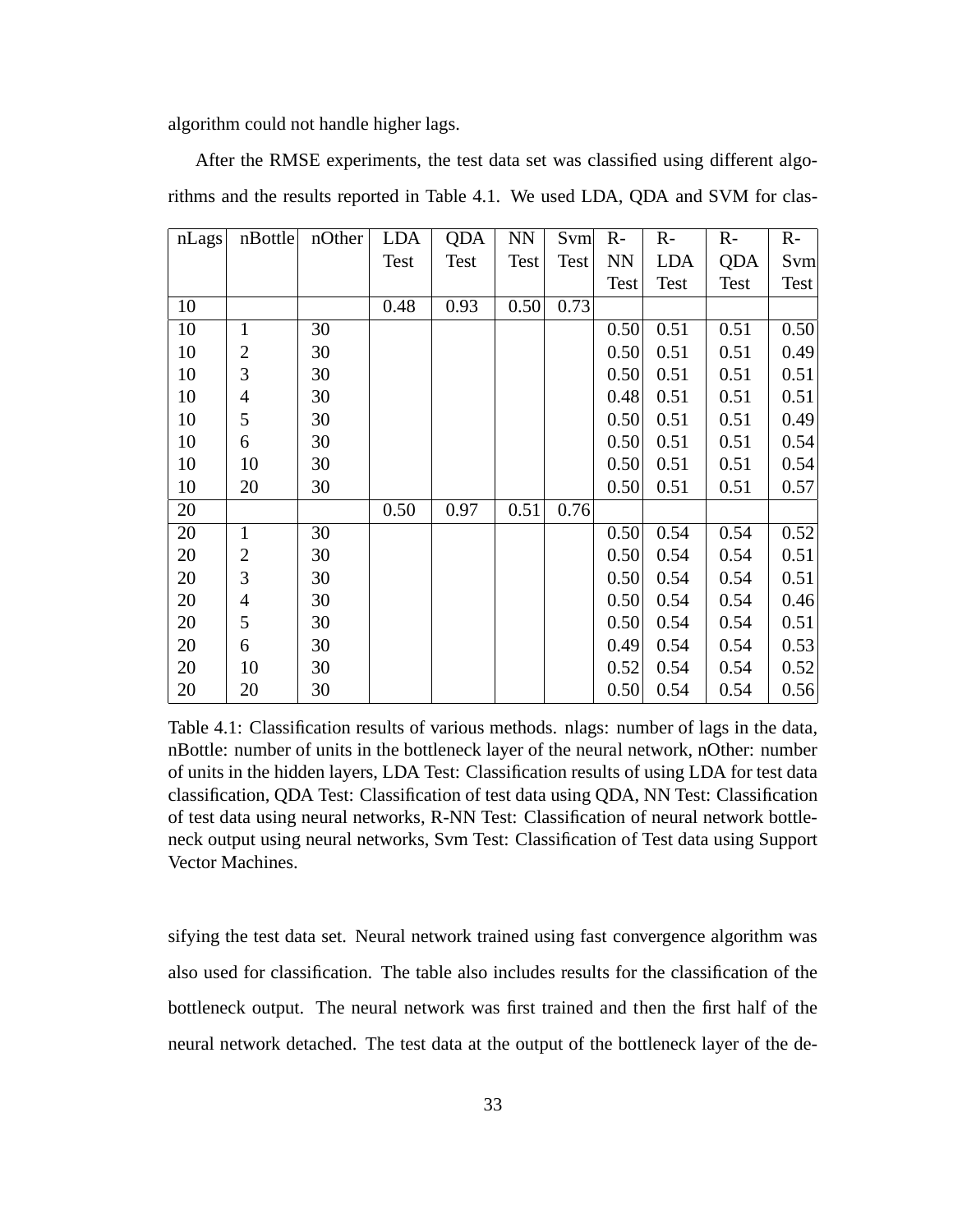tached network was used as an input for the classification algorithms for classifications. These results have been reported in Table 4.1 under the columns with prefix 'R' before the algorithm name. The letter 'R' represents the reduced neural network. The results indicate that QDA did the best for the raw test data. In this table the classification results in the NN test column represents the classification results for the neural network trained using the corresponding bottleneck network and not the classification network. The classification network has only one hidden layer with 50 units in it. A box plot comparison of these classification results is presented in Figure 4.2. Although, we observed the least RMSE in the bottleneck network with hidden layers 30-20-30, the best classification using neural network was obtained for the hidden layers, 30-6-30. The best data lag is 20. The reduced neural network classification results using neural network was obtained for the network 30-10-30, although there isn't any significant difference between this result and the one obtained for original test dataset using 30-6-30 network. However, there is a significant difference between the original dataset classification results using QDA and other algorithms. For the original test dataset SVM was the second best with significantly better than LDA and the neural network. None of the algorithms produced encouraging results using the reduced neural network test output. There was no significant difference between the Reduced LDA (RLDA), Reduced QDA(RQDA) and Reduced SVM(RSVM) results, but they were still significantly better than Reduced NN(RNN) results, although the difference wasn't huge.

In order to visualize the results of the RNN we present the results in Figure 4.3. This was done so that we have a clear picture of the neural network behavior. This figure shows the variation of classification results of the test dataset at the output of the bottleneck units. The classification network was trained using the fast convergence algorithm (modified LM). The graph indicates that a bottleneck layer with 10 units and a data lag of 20 was able to obtain the best classification accuracy of the test dataset. This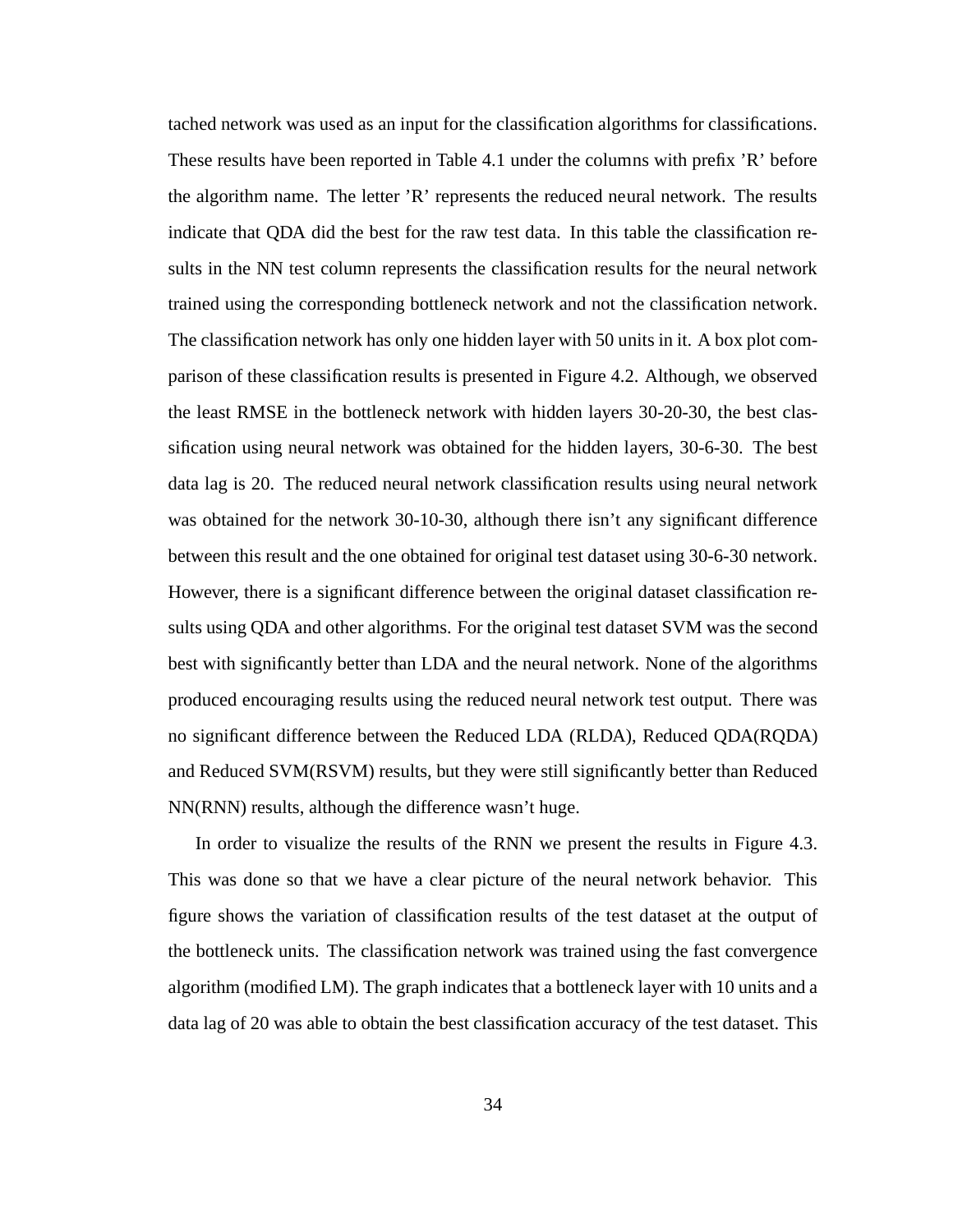

Figure 4.2: Classification results of different algorithms for the test dataset. NN represents the neural network classification of the actual test data and algorithms with a prefix R means the classification of the bottleneck output of the neural network. Neural network was trained using fast convergence algorithm(modified LM).



Figure 4.3: Classification results of the test data output at the bottleneck layer. Classification was done using Neural Network. The neural network was trained using fast convergence algorithm(modified LM).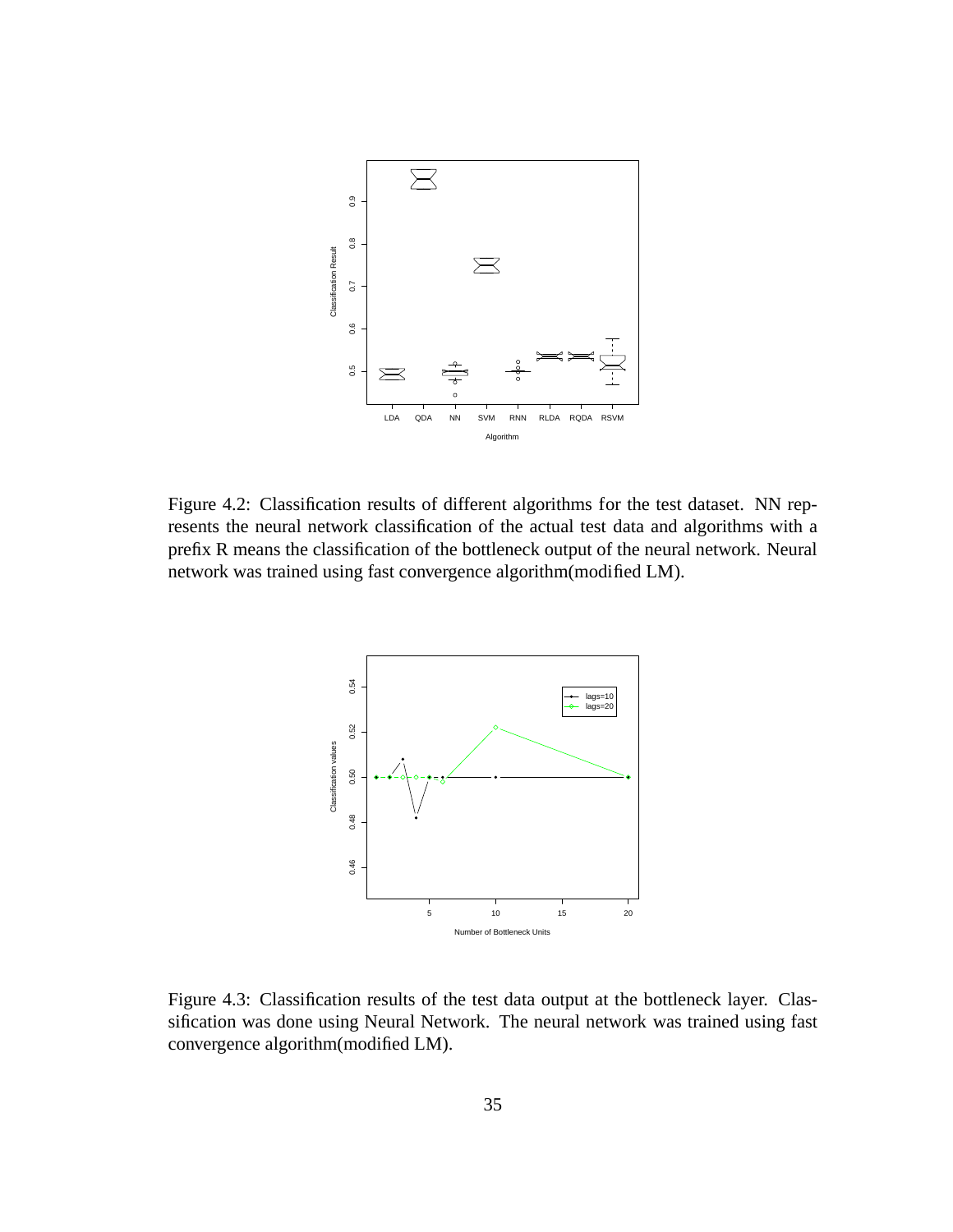indicates that a higher lag in the data might have yielded better classification accuracy of the test dataset, however, the training algorithm was unable to handle dataset with lags higher than 20. This indicates that with the increase in the number of bottleneck units, the additional features obtained using those units were making it difficult to differentiate between the two tasks.

## **4.2 Scaled Conjugate Gradient**

We also trained our neural network using scaled conjugate gradient algorithm using various combinations of the number of units in the hidden layers. The RMSE of the reconstructed test data of the neural network trained using SCG is represented in Figure 4.4.



Figure 4.4: RMSE of reconstructed test data vs. the number of bottleneck units for different data lags.

These plots indicate that the least RMSE is for a data with lag 10 and 20 units in the bottleneck layer. Therefore, the best performing network has hidden layers with 30-20-30 units. This plot also shows that lower lag and higher number of bottleneck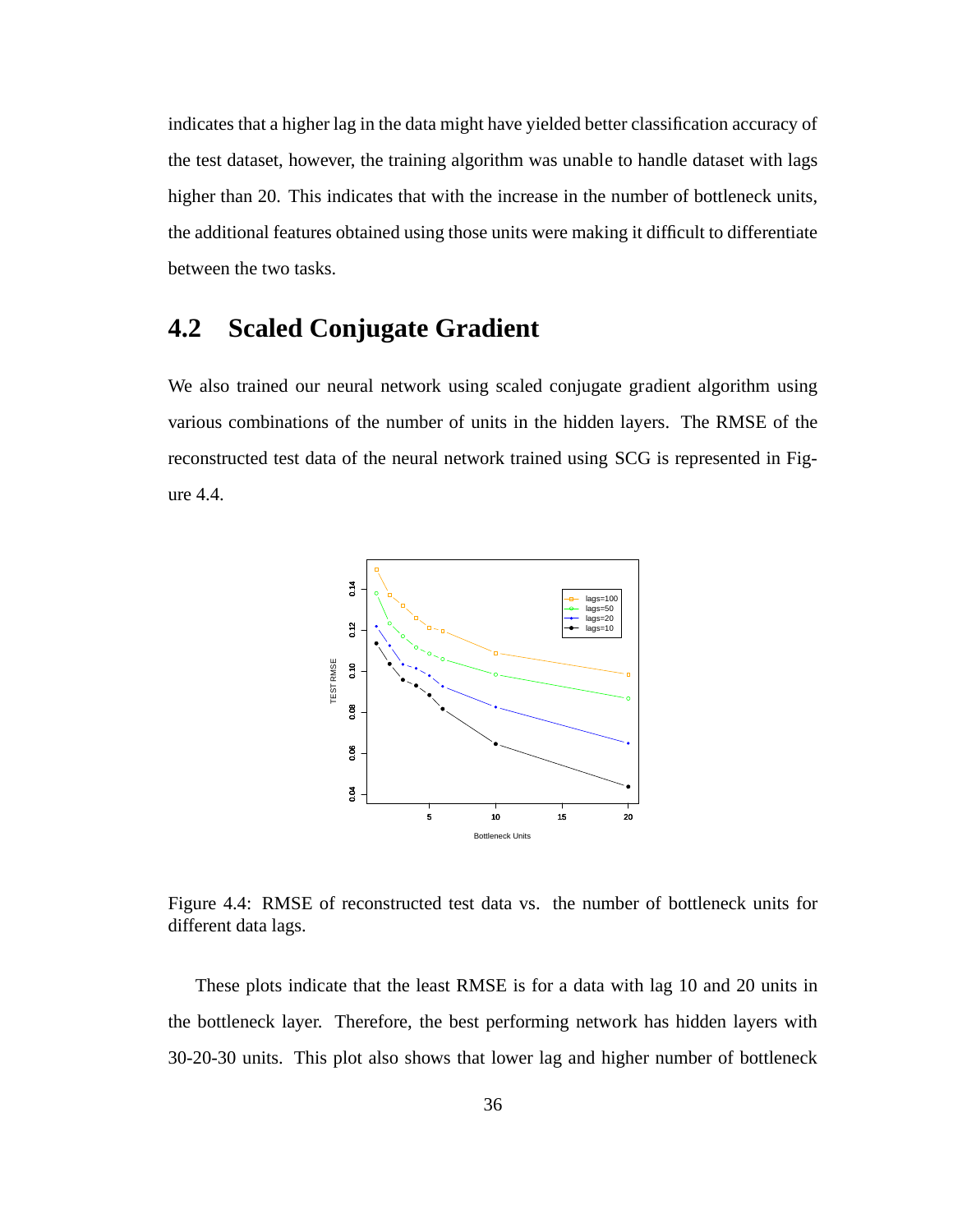units helps in achieving a lower RMSE using SCG. It also leads us to think that a further reduction in the number of lags or an increase in the number of bottleneck units would yield a much lower RMSE. However, a further decrease in the number of lags would bring the gap, between the number of units in the bottleneck layer and the input data dimensionality, closer. Another, important observation is that the RMSE in this figure is lower than that in Figure 4.1. It might be possible that SCG is able to learn the weights between the hidden layers much better than the fast convergence algorithm (modified LM). It seems that although both algorithms learn the features equally well initially, SCG is able to fine tune the weight selection much better than the fast convergence algorithm (modified LM).

Since, SCG did better in terms of RMSE reduction than fast convergence algorithm (modified LM), we wanted to investigate how the data was being reconstructed at the output of our bottleneck neural network. Figure 4.5 shows the reconstructed data output compared to the input dataset for each channel. Different plots of this figure indicate that the reconstruction is fairly well except for channels 3 and 5. However, overall the bottleneck neural network output is able to mimic the input very well. This also indicates that the bottleneck layer is able to distinguish between the various channels input signals. In order to verify that we investigated the output of the bottleneck units of our bottleneck network. These outputs are shown in Figure 4.6. These figures represent the outputs at the bottleneck network, showing only a part of the dataset. In the left plot of Figure 4.6 we are trying to represent a quarter of the input samples to see the covariance of different channels at the bottleneck layer. In order to further visualize with a smaller sample size, the plot on the right in the same figure shows the bottleneck output for only 100 samples. These plots further illustrate that there is at the most either very little or no correlation between the bottleneck unit outputs. Overall, a no correlation output at the bottleneck layer indicates that the neural network is learning the dataset quite well. This would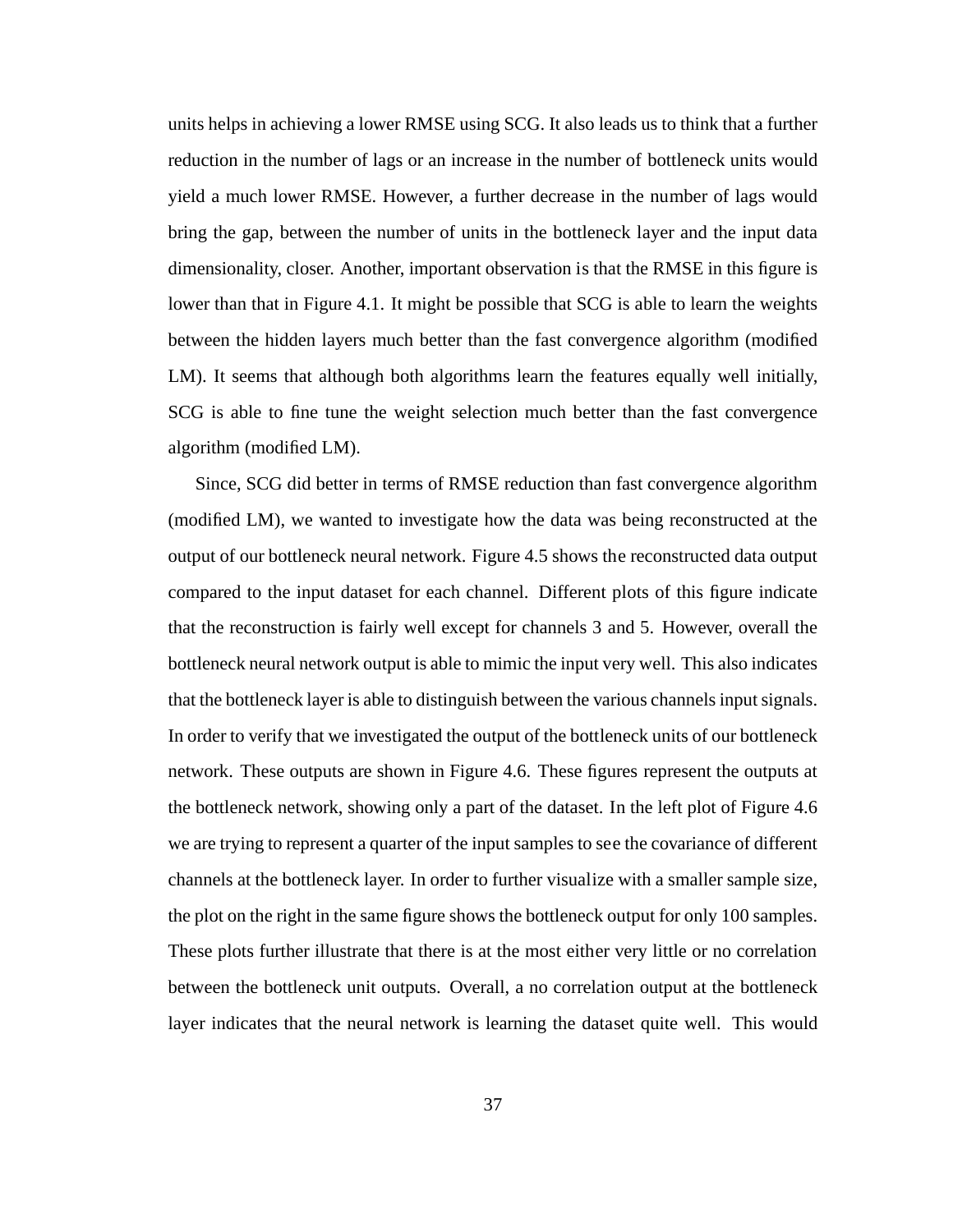

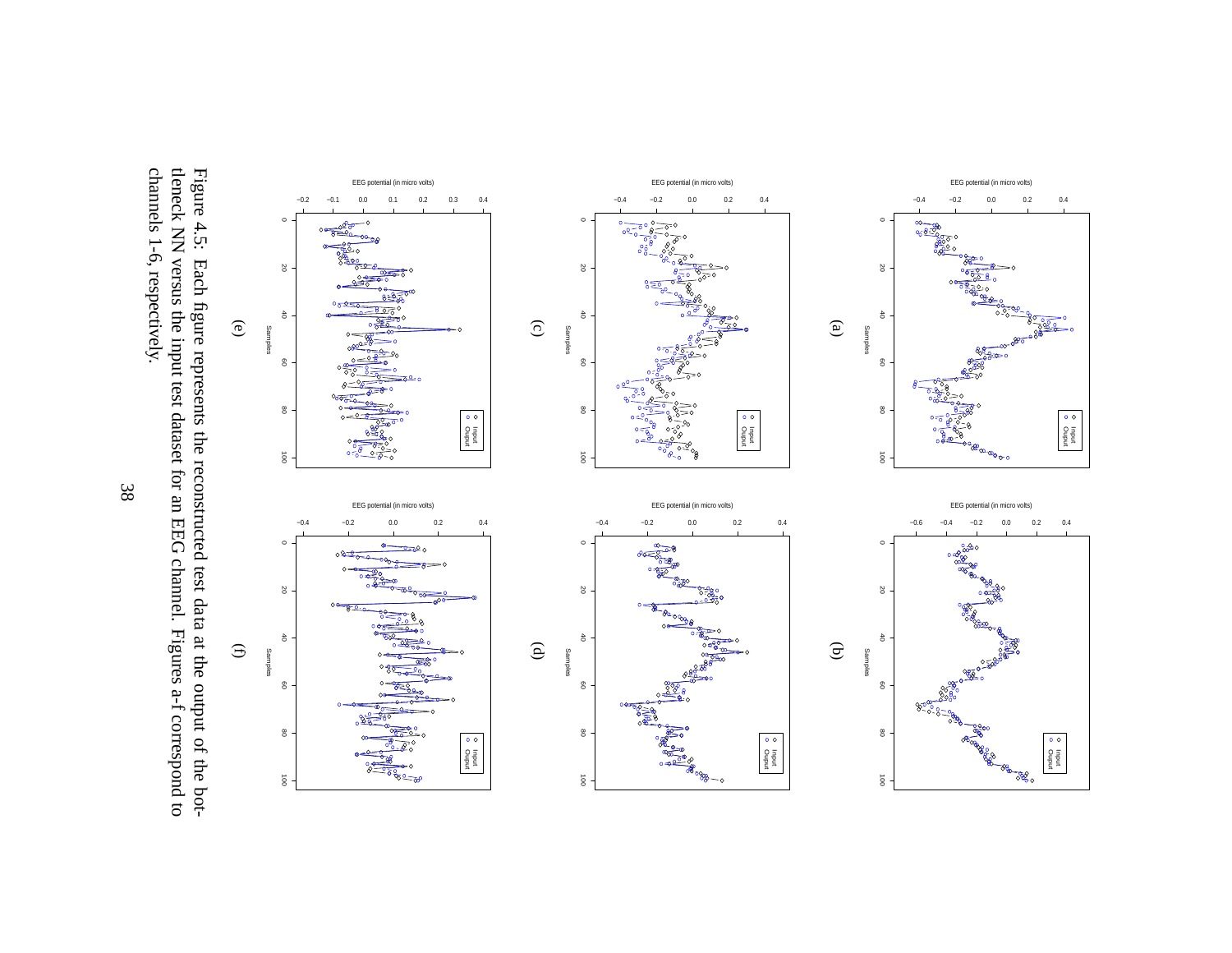

Figure 4.6: The figure on the left represents bottleneck outputs with 1000 samples and the one on the right shows the same output for only 100 samples using 4 bottleneck units.

mean that classification accuracy of this output should be higher.

These classifications results of the bottleneck output have been presented in Figure 4.7. This plot indicates that reduction in RMSE observed in Figure 4.4 is directly proportional to the classification results. A neural network with 10 lags and 20 bottleneck units had the lowest RMSE and this network obtained the best classification results. These two figures indicate that SCG performed the best with a 30-20-30 network and data lag of 10.

We represented various combinations of lags, the number of bottleneck units and various classification results using neural networks and other algorithms. The results are represented in Table 4.2.

This table indicates that the neural network performed the best classification for a data lag of 20 and hidden layers with 30-6-30 units. This is not the same as was seen to have the least RMSE. LDA performed the best when data lag was 100 and so did QDA although there wasn't much difference in the results with the change in the number of data lags. SVM did the best with data lag of 20. In classification of bottleneck units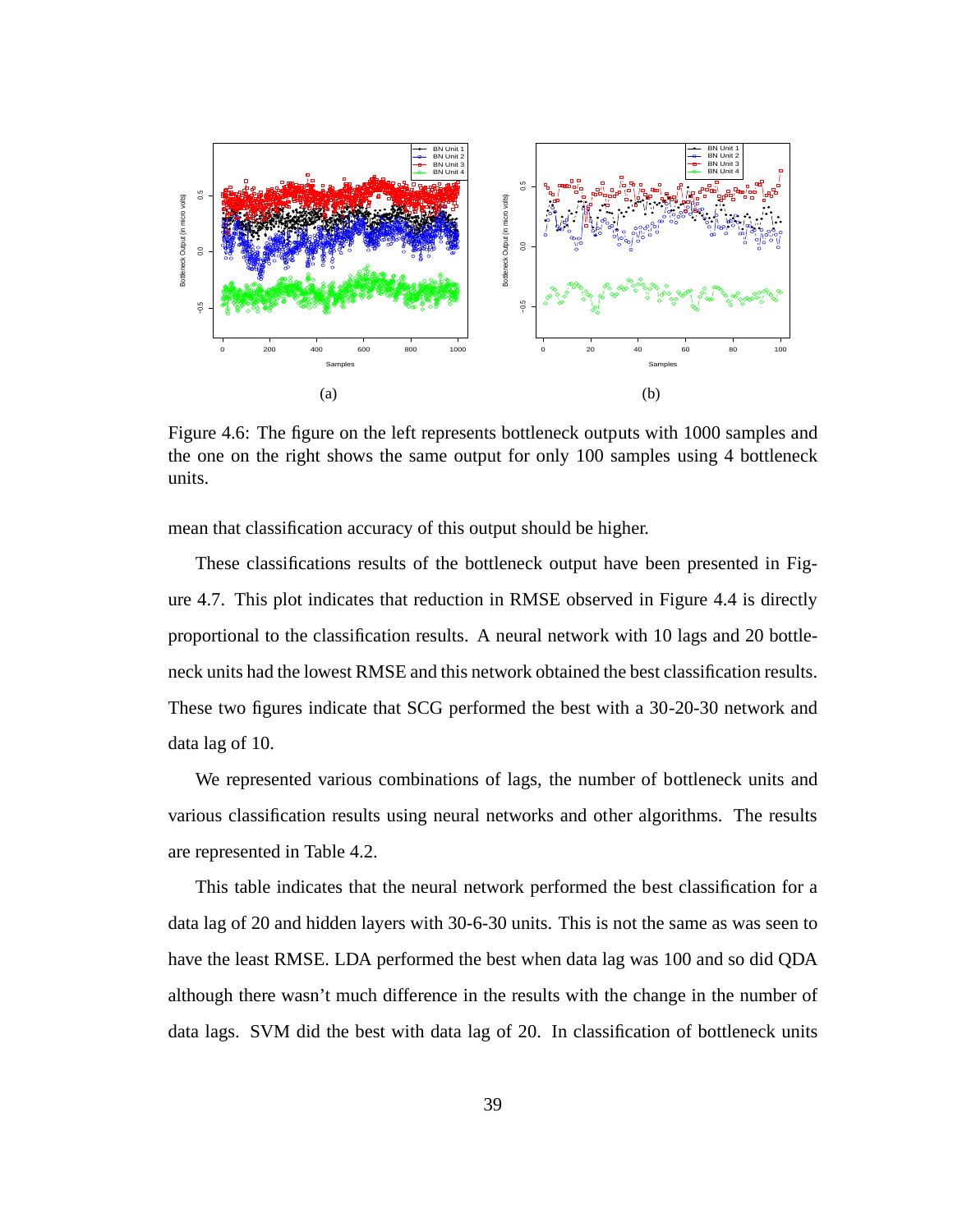| nLags           | nBottle        | nOther | <b>LDA</b> | <b>QDA</b> | NN          | Svm         | $R -$     | $R -$       | $R-$        | $R -$      |
|-----------------|----------------|--------|------------|------------|-------------|-------------|-----------|-------------|-------------|------------|
|                 |                |        | Test       | Test       | <b>Test</b> | <b>Test</b> | <b>NN</b> | <b>LDA</b>  | <b>QDA</b>  | <b>SVM</b> |
|                 |                |        |            |            |             |             | Test      | <b>Test</b> | <b>Test</b> | Test       |
| 10              |                |        | 0.46       | 0.93       | 0.92        | 0.87        |           |             |             |            |
| 10              | $\mathbf{1}$   | 30     |            |            |             |             | 0.50      | 0.49        | 0.50        | 0.50       |
| 10              | $\overline{c}$ | 30     |            |            |             |             | 0.47      | 0.45        | 0.50        | 0.49       |
| 10              | 3              | 30     |            |            |             |             | 0.49      | 0.44        | 0.50        | 0.49       |
| 10              | $\overline{4}$ | 30     |            |            |             |             | 0.52      | 0.44        | 0.47        | 0.51       |
| 10              | 5              | $30\,$ |            |            |             |             | 0.51      | 0.45        | 0.45        | 0.49       |
| 10              | 6              | 30     |            |            |             |             | 0.54      | 0.44        | 0.49        | 0.51       |
| 10              | 10             | 30     |            |            |             |             | 0.52      | 0.45        | 0.48        | 0.50       |
| 10              | 20             | 30     |            |            |             |             | 0.68      | 0.45        | 0.70        | 0.66       |
| 20              |                |        | 0.45       | 0.99       | 0.92        | 0.87        |           |             |             |            |
| 20              | $\mathbf{1}$   | 30     |            |            |             |             | 0.49      | 0.50        | 0.51        | 0.50       |
| 20              | $\overline{c}$ | 30     |            |            |             |             | 0.50      | 0.50        | 0.51        | 0.50       |
| $20\,$          | 3              | $30\,$ |            |            |             |             | 0.47      | 0.46        | 0.50        | 0.49       |
| 20              | $\overline{4}$ | 30     |            |            |             |             | 0.52      | 0.43        | 0.48        | 0.52       |
| 20              | 5              | $30\,$ |            |            |             |             | 0.51      | 0.44        | 0.46        | 0.50       |
| 20              | 6              | 30     |            |            |             |             | 0.52      | 0.45        | 0.46        | 0.49       |
| 20              | 10             | 30     |            |            |             |             | 0.51      | 0.46        | 0.47        | 0.53       |
| 20              | 20             | 30     |            |            |             |             | 0.53      | 0.46        | 0.52        | 0.54       |
| 50              |                |        | 0.46       | 0.99       | 0.74        | 0.86        |           |             |             |            |
| $\overline{50}$ | $\mathbf{1}$   | 30     |            |            |             |             | 0.50      | 0.51        | 0.50        | 0.49       |
| 50              | $\overline{2}$ | 30     |            |            |             |             | 0.50      | 0.49        | 0.50        | 0.49       |
| 50              | 3              | 30     |            |            |             |             | 0.52      | 0.46        | 0.50        | 0.48       |
| 50              | $\overline{4}$ | 30     |            |            |             |             | 0.51      | 0.47        | 0.51        | 0.48       |
| 50              | 5              | 30     |            |            |             |             | 0.51      | 0.44        | 0.46        | 0.51       |
| 50              | 6              | $30\,$ |            |            |             |             | 0.54      | 0.44        | 0.46        | 0.51       |
| 50              | 10             | 30     |            |            |             |             | 0.55      | 0.46        | 0.49        | 0.53       |
| 50              | 20             | 30     |            |            |             |             | 0.53      | 0.45        | 0.48        | 0.51       |
| 100             |                |        | 0.48       | 1.00       | 0.58        | 0.77        |           |             |             |            |
| 100             | $\mathbf{1}$   | 30     |            |            |             |             | 0.48      | 0.47        | 0.48        | 0.47       |
| 100             | $\overline{c}$ | 30     |            |            |             |             | 0.46      | 0.48        | 0.54        | 0.48       |
| 100             | 3              | 30     |            |            |             |             | 0.46      | 0.44        | 0.52        | 0.47       |
| 100             | $\overline{4}$ | 30     |            |            |             |             | 0.50      | 0.43        | 0.54        | 0.46       |
| 100             | 5              | 30     |            |            |             |             | 0.54      | 0.44        | 0.54        | 0.45       |
| 100             | 6              | 30     |            |            |             |             | 0.53      | 0.41        | 0.51        | 0.52       |
| 100             | 10             | 30     |            |            |             |             | 0.50      | 0.46        | 0.51        | 0.48       |
| 100             | 20             | 30     |            |            |             |             | 0.50      | 0.46        | 0.51        | 0.52       |

Table 4.2: Classification results of various methods. nlags: number of lags in the data, nBottle: number of units in the bottleneck layer of the neural network, nOther: number of units in the hidden layers, LDA Test: Classification results of using LDA for test data classification, QDA Test: Classification of test data using QDA, NN Test: Classification of test data using neural networks, Svm Test: Classification of Test data using Support Vector Machines, R prefix to each algorithm: Classification of neural network bottleneck output using the corresponding algorithm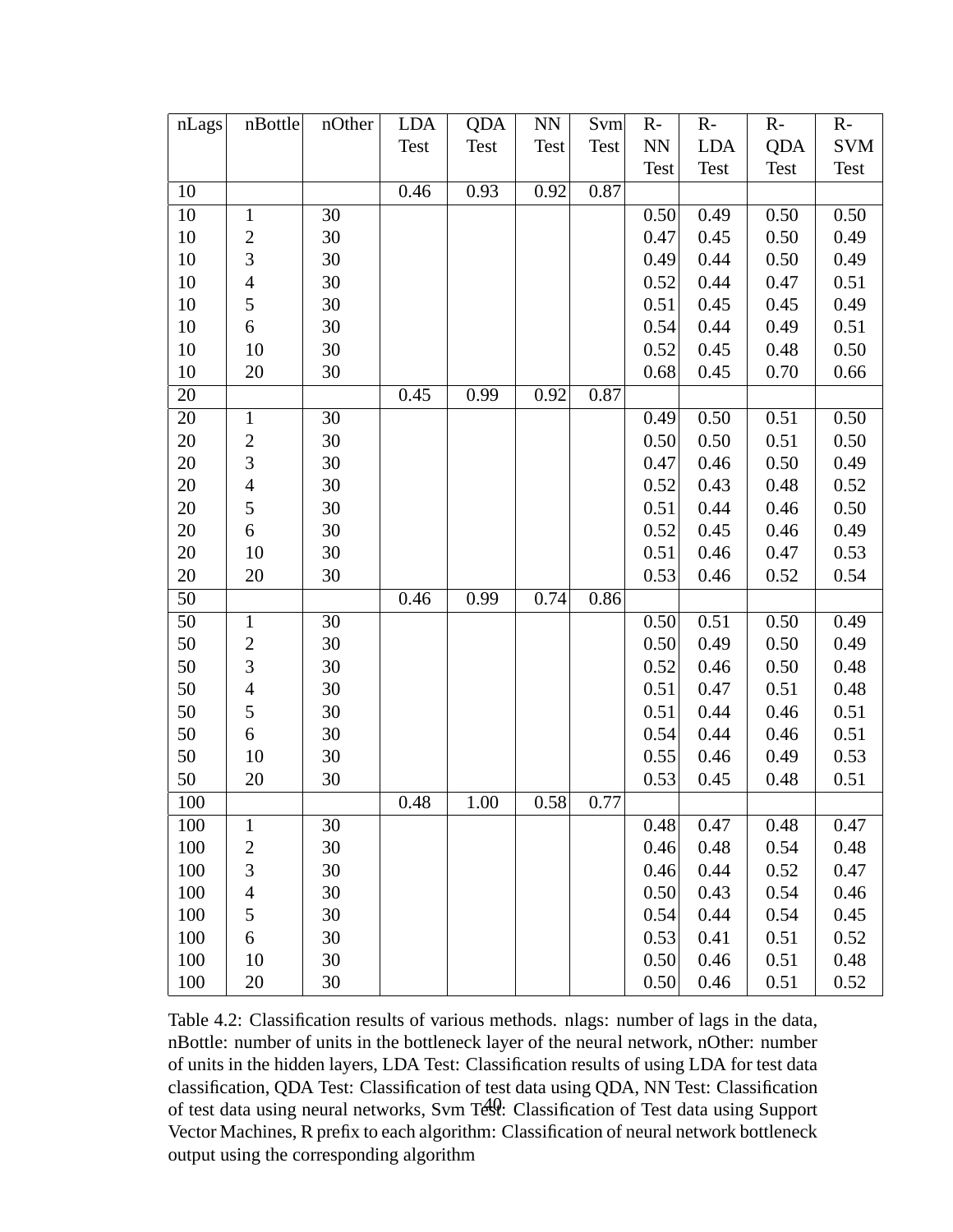

Figure 4.7: Classification results of the test data output at the bottleneck layer. Classification was done using Neural Network. The neural network was trained using Scaled Conjugate Gradient(SCG).

output, neural network with a data lag of 10 and 20 bottleneck units obtained the best classification and so did QDA and SVM. LDA obtained the best classification results on the bottleneck units output with a data lag of 50 and 10 bottleneck units. Although these results show some variation in the results based on the number of hidden layer units there still appears to be some uniformity. The higher the number of lags the better an algorithm performs on the data. Classification of bottleneck units output, however, indicated that a lower number of bottleneck units would obtain better results. Overall, QDA performed the best again with performance becoming better with the increase in the number of data lags. The column NN Test in this table has the classification accuracy values for the neural network trained using the corresponding bottleneck units. These bottleneck units do not correspond to the classification network, which has only one hidden layer with 50 units. In order to depict the variation of the classification results, Figure 4.8 represents the box plots of various algorithms used. These results clearly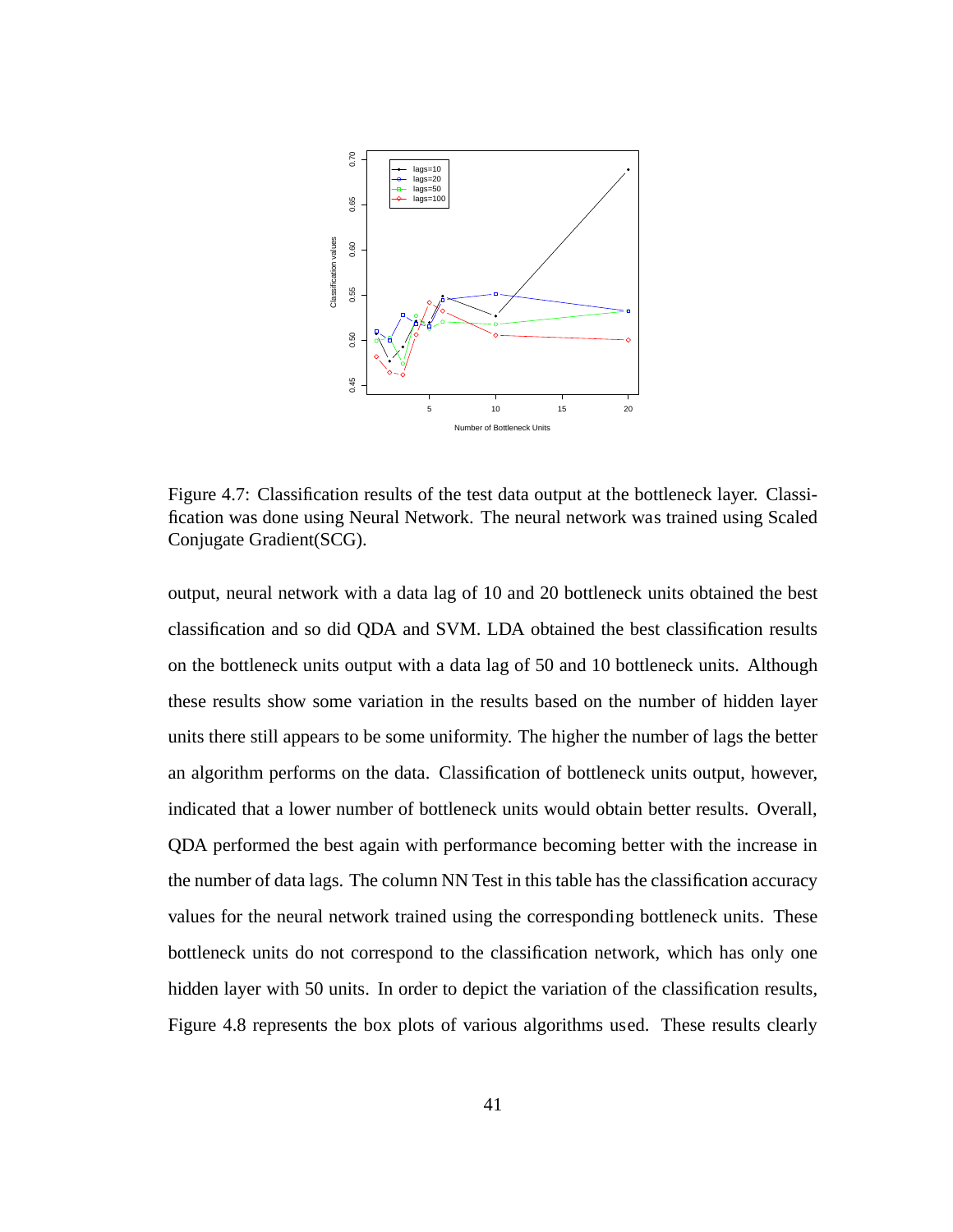

Figure 4.8: Classification results of different algorithms for the test dataset. NN represents the neural network classification of the actual test data and R prefix implies the classification of the bottleneck output of the neural network using the corresponding algorithm. Neural network was trained using Scaled Conjugate Gradient algorithm.

indicate that QDA outperformed the rest of the algorithms and was statistically significant. A neural network trained using SCG performed better than the one trained using fast convergence algorithm. There was no statistical significance between the results obtained using neural network and SVM. However, both of them performed better than the rest of the algorithms. Once again classification of bottleneck unit output was worse than that of the input data.

In order to have a comparison with Devulapalli's results we tried to train a neural network with the same number of lags and the hidden and bottleneck layer units as used by him. These results were run with a lag of 62 as used by Devulapalli. The number of bottleneck layer units was held constant at 30 as was used by Devulapalli. Also, the number of hidden layer units was varied to choose 40,50 and 60 units. These results are reported in Table 4.3. These results have been reported for a neural network trained using SCG algorithm because it proved to be having higher accuracy in classifying the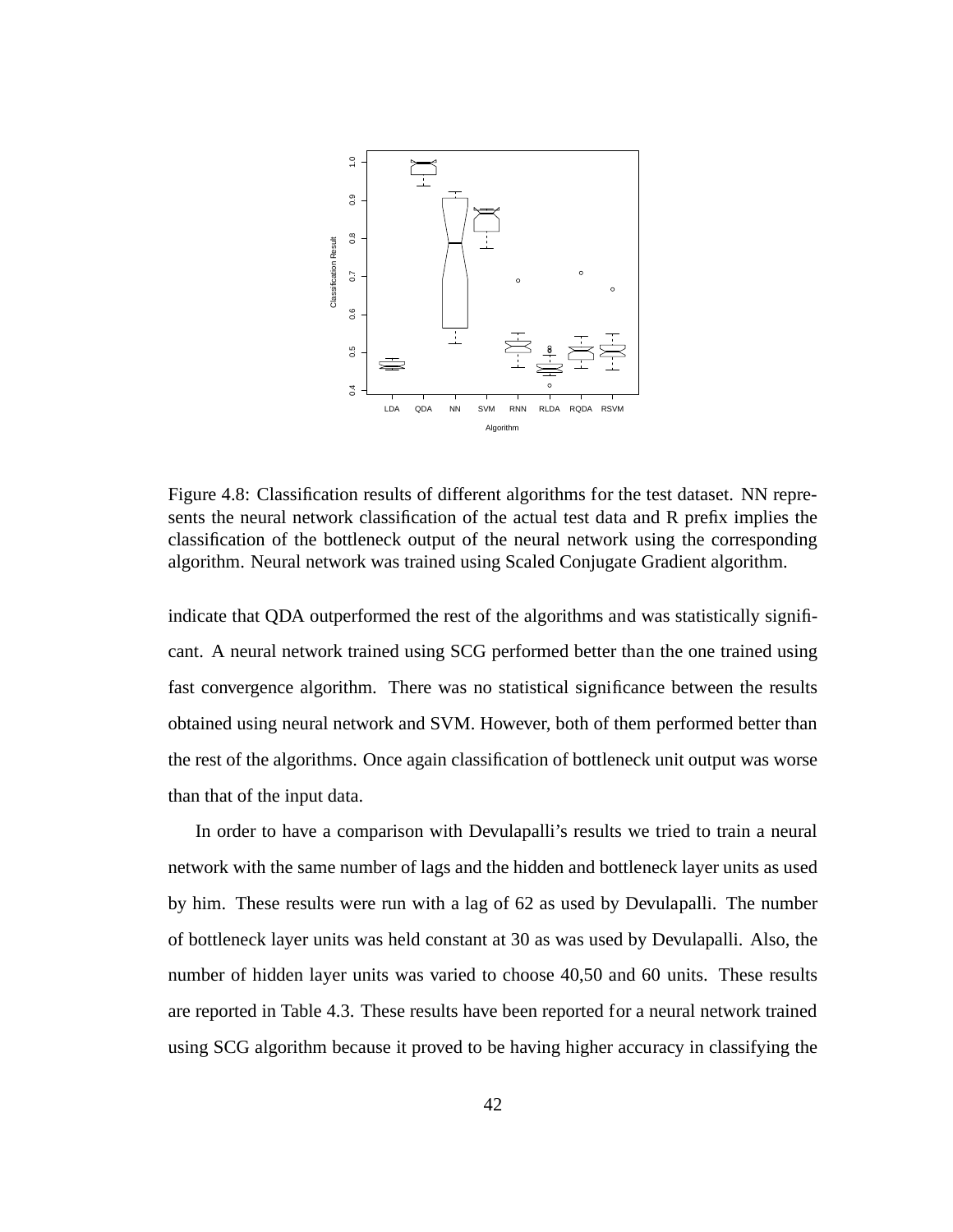| nLags |    | $nBottle$ $nOther$ $LDA$ $QDA$ |      |      | <b>NN</b> |             | $Svm \, R$ - | $R-$       | $R-$       | $R-$ |
|-------|----|--------------------------------|------|------|-----------|-------------|--------------|------------|------------|------|
|       |    |                                | Test | Test | Test      | Test        | NN           | <b>LDA</b> | <b>ODA</b> | Svm  |
|       |    |                                |      |      |           |             | Test         | Test       | Test       | Test |
| 62    |    |                                | 0.47 |      |           | $0.58$ 0.83 |              |            |            |      |
| 62    | 30 | 40                             |      |      |           |             | 0.52         | 0.47       | 0.52       | 0.55 |
| 62    | 30 | 50                             |      |      |           |             | 0.52         | 0.47       | 0.52       | 0.53 |
| 62    | 30 | 60                             |      |      |           |             | 0.50         | 0.47       | 0.49       | 0.54 |

Table 4.3: Classification results of various methods using 62 lags and the neural network used by Devulapalli. nlags: number of lags in the data, nBottle: number of units in the bottleneck layer of the neural network, nOther: number of units in the hidden layers, LDA Test: Classification results of using LDA for test data classification, QDA Test: Classification of test data using QDA, NN Test: Classification of test data using neural networks, R-NN Test: Classification of neural network bottleneck output using neural networks, Svm Test: Classification of Test data using Support Vector Machines.

test dataset than the fast convergence algorithm (modified LM). However, the results indicate that the training algorithm was unable to achieve classification accuracy as good as Devulapalli obtained using his training approach. SVM and QDA performed significantly better again than any other approach whether it be ours or Devulapalli's. The neural network again did not provide any advantage for classification accuracy over the classification of raw EEG data. A poor result using LDA as well indicates that while there could be some non-linearity in the dataset, neural network trained using SCG could not learn those non-linear features as well as Devulapalli's approach did. A further tuning of our algorithm might help to improve our classification accuracy. However, all these results that have been presented above were obtained by running the experiments on subject 1 of our EEG dataset. It was observed that Devulapalli used subject 3. Therefore in order to exactly replicate Devulapalli's experiment setup we used subject 3 with his experiment parameters. The set up that was chosen includes; a training dataset with trials 2-10 of tasks 3 and 4, a test dataset of the first trial for both tasks, these datasets were lagged by 62, with 30 bottleneck layer units and 40 hidden layer units. The number of training epochs was chosen to be 200. For the three layer classification network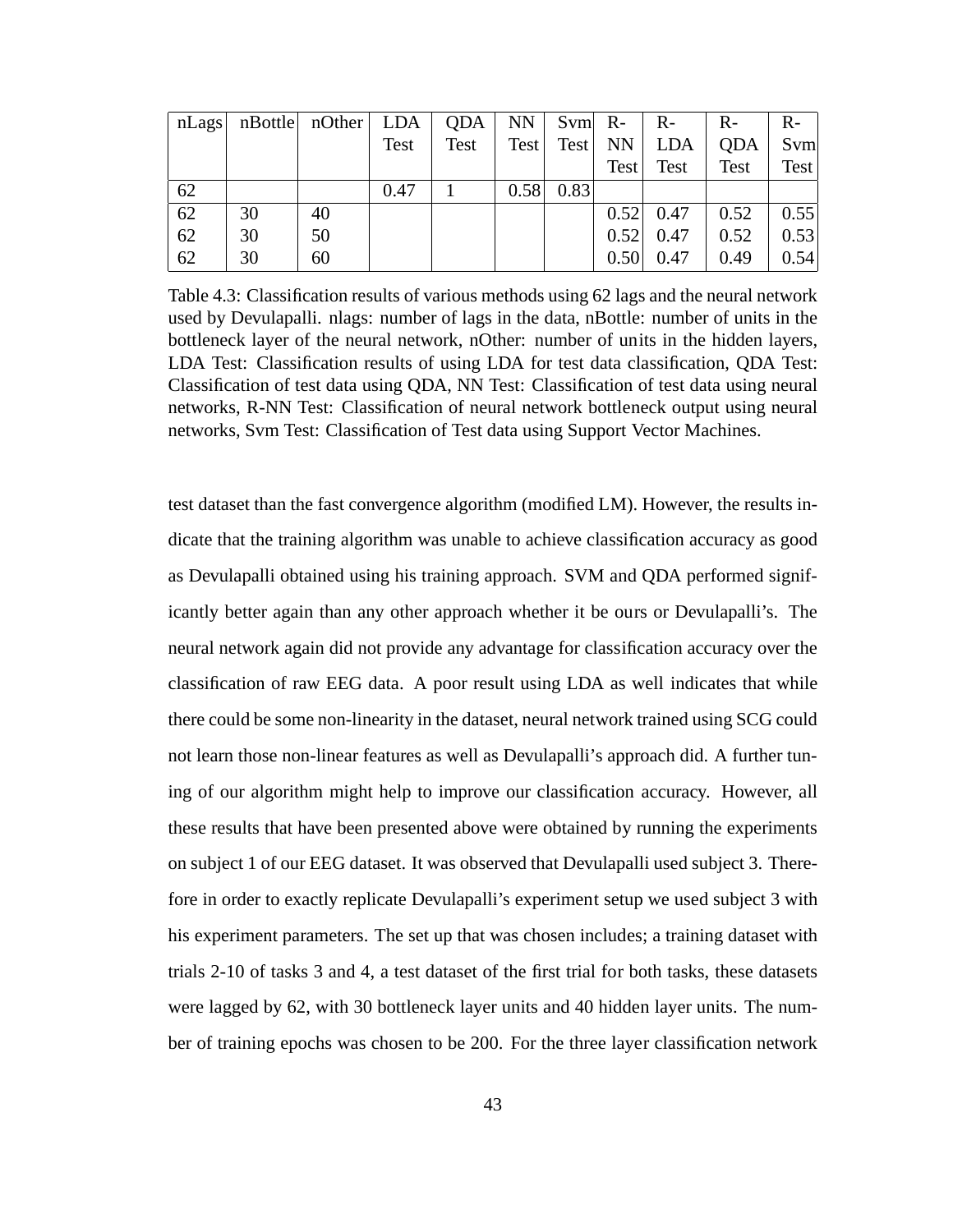the number of hidden units was chosen to be 60 with a sigmoid transfer function in the output layer. The number of training epochs was again chosen to be 200. In addition the target values were chosen to be -0.9 and 0.9 for the mental arithmetic and the letter writing tasks respectively. The classification results for this setup have been shown in Table 4.4.

|    |    | nLags nBottle nOther LDA   QDA   NN   Svm R-   R- |      |                          |  |  | $R-$                                      | $R-$ |
|----|----|---------------------------------------------------|------|--------------------------|--|--|-------------------------------------------|------|
|    |    |                                                   | Test |                          |  |  | Test   Test   Test   NN   LDA   QDA   Svm |      |
|    |    |                                                   |      |                          |  |  | Test Test Test                            | Test |
| 62 |    |                                                   | 0.59 | $0.93$   $0.57$   $0.73$ |  |  |                                           |      |
| 62 | 30 | 40                                                |      |                          |  |  | $0.50 \mid 0.56 \mid 0.80 \mid 0.76$      |      |

Table 4.4: Classification results of various methods using 62 lags and the neural network used by Devulapalli for subject 3. nlags: number of lags in the data, nBottle: number of units in the bottleneck layer of the neural network, nOther: number of units in the hidden layers, LDA Test: Classification results of using LDA for test data classification, QDA Test: Classification of test data using QDA, NN Test: Classification of test data using neural networks, R-NN Test: Classification of neural network bottleneck output using neural networks, Svm Test: Classification of Test data using Support Vector Machines.

This table shows that classification accuracy for the reduced dataset improved significantly from 54%, the best obtained using SVM in table 4.2 for subject 1 using a setup similar to Devulapalli's, to the best of 80% for subject 3 using QDA. These results were obtained for the reduced dataset. We also saw an improvement in the classification accuracy using our approaches on subject 1. Table 4.2 shows that the best we had obtained using any of our methods for the reduced dataset was 70% classification accuracy using QDA. However, we still obtained better results on the raw EEG data using QDA.

The improvement in the accuracy results after dimensionality reduction indicates the effect of the bottleneck layer. It means that dimensionality reduction would play a significant role depending on the parameter set chosen. It also demonstrates that dataset also plays a very significant role in the classification results we obtain. It might be that subject 1 data are difficult to classify than subject 3 data.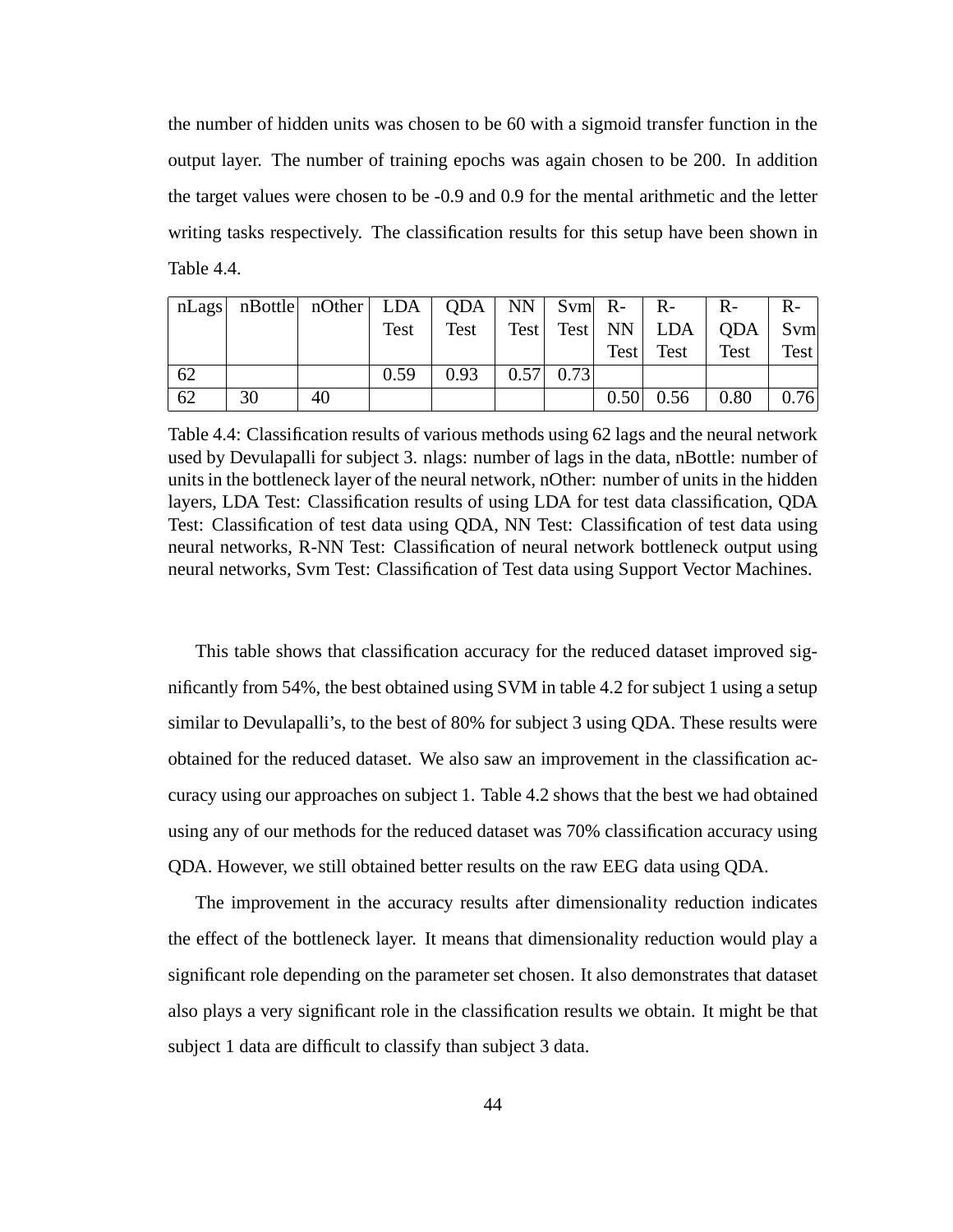# **Chapter 5**

# **Conclusions**

This research was based on the hypothesis that a bottleneck neural network would classify EEG data better than classification techniques like NN, QDA, LDA and SVM without the dimensionality reduction. However, the results indicate that a bottleneck net did not provide any advantage in classification, in our set up and our algorithm implementation. However, there was a marked improvement in the classification accuracy when the test subject was changed from 1 to 3. Overall, in almost all our experiment runs QDA performed the best followed by SVM for both raw as well as reduced EEG test datasets. Neural network performed either worst of all or slightly better than LDA.

These results show that for our setup of the neural network and our training algorithms, a bottleneck network would be the right choice for EEG data classification only after more parameter tuning. Amongst the training algorithms, SCG seems to be better both in terms of the computation time, the reconstruction RMSE and the classification. Figures 4.1 and 4.2 show a comparison of reconstruction RMSE using fast convergence and SCG training algorithms. Figures 4.1 and 4.8 show how SCG obtained better classification results than the neural network trained using fast convergence algorithm.

Since this work is built upon the previous research by Devulapalli [Dev96], it would be worthwhile here to compare our results with his. Devulapalli reported a classification accuracy of 86.22% for a reduced neural network with 30 bottleneck units and a window size of 62. This window size would correspond to a lag of 62 in our experiments.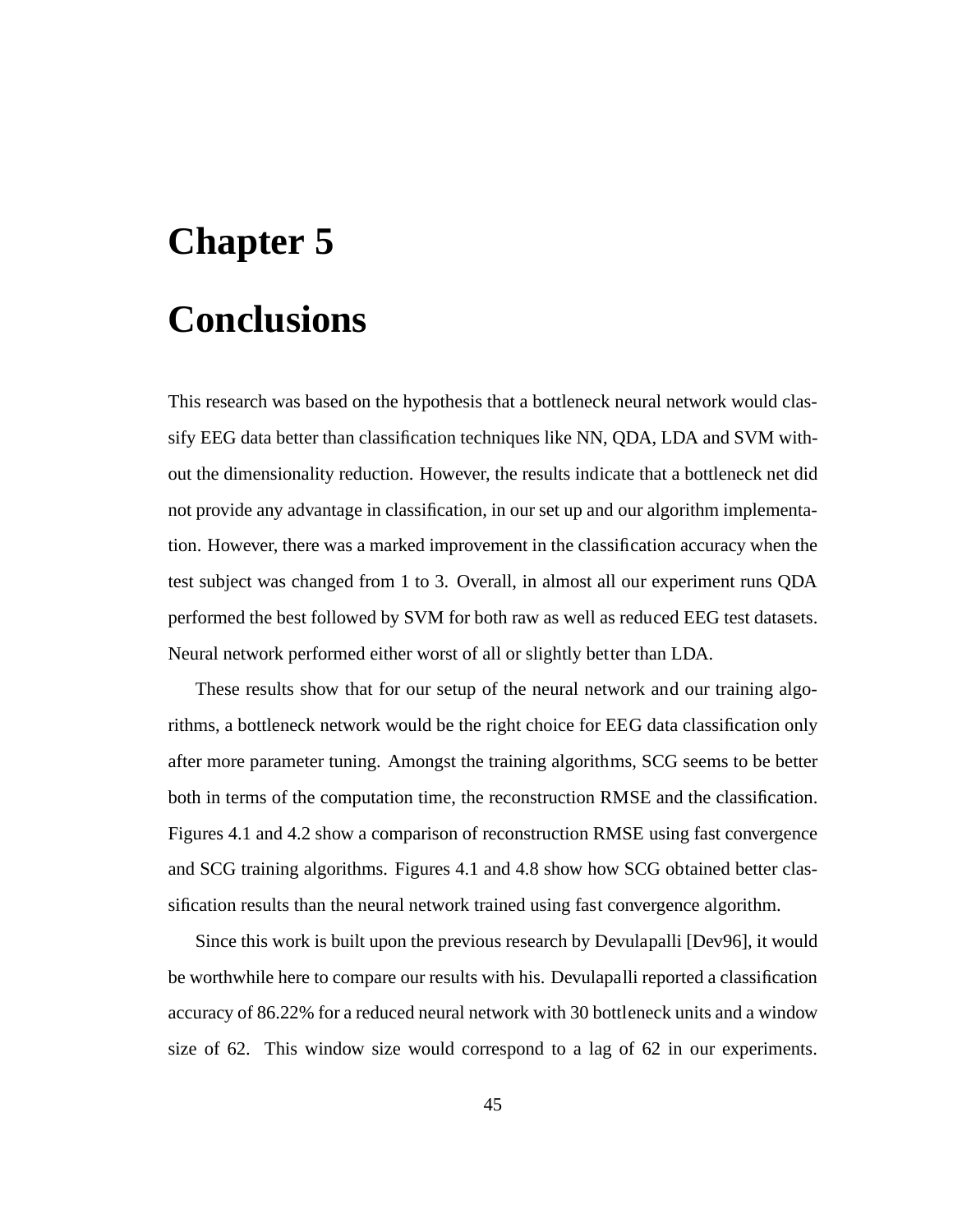Although we used a higher lag in our experiments, we did not increase the number of bottleneck units higher than 20 except while training a neural network similar to that used by Devulapalli. In general, our classification accuracy of test dataset using the reduced bottleneck network output data was far less than Devulapalli's results. We achieved a best of 70% classification accuracy using SCG training algorithm while it did not go beyond 52% using fast convergence algorithm (modified LM). For raw EEG data, Table 4.2 shows that we obtained a classification accuracy of 92% using 10 lags and 2 bottleneck units and also with data having 20 lags and, 3 and 6 bottleneck units. These results were also obtained by training a neural network using SCG for raw EEG data. In addition Table 4.3 presents our results for a data lag of 62. We used a neural network similar to the one used by Devulapalli with 30 bottleneck units, and trained it using SCG. However, our results were still worse than Devulapalli's results. We could achieve only a best of 58% classification accuracy using neural network while only 52% using a reduced neural network in comparison to Devulapalli's 86.22% classification accuracy for a similar reduced neural network. However, while these results were for subject 1, our classification accuracy using subject 3 and all the parameters exactly as Devulapalli's, achieved improved results. We got a classification accuracy of 80% for the reduced dataset using QDA against Devulapalli's 86.22% for a similar network. This indicates that SCG might need further parameter tuning to achieve better results than Devulapalli's results. Further experimentation on the number of bottleneck units in combination with the total number of input data lags in our training could improve our test data classification results. In addition, a larger neural network with more hidden layers could help learn the features of the dataset much better and hence achieve a better classification accuracy.

The fast convergence algorithm (modified LM) could not achieve classification accuracy results better than 51% for neural network with 6 and 10 bottleneck units and data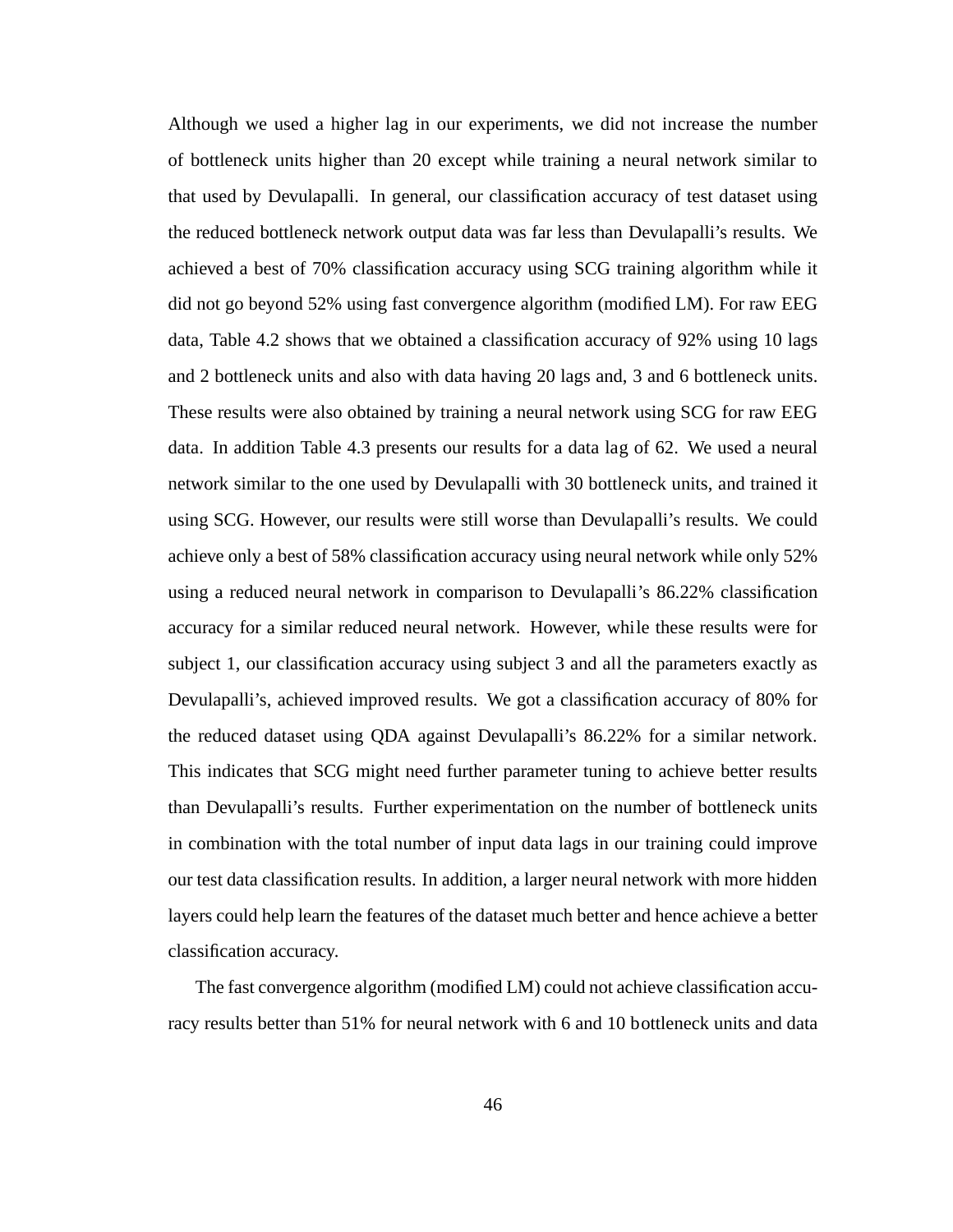lag of 20 for the raw EEG data. Our observations indicate that a data lag of 20 proved to be a good choice. However, neither our algorithms nor Devulapalli's approach was able to beat the classification accuracy results obtained by QDA. QDA was able to achieve far better test data classification accuracy and always achieved results of more than 90% with the best being 100% when there was a lag of 100 in the input data. SVM also did better than the rest of the approaches except QDA.

Our hypothesis was based on the intuition that a bottleneck network would be able to retrieve the features of the dataset much better than any other algorithm which proved to be difficult. On the other hand QDA was much more efficient in successfully differentiating between the data features and be able to classify the data much better than any other method. In training neural network with a further variation in the number of bottleneck units or the number of hidden layers we might be able to obtain results which are competitive with those of QDA. It also seems that we might have missed some of the aspects of the approach used by Devulapalli, which might explain some of the reasons why his neural network was able to achieve better results than the neural network trained using our methods. One of the reasons we found was the dataset. Subject 3 dataset was classified with higher accuracy than subject 1. Although, this indicates that the dimensionality reduction could be effective for classification accuracy, it also raises some questions. One of the important observations is that classification accuracy is data dependent and sensitive to parameters in this set up. Further experimentation will be required to reach a good conclusion as to how these parameters really affect the classification. Subject 1 seemed to be a very tough dataset, while our neural network was able to learn subject 3 features very well. This could mean there are differences between subjects 1 and 3. However, one other aspect is the parameters. We used a sigmoid transfer function in the output layer for subject 3 classification, and a linear transformation for subject 1. It is possible that, it could be the reason. We might need to test our meth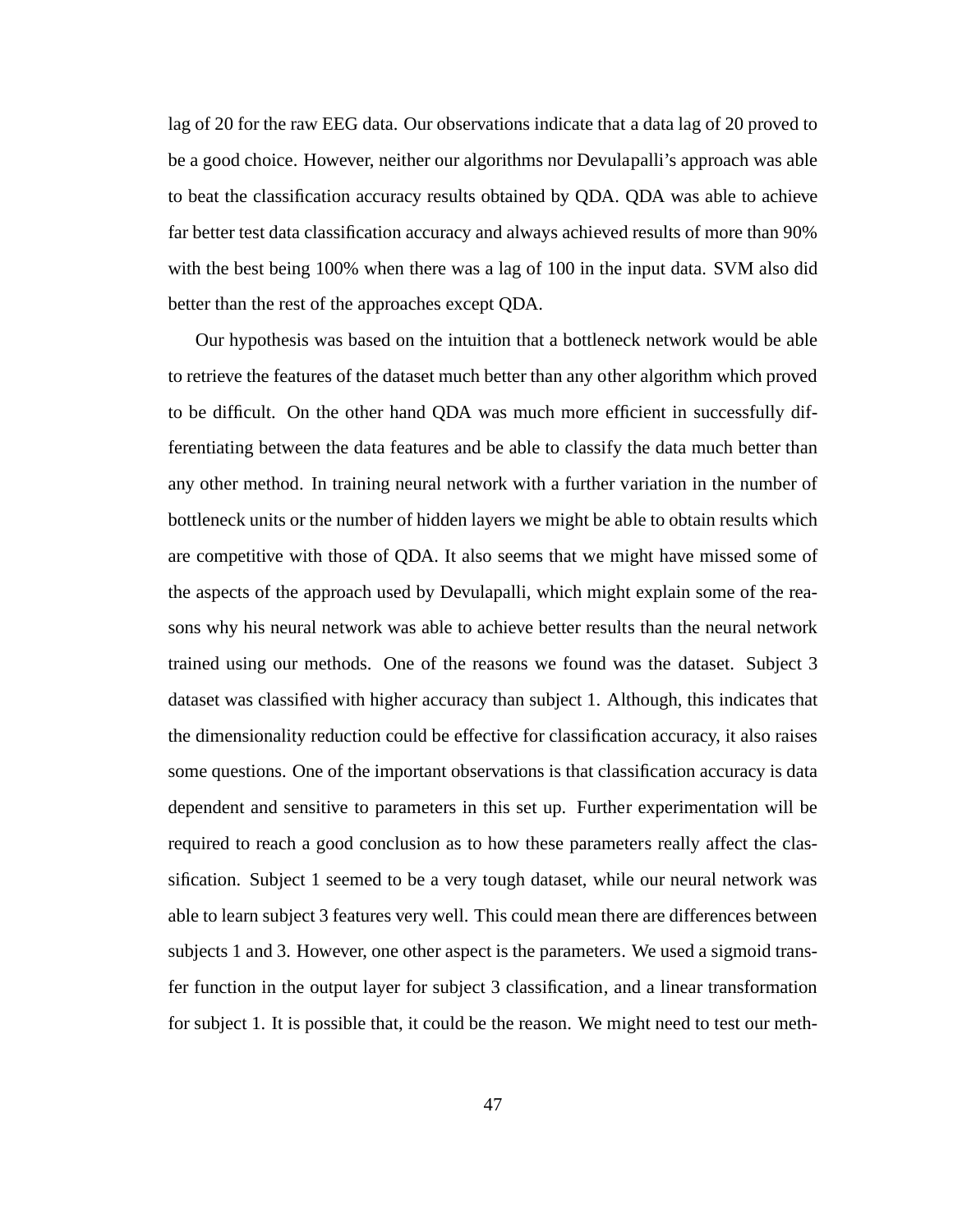ods on many more subjects to really draw a more meaningful conclusion regarding the factors that affect our classification accuracy. Some factors could be extraneous like the subjects state of mind while the EEG is being recorded.

In our approaches, the inability of the neural network to provide more advantage in classification indicates that the weights of the neural network might not have been learned efficiently. It appears that our weight search space has a very high concentration of local minima which make it very difficult to find a global minimum of our objective function of residual error minimization. As a result of this we are unable to find a good set of weights. This inability influences the dimensionality reduction that we are achieving. It appears that finding a good set of weights might help design a better performing neural network. In a recent paper by Hinton et al. [HS06] a pretraining approach was used to choose an initial set of neural network weights and training algorithms were used to fine tune these weights for an efficient dimensionality reduction. This indicates that it could be possible that if we start with a good set of initial weights our algorithms might be able to fine tune those weights easily. This could enable us to take advantage of the dimensionality reduction using neural network such that we learn the dataset features and achieve a higher classification accuracy. However, this would be a part of future research.

Overall, we can still say the dimensionality reduction for classification seems to be a very promising technique as indicated by ours and Devulapalli's results. Further investigation needs to be carried out to fully exploit the potential of dimensionality reduction using neural networks for a higher classification accuracy.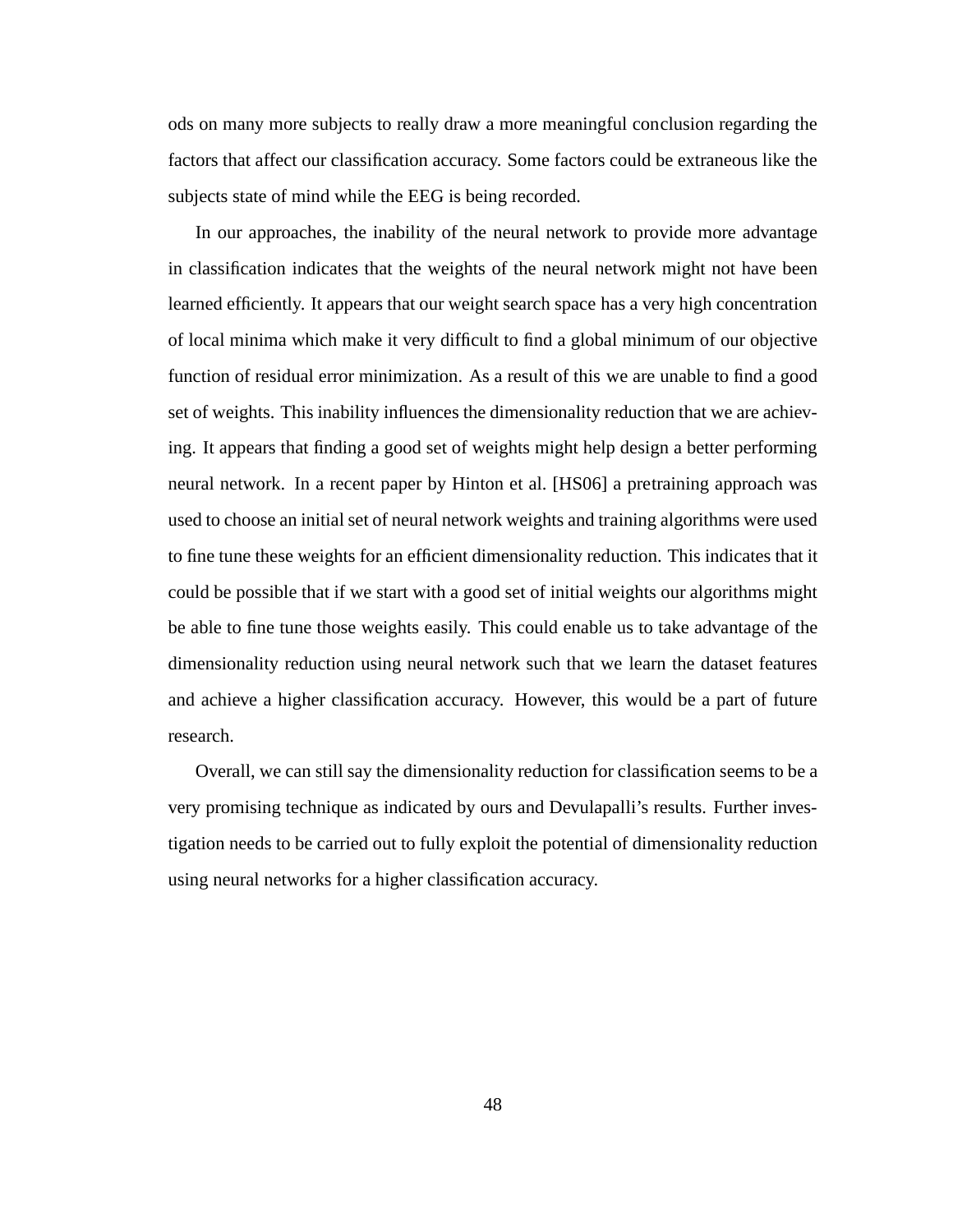# **REFERENCES**

- [ADS95] C. Anderson, S. Devulapalli, and E. Stolz. Eeg signal classification with different signal representations. In F. Girosi, J. Makhoul, E. Manolakos, and E. Wilson , editors, *Neural Networks for Signal Processing V*, pages 475–483. IEEE Service Center, Piscataway, NJ, 1995.
- [AP01] C. Anderson and D. Peterson. Recent advances in eeg signal analysis and classification. In R. Dybowski and V. Gant, editors, *Clinical Applications of Artificial Neural Networks*, pages 175–191. Cambridge University Press, UK, 2001.
- [ASS98] C. Anderson, E. Stolz, and S. Shamsunder. Multivariate autoregressive models for classification of spontaneous electroencephalogram during mental tasks. *IEEE Transactions on Biomedical Engineering*, 45(3):277–286, 1998.
- [bci06] Guest editorial the third international meeting on brain-computer interface technology: Making a difference. In *IEEE Transactions on Neural Systems and Rehabilitation Engineering*, volume 14, pages 126–127, 2006.
- [DC93] David DeMers and Garrison Cottrell. Non-linear dimensionality reduction. In Stephen Jose Hanson, Jack D. Cowan, and C. Lee Giles, editors, ´ *Advances in Neural Information Processing Systems*, volume 5, pages 580– 587. Morgan Kaufmann, San Mateo, CA, 1993.
- [Dev96] Saikumar Devulapalli. Non-linear principal component analysis and classification of eeg during mental tasks. Master's thesis, Colorado State University, 1996.
- [GMW81] Philip E. Gill, Walter Murray, and Margaret H. Wright. *Practical Optimization*. Academic Press Inc., 111 Fifth Avenue New York, NY, USA, 1981.
- [GMW04] Philip E. Gill, Walter Murray, and Margaret H. Wright. Methods for nonlinear least squares problems. Technical University of Denmark, 2004.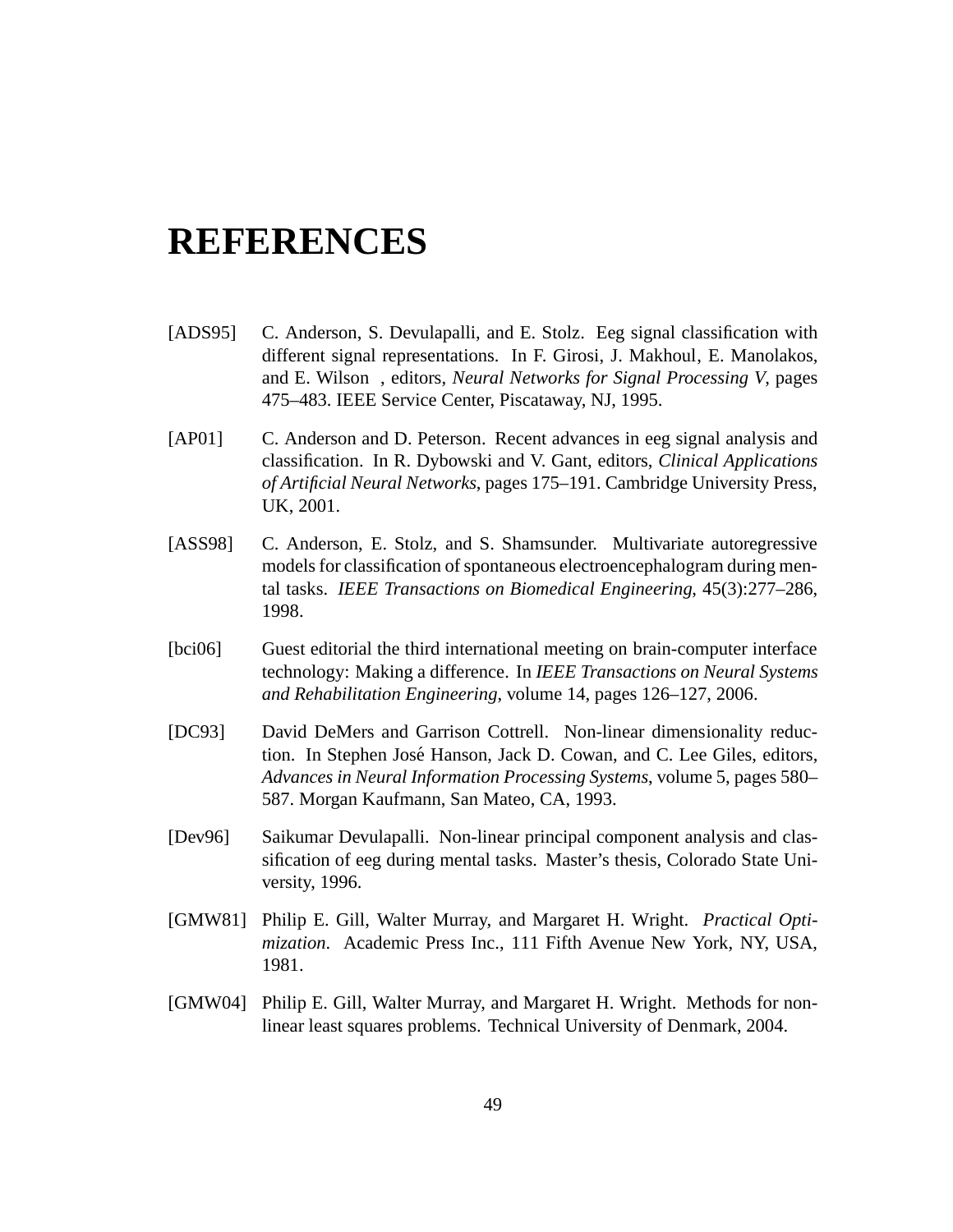- [Hot53] Harold Hotelling. New light on the correlation coefficient and its transform. *Journal of The Royal Statistical Society*, 15:193–232, 1953.
- [HS06] Geoff Hinton and Ruslan Salakhutdinov. Reducing the dimensionality of data with neural networks. *Science*, 313:504–507, 2006.
- [HTF01] Trevor Hastie, Robert Tibshirani, and Jerome Friedman. *The Elements of Statistical Learning: Data Mining, Inference, and Prediction*. Springer, 2001.
- [Jas58] H.H. Jasper. The ten-twenty electrode system of the international federation. *Electroencephalography and Cinical Neurophysiology*, 10:371–373, 1958.
- [KA90] Zachary A. Keirn and Jorge I. Aunon. A new mode of communication between man and his surroundings. *IEEE Transactions on Biomedical Engineering*, 37(12):1209–1214, December 1990.
- [Kar47] K Karhunen. Ueber lineare methoden in der wahrscheinlichtskeitsrechnung. *Annals Acad. Sci. Fennicae Series*, 37, 1947.
- [KM96] Michael J. Kirby and Rick Miranda. Circular nodes in neural networks. *Neural Computation*, 8(2):390–402, 1996.
- [Kni03] James N. Knight. Signal fraction analysis and artifact removal in eeg. Master's thesis, Colorado State University, Fort Collins, CO-80523, December 2003.
- [Kra91] Mark A. Kramer. Nonlinear principal component analysis using autoassociative neural networks. *AIChE Journal*, 37:233–243, 1991.
- [LBOM98] Yann LeCun, Lean Bottou, Genevieve B. Orr, and Klaus-Robert Muller. Efficient backprop. In Genevieve B. Orr and Klaus-Robert Muller, editors, *Neural Networks: Tricks of the trade*. Springer, 1998.
- [Lev44] K. Leveberg. A method for the solution of certain problems in least squares. *Quart. Appl. Math.*, 2:164–168, 1944.
- [Loe48] M. M. Loeve. Fonctions aleatories de seconde ordre. In *Process Stochastiques et Movement Brownien*, Hermann, Paris, 1948.
- [Mar63] D. Marquardt. An algorithm for least-squares estimation of nonlinear parameters. *SIAM J. Appl. Math.*, 11:431–441, 1963.
- [Møl93] Martin F. Møller. A scaled conjugate gradient algorithm for fast supervised learning. *Neural Networks*, 6:525–533, 1993.